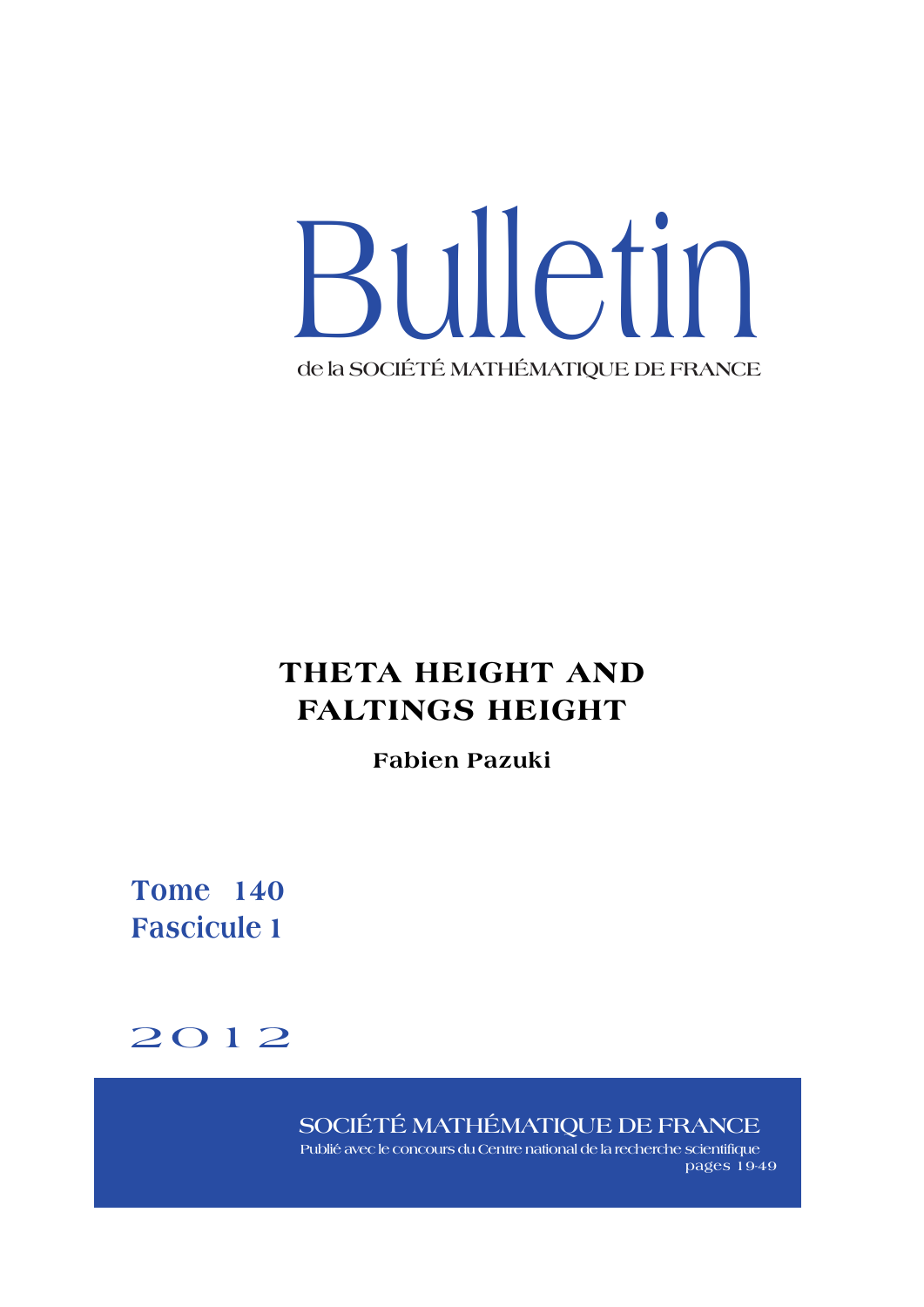*Bull. Soc. math. France* **140** (1), 2012, p. 19–49

# **THETA HEIGHT AND FALTINGS HEIGHT**

by Fabien Pazuki

Abstract. — Using original ideas from J.-B. Bost and S. David, we provide an explicit comparison between the Theta height and the stable Faltings height of a principally polarized Abelian variety. We also give as an application an explicit upper bound on the number of *K*-rational points of a curve of genus  $g \geq 2$  under a conjecture of S. Lang and J. Silverman. We complete the study with a comparison between differential lattice structures.

Résumé (*Hauteur Thêta et hauteur de Faltings.*)— On propose dans cet article les détails d'une preuve de comparaison explicite entre la hauteur Thêta et la hauteur de Faltings stable d'une variété abélienne principalement polarisée et définie sur un corps de nombres *K*. Cette preuve est basée sur les idées de J.-B. Bost et S. David. On trouvera de plus le calcul d'une borne explicite sur le nombre de points *K*-rationnels d'une courbe de genre  $g \geq 2$  en supposant une conjecture de S. Lang et J. Silverman. Ce travail est complété par une comparaison entre plusieurs structures de réseaux sur l'espace tangent en 0.

## **1. Introduction**

Let  $(A, L)$  be a principally polarized Abelian variety defined over a number field K. The aim of the article is to compare the Theta height  $h_{\Theta}(A, L)$  of Definition [2.6,](#page-0-0) and the (stable) Faltings height  $h_F(A)$  of Definition [2.1.](#page-0-0) These

*Texte reçu le 23 juillet 2009, révisé et accepté le 20 janvier 2011.*

Fabien Pazuki, Institut de Mathématiques de Bordeaux 1, Université Bordeaux 1, 351, cours de la Libération, 33405 Talence • *E-mail :* fabien.pazuki@math.u-bordeaux1.fr

<sup>2010</sup> Mathematics Subject Classification. — 11G50, 14G40, 14G05.

Key words and phrases. — Heights, Abelian varieties, rational points.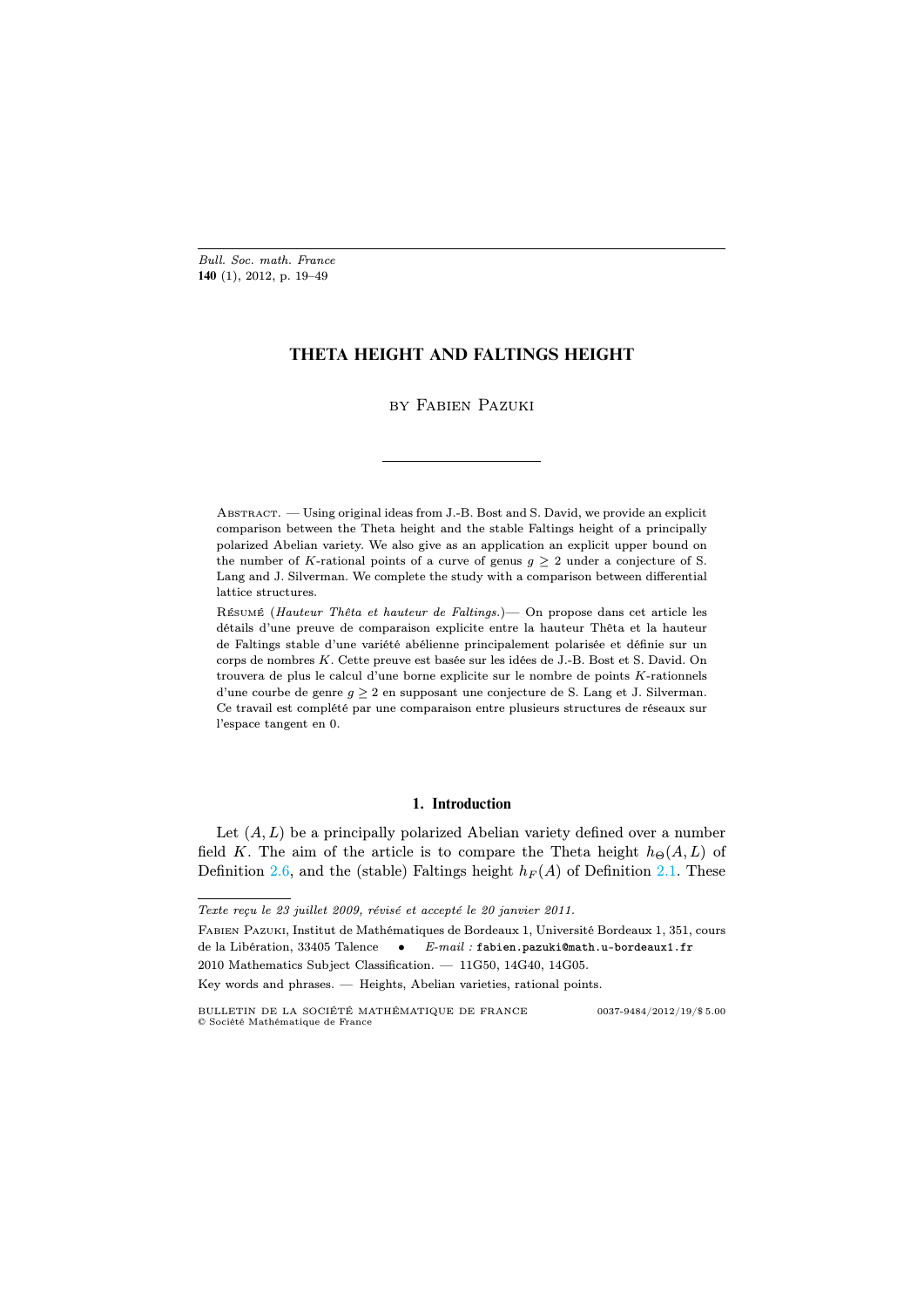two ways of defining the height of an Abelian variety are both of interest, and the fact that they can be precisely compared can be very helpful. For instance, several conjectures are formulated with the Faltings height because it does not depend on the projective embedding of  $A$  that you may choose, but one may fix an ample and symmetric line bundle on A and study the Theta height associated when one seeks more effectivity (see for example [\[9\]](#page-30-0) or [\[28\]](#page-31-0), and also [\[27\]](#page-31-1)); let us stress that these ways of defining the height of an Abelian variety are very natural: the Theta height is a height on the moduli space of principally polarized Abelian variety and the Faltings height is a height on the moduli space (stack) of Abelian varieties (without polarization), but with a metric with logarithmic singularities (see the definitions below and refer to [\[22\]](#page-30-1) for the Theta height, [\[19\]](#page-30-2) and [\[13\]](#page-30-3) for the Faltings height).

The ideas needed to explicitly compute the constants of comparison between these heights were given by Bost and David in a letter to Masser and Wüstholz [\[5\]](#page-29-0). Here is the strategy: using the theory of Moret-Bailly-models we express the Néron-Tate height of a point  $P \in A(K)$  in terms of the Theta height of P, the Faltings height of  $A$  and some base point contributions (see Lemma  $5.2$ ). Then we take  $P = O$  and we estimate the base point contributions via vector bundles inclusions and theta functions analysis. We give here the arguments, the constants and several complements, concerning the Lang-Silverman conjecture for instance. We also complete this work by giving in Section  $6$  an explicit comparison between several differential lattice structures associated to A, see the end of this introduction.

One should underline that this explicit comparison gives also a direct proof of the fact that the Faltings height is actually a height  $(i.e.$  verifies the Northcott property), see the Remark [1.4](#page-0-0) below for a lower bound. Arguments for proving that  $h_F$  is a height can be found in the original article [\[12\]](#page-30-4) and in [\[13\]](#page-30-3). See also the Theorem 1.1 page 115 of  $[19]$  (seminar  $[32]$ ); the idea is to compactify some moduli schemes and to compare the stable Faltings height of an Abelian variety to the projective height (with logarithmic singularities) of the corresponding point in the moduli space. There is another proof given by Moret-Bailly in Theorem 3.2 page 233 of  $[20]$  using the "formule clef" 1.2 page 190. See also the Theorem 2.1 given in [\[4\]](#page-29-1) page 795-04, where the proof relies on some estimates of the "rayon d'injectivité".

The author thanks J.-B. Bost and S. David for sharing their ideas, for their support and helpful comments, A. Chambert-Loir and G. Rémond for their interest.

We use the notations  $\mathfrak{S}_g$  for the Siegel space and  $\mathfrak{F}_g$  for the fondamental domain, both defined in  $\S 2.1$ . We add a Theta structure of level r (see  $\S 2.3$ ),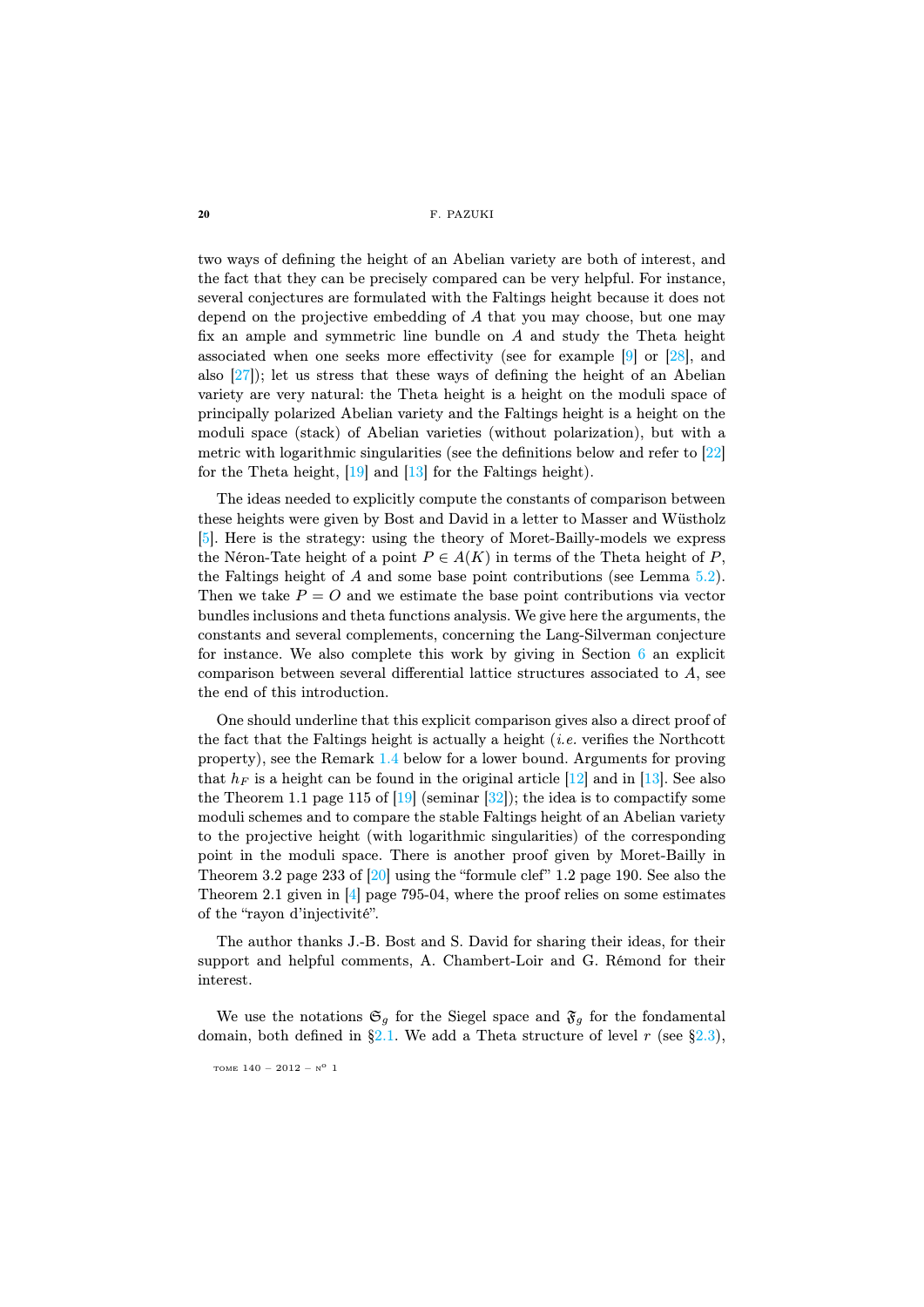where  $r > 0$  is an even integer. With these notations, we get the following theorem.

THEOREM 1.1.  $-$  Let A be an Abelian variety of dimension g, defined over  $\overline{Q}$ , equipped with a principal polarization defined by a symmetric ample line bundle  $L$  on  $A$ . Let  $K$  be a number field such that  $A$  and  $L$  may be defined over K. For any embedding  $\sigma: K \hookrightarrow \mathbb{C}$ , let  $\tau_{\sigma} \in \mathfrak{F}_g$  such that there exists an isomorphism between principally polarized complex Abelian varieties  $A_{\sigma}(\mathbb{C}) \simeq$  $\mathbb{C}^g/(\mathbb{Z}^g + \tau_\sigma \mathbb{Z}^g)$ . Then, the following inequalities hold:

$$
m(r,g) \leq h_{\Theta}(A,L) - \frac{1}{2}h_F(A) - \frac{1}{4[K:\mathbb{Q}]} \sum_{\sigma:K\hookrightarrow\mathbb{C}} \log(\det(\mathrm{Im}\,\tau_{\sigma})) \leq M(r,g) .
$$

Above,  $m(r, g)$  and  $M(r, g)$  denote constants depending only on the level r and the dimension g. More precisely, if we take:

$$
m(r,g) = g\left[\frac{1}{4}\log(4\pi) - \frac{1}{2}r^{2g}\log(r)\right],
$$
  

$$
M(r,g) = \frac{g}{4}\log(4\pi) + g\log(r) + \frac{g}{2}\log\left(2 + \frac{2}{3^{\frac{1}{4}}}2^{\frac{g^3}{4}}\right),
$$

then the result holds.

REMARK 1.2. — According to the so called Matrix Lemma of Masser (see [\[17\]](#page-30-6) page 115 or [\[18\]](#page-30-7) page 436) there exists a constant  $C(g)$  such that under the hypothesis of the above theorem:

$$
\frac{1}{[K:\mathbb{Q}]} \sum_{\sigma: K \hookrightarrow \mathbb{C}} \left| \log \left( \det(\operatorname{Im} \tau_{\sigma}) \right) \right| \leq C(g) \log \left( \max \{ h_{\Theta}(A, L), 1 \} + 2 \right).
$$

Using the article [\[9\]](#page-30-0) page 697 and a few calculations it is possible to prove such a bound with the explicit constant  $C(g) = \frac{8g}{\pi}(1 + 2g^2 \log(4g))$ . See also [\[14\]](#page-30-8) Lemma 2.12 page 99 for a similar statement involving the Faltings height.

Thus, we shall establish in  $\S 5.2.1$  $\S 5.2.1$  the following versions of Faltings' estimate  $(see [12]):$  $(see [12]):$  $(see [12]):$ 

COROLLARY 1.3. — For every integer  $q > 1$  and even integer  $r > 2$ , there exists effectively computable constants  $C_1(g, r)$ ,  $C_2(g, r)$ ,  $C_3(g, r)$  depending only on g and r such that the following holds. Let A be an Abelian variety of dimension g defined over  $\mathbb Q$ , equipped with a principal polarisation defined by some symmetric ample line bundle L on A. Let  $h_{\Theta} = \max\{h_{\Theta}(A, L), 1\}$  and  $h_F = \max\{h_F(A), 1\}$ . Then, one has:

1. 
$$
\left| h_{\Theta}(A, L) - \frac{1}{2} h_F(A) \right| \leq C_1(g, r) \log \left( h_{\Theta} + 2 \right),
$$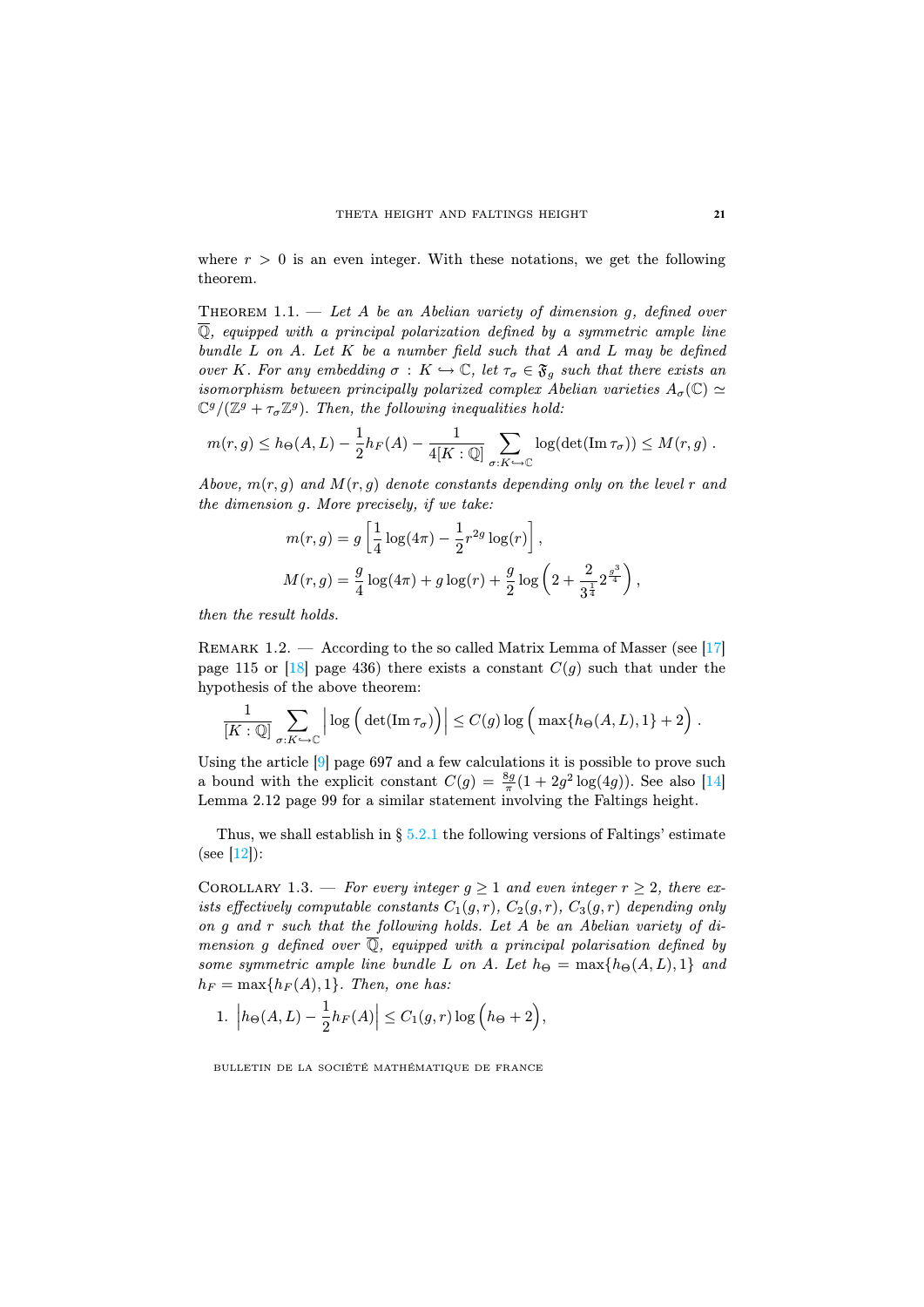2. 
$$
|h_{\Theta} - \frac{1}{2}h_F| \leq C_2(g, r) \log \left(\min\left\{h_{\Theta}, h_F\right\} + 2\right),
$$
  
3.  $|h_{\Theta}(A, L) - \frac{1}{2}h'_F(A)| \leq C_3(g, r),$ 

where  $h'_F(A)$  is a modified Faltings height of A, defined in [2.2.](#page-0-0) More precisely, the above relations hold with:

$$
C_1(g,r) = C_3(g,r) = 6r^{2g} \log(r^{2g}) \text{ and } C_2(g,r) = 1000r^{2g} (\log(r^{2g}))^5.
$$

REMARK 1.4. — For an Abelian variety A of dimension g and level structure r, the inequality of Theorem [1.1](#page-0-0) and the Remark [1.2](#page-0-0) give after a short calculation:

$$
h_F(A) \geq -C(g)\log C(g) - M(r,g) ,
$$

where  $M(r,g) = \frac{g}{4} \log(4\pi) + g \log(r) + \frac{g}{2} \log\left(2 + \frac{2}{3^{\frac{1}{4}}} 2^{\frac{g^3}{4}}\right)$  and  $C(g)$  =  $\frac{8g}{\pi}(1+2g^2\log(4g))$ . One could expect a better constant, see Bost in [\[2\]](#page-29-2) page 6 who gives:  $h_F(A) > -q \log(2\pi)/2$ .

REMARK  $1.5.$  – The inequalities  $(1)$  and  $(3)$  both hold if one replaces  $h_{\Theta}(A, L)$ ,  $h_F(A)$  and  $h'_F(A)$  respectively by  $h_{\Theta} = \max\{h_{\Theta}(A, L), 1\},\$  $h_F = \max\{h_F(A), 1\}$  and  $h'_F = \max\{h'_F(A), 1\}$  in the left hand sides.

REMARK 1.6. — One can notice that the bounds are sharper for small  $r$ , so in practice one will often take  $r = 2$  or  $r = 4$ .

We now give the example of a difficult conjecture by Lang and Silverman stated with the Faltings height. It was originally a question by Lang concerning elliptic curves, and was generalised by Silverman afterwards. As a matter of fact, if we combine the inequality of this conjecture with the work of David and Philippon [\[9\]](#page-30-0) and the work of Rémond [\[28\]](#page-31-0), we get a new explicit bound on the number of rational points on curves of genus  $q \geq 2$ , provided that we can explicitely compare the Faltings height that appears in the conjecture and the Theta height that appears in the calculations of  $[9]$  and  $[28]$ . To be concise, one can say that an explicit Lang-Silverman inequality would give an explicit upper bound on the number of rational points on a curve of genus  $g \geq 2$ independant of the height of the Jacobian of the curve (but still depending on the Mordell-Weil rank of the Jacobian).

First recall the original conjecture of Silverman ([\[30\]](#page-31-3) page 396):

CONJECTURE 1.7 (Lang-Silverman version 1). — Let  $g \geq 1$  be an integer. For any number field K, there exists a positive constante  $c(K, g)$  such that for any Abelian variety  $A/K$  of dimension g, for any ample and symmetric line bundle L on A and for any point  $P \in A(K)$  such that  $\mathbb{Z} \cdot P$  is Zariski-dense, one has:

$$
\widehat{h}_{A,L}(P) \ge c(K,g) \max \left\{ h_F(A/K), 1 \right\},\,
$$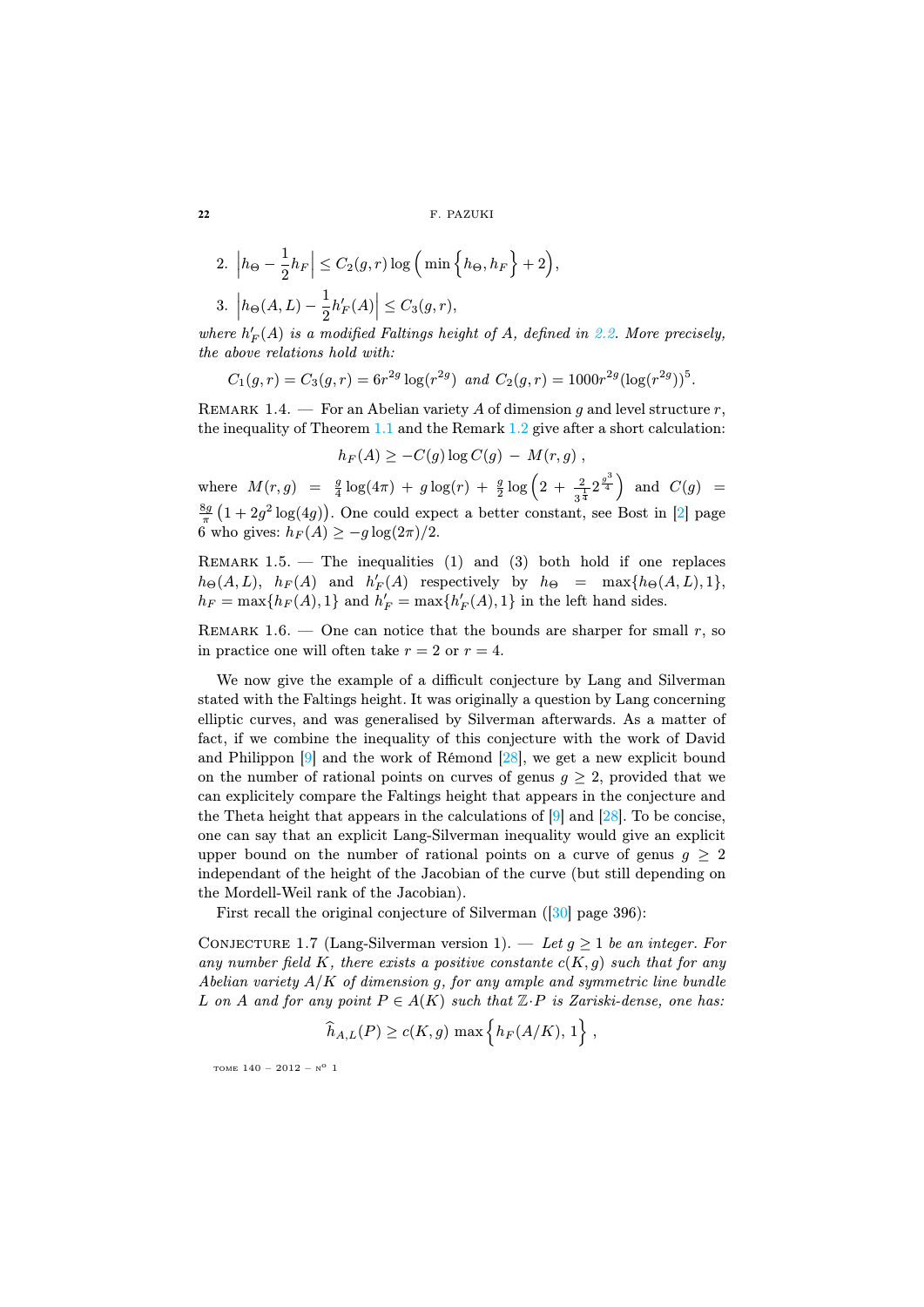where  $h_{A,L}(.)$  is the Néron-Tate height associated to the line bundle L and  $h_F(A/K)$  is the (relative) Faltings height of the Abelian variety  $A/K$ .

One could read [\[25\]](#page-31-4) for further remarks. Let us give a slightly different version of this conjecture. The definition of the modified Faltings height is given in [2.2:](#page-0-0)

CONJECTURE 1.8 (Lang-Silverman version 2). — Let  $g \geq 1$  be an integer. For any number field K of degree d, there exists two positive constants  $c_1 = c_1(d, g)$ and  $c_2 = c_2(d, g)$  such that for any Abelian variety  $A/K$  of dimension g and any ample symmetric line bundle L on A, for any point  $P \in A(K)$ , one has:

- either there exists a sub-Abelian variety  $B \subset A$ ,  $B \neq A$ , of degree  $deg(B) \leq c_2$  and such that the point P is of order bounded by  $c_2$  modulo B,
- or one has  $\mathbb{Z}\cdot P$  is Zariski-dense and:

$$
\widehat{h}_{A,L}(P) \ge c_1 \max \left\{ h'_F(A), 1 \right\},\,
$$

where  $h_{A,L}(.)$  is the Néron-Tate height associated to the line bundle L and  $h'_F(A)$  is the (stable) modified Faltings height of the Abelian variety  $A$ .

This second version of the conjecture is suggested by different results found in  $[8]$  and  $[24]$ . Note that one could also state it with a relative modified Faltings height (that would be a stronger statement). Now this second version and the point (3) in Corollary [1.3](#page-0-0) give, if we use them in the work of David-Philippon [\[9\]](#page-30-0) and Rémond [\[28\]](#page-31-0) (see *infra*  $\S5.2.1$  for some details):

PROPOSITION 1.9. — Assume Conjecture [1.8.](#page-0-0) Then for any number field  $K$ , for any curve  $C/K$  of genus  $q \geq 2$  with Jacobian  $J = \text{Jac}(C)$ , one can explicitely bound the number of  $K$ -rational points on  $C$  in the way:

$$
Card(C(k)) \leq {\left(\breve{c}(d,g)\right)^{1+\mathrm{rk}(J/K)}}
$$

,

where one can take  $\breve{c}(d,g) = \max\left\{2c_2, 1 + (12^4 + g)^{2^{12}}4^{2g+3}g(g^4 + 2^{2g+2}g + 1)\right\}$  $\left\{\frac{1}{c_1}\right\}$ , with  $c_1$  and  $c_2$  given in Conjecture [1.8.](#page-0-0)

One can also read [\[11\]](#page-30-11) for another way of deriving this type of bounds. Finally, this work also includes in Section [6](#page-25-0) a comparison between different lattice structures on the tangent space at 0 of an Abelian variety. Let  $A/K$  be an Abelian variety,  $L$  an ample symmetric line bundle associated to a principal polarisation. Let  $r$  be an even positive integer. By enlarging  $K$ , one can assume that the r<sup>2</sup>-torsion points are all rational over K. We let  $\pi: \mathcal{U} \to S = \text{Spec}(\mathcal{O}_K)$ be a semi-stable model of A, and  $\varepsilon$  its neutral section. We define the Néron lattice by  $\mathcal{N} = \varepsilon^* \Omega^1_{\mathcal{U}/S}$ . The big Shimura lattice is defined as follows: let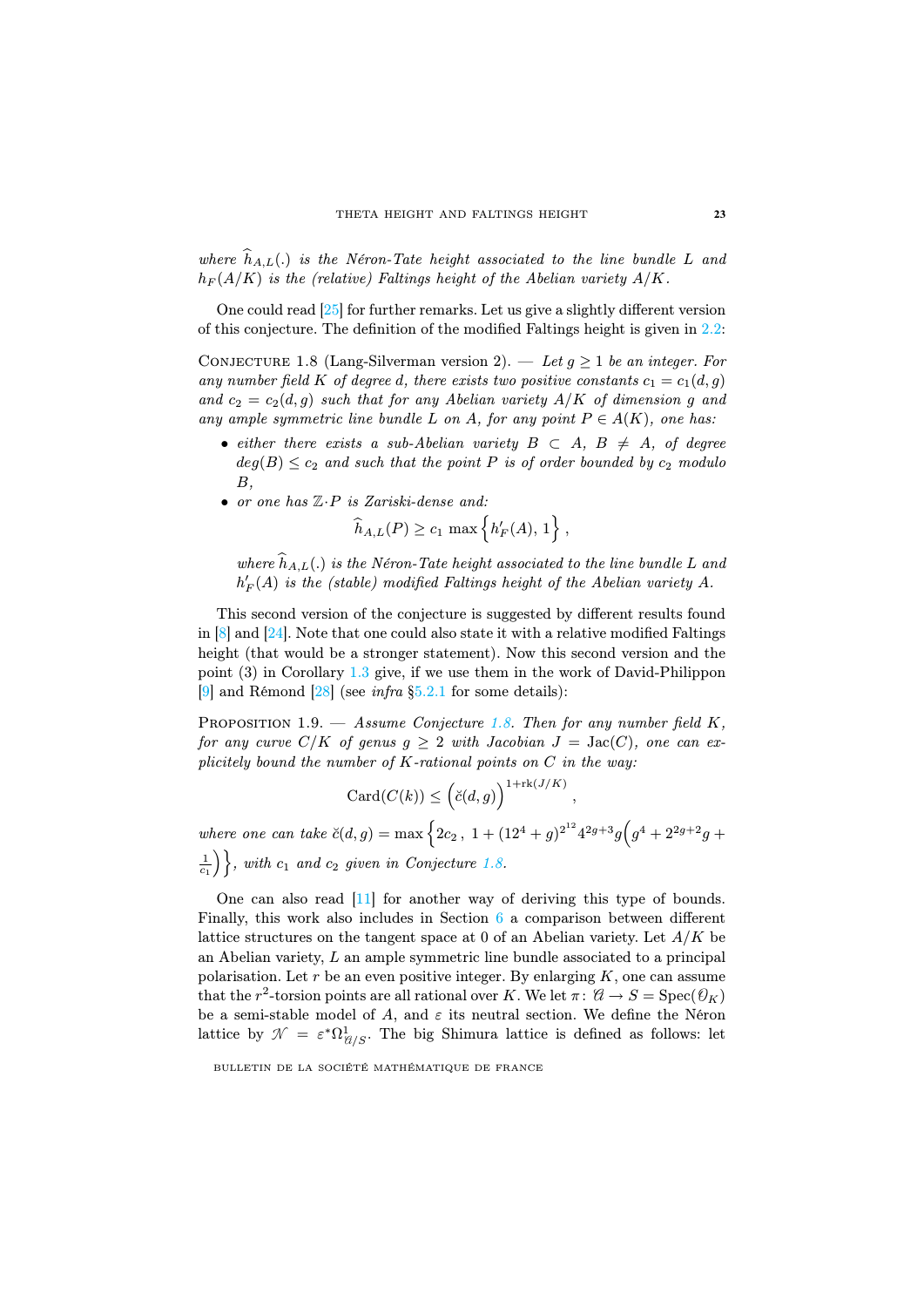$\theta \in \Gamma(A, L) \setminus \{0\}$  and  $\Gamma$ ,  $\varphi_x$ , etc. be as in Paragraph [2.3.](#page-9-0) Let  $\theta_x = \varphi_x(0)$ . The family  $(\theta_x)_{x \in \Gamma}$  is a base over K of  $\Gamma(A, L^{\otimes r^2})$ . Then the big Shimura lattice is:

$$
\mathscr{G}h = \sum_{\substack{(x,x') \in \Gamma^2 \\ \theta_x(0) \neq 0}} \mathcal{O}_K d\left(\frac{\theta_{x'}}{\theta_x}\right)(0) .
$$

The comparison between these two structures is of interest in transcendence theory, see for example [\[29\]](#page-31-5), [\[7\]](#page-30-12) page 134 or [\[18\]](#page-30-7) from page 120. We use  $\delta(.,.)$ for the distance on lattices defined in  $6.2.1$ . Then we find in Section  $6$ , among other results, the following theorem:

THEOREM 1.10. — Let  $g \geq 1$  and  $r > 0$  an even integer. There exists a constant  $c(g, r) > 0$  such that for any triple  $(A, L, r)$  with A of dimension g, for any associated  $MB^{(1)}$  $MB^{(1)}$  $MB^{(1)}$  number field K, one has:

$$
\delta(\mathcal{N}, \beta h) \leq \left(1 + 2c(g, r)\right) \min\{h_{\Theta}, h_F\},\,
$$

and one can take  $c(g,r) = 4 + 8C_2 + g \log(\pi^{-g} g! e^{\pi r^2} g^4) + 4r^{2g}$ , where  $C_2$  is given in Corollary [1.3.](#page-0-0)

### **2. Definitions**

<span id="page-6-0"></span>**2.1. Basic notations.** — Let us first introduce the following notations. If A is an Abelian variety defined over a number field  $K$ , or, more generally an Abelian scheme over a base scheme S, we shall denote for any n in  $\mathbb{Z}$  by  $[n]$ :

$$
[n]\colon A\longrightarrow A\ ,
$$

the group scheme morphism defined by the multiplication by  $n$ , and when  $n > 0$ , by  $A_n$  its kernel; for any  $x \in A(K)$  (respectively  $A(S)$ ), we shall denote by  $t_x$  the morphism of K-variety (respectively of scheme):

$$
t_x\colon A\longrightarrow A\ ,
$$

defined by the translation by  $x$ .

Since we shall also make an extensive use of the classical theory of theta functions (essentially to evaluate various analytic invariants), we also recall a few basic definitions here involving the standard Riemann theta function. Let g be an integer  $g \geq 1$ . We shall denote by  $\mathfrak{S}_g$  the Siegel upper half space, *i. e.* the space of  $g \times g$  symmetric matrices with entries in  $\mathbb{C}$ , whose imaginary part are positive definite. Let  $z = x + iy \in \mathbb{C}^g$  and  $\tau = X + iY \in \mathfrak{S}_g$  (in all this paper, it will be implicitly assumed that such an expansion implies that  $x, y$ , X, Y all have real entries). Also, unless otherwise specified, it will be assumed

<span id="page-6-1"></span> $(1)$  See Definition [3.2.](#page-0-0)

TOME  $140 - 2012 - N^{\circ}$  1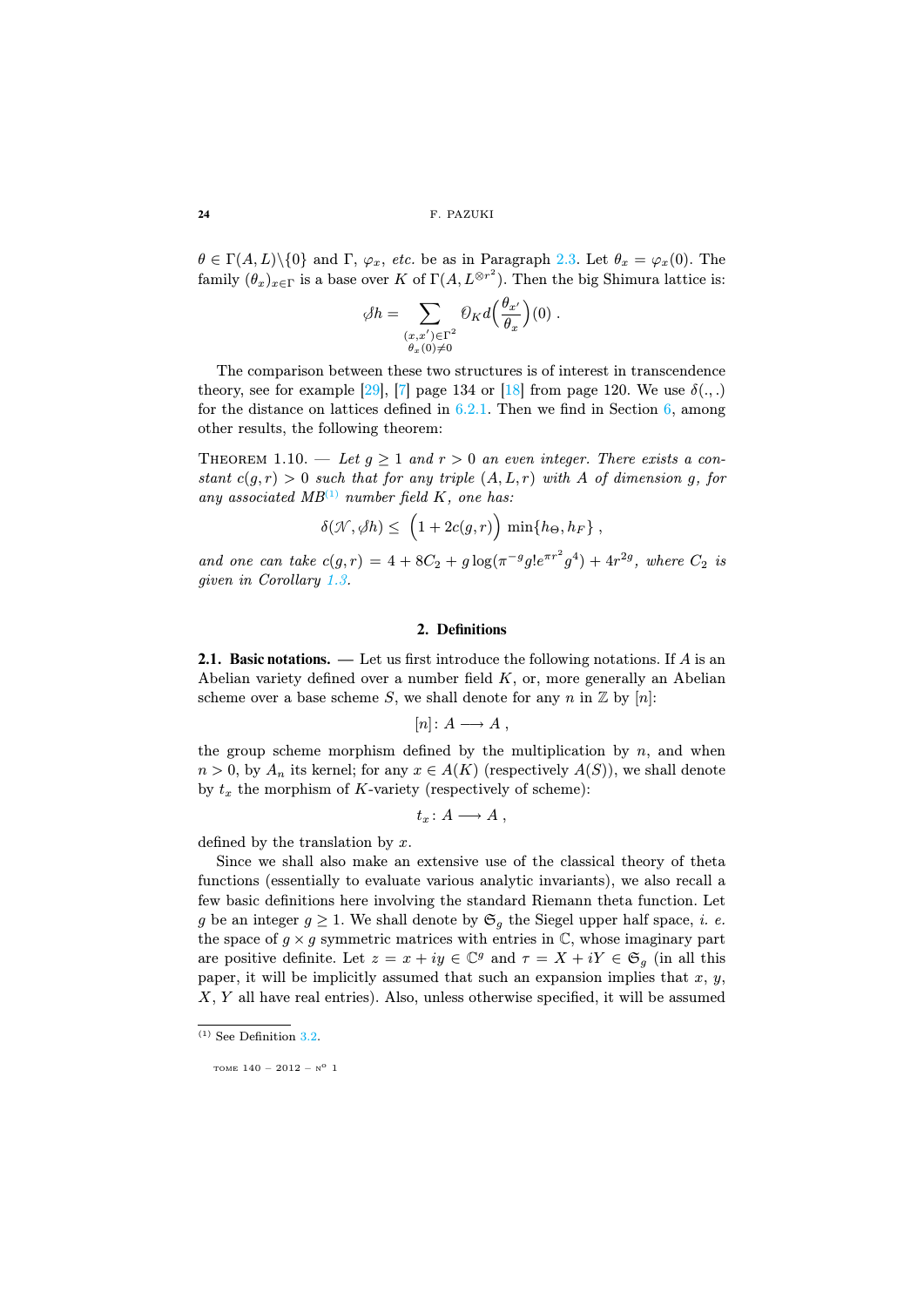that vectors in  $\mathbb{C}^g$  have column entries. The classical Riemann theta function is then:

$$
\theta(\tau,z) = \sum_{n \in \mathbb{Z}^g} \exp\left(i\pi^t n.\tau.n + 2i\pi^t n.z\right).
$$

For  $m_1, m_2 \in \mathbb{R}^g$  we shall also introduce after Riemann, Jacobi, Igusa, the theta functions with characteristics defined by:

$$
\theta_{(m_1,m_2)}(\tau,z) = \sum_{n \in \mathbb{Z}^g} \exp \left( i \pi^t (n+m_1) \cdot \tau \cdot (n+m_1) + 2i \pi^t (n+m_1) \cdot (z+m_2) \right).
$$

These functions will be equipped with the following norm (made invariant with respect to the action of the symplectic group):

$$
\|\theta\|(\tau,z) = \det(Y)^{\frac{1}{4}} \exp\left(-\pi^t y \cdot Y^{-1} \cdot y\right) |\theta(\tau,z)|,
$$

and:

$$
\|\theta_{(m_1,m_2)}\|(\tau,0)=\det(Y)^{\frac{1}{4}}\left|\theta_{(m_1,m_2)}(\tau,0)\right|.
$$

The above norm can similarly be defined for any  $z \in \mathbb{C}^g$ , but we shall only need it for  $z = 0$ . It should be also noted that  $\theta_{(0,0)}(\tau, z) = \theta(\tau, z)$ .

Let us denote by  $\mathfrak{F}_g$  the usual fundamental domain of  $\mathfrak{S}_g$  (cf. [\[16\]](#page-30-13), V. 4.). Recall that it is characterized by the following properties:

S. 1. If  $\tau \in \mathfrak{F}_q$ , then for every  $\gamma \in \text{Sp}_{2q}(\mathbb{Z})$ , one has  $\det(\text{Im}(\gamma.\tau)) \leq \det(\text{Im}\,\tau)$ , \* +

where if 
$$
\gamma = \begin{pmatrix} \alpha & \beta \\ \lambda & \mu \end{pmatrix}
$$
,  $\gamma \cdot \tau = (\alpha \tau + \beta)(\lambda \tau + \mu)^{-1}$ .

S. 2. If 
$$
\tau = (\tau_{i,j})_{1 \leq i,j \leq g} \in \mathfrak{F}_g
$$
, then:

$$
\forall (i, j) \in \{1, ..., g\}^2, \quad |\text{Re}(\tau_{i,j})| \leq \frac{1}{2}.
$$

S. 3. If  $\tau \in \mathfrak{F}_a$ ,

- $\forall k \in \{1, ..., g\}$  and  $\forall \xi \in \mathbb{Z}^g$ ,  $(\xi_k, ..., \xi_g) = 1$ , one has  ${}^t \xi$ . Im $(\tau)$ . $\xi \ge$  $\text{Im}(\tau_{k,k}).$
- $\forall k \in \{1, ..., g 1\}$ , one has  $\text{Im}(\tau_{k,k+1}) \geq 0$ .

Finally, we shall also make use of the following notations for projective spaces. Assume that  $E$  is a vector bundle over some Noetherian scheme S, we shall denote by  $\mathbb{P}(E)$  the scheme Proj(Sym( $\check{E}$ )) (where<sup>[\(2\)](#page-7-0)</sup>  $\text{Sym}(\check{E}) = \sum_{d>0} S^d(\check{E})$  is the symmetric algebra of  $\check{E}$ ). This is nothing but  $\mathbb{P}(\mathcal{E})$ , where  $\mathcal{E}$  is the sheaf of sections of the dual bundle of E, in Grothendieck's notations (see e.g.  $[15]$ , page 162). The canonical quotient line bundle will be denoted by  $\mathcal{O}_E(1)$ .

<span id="page-7-0"></span> $(2)$  The symbol  $\check{E}$  stands for the dual of  $E$ .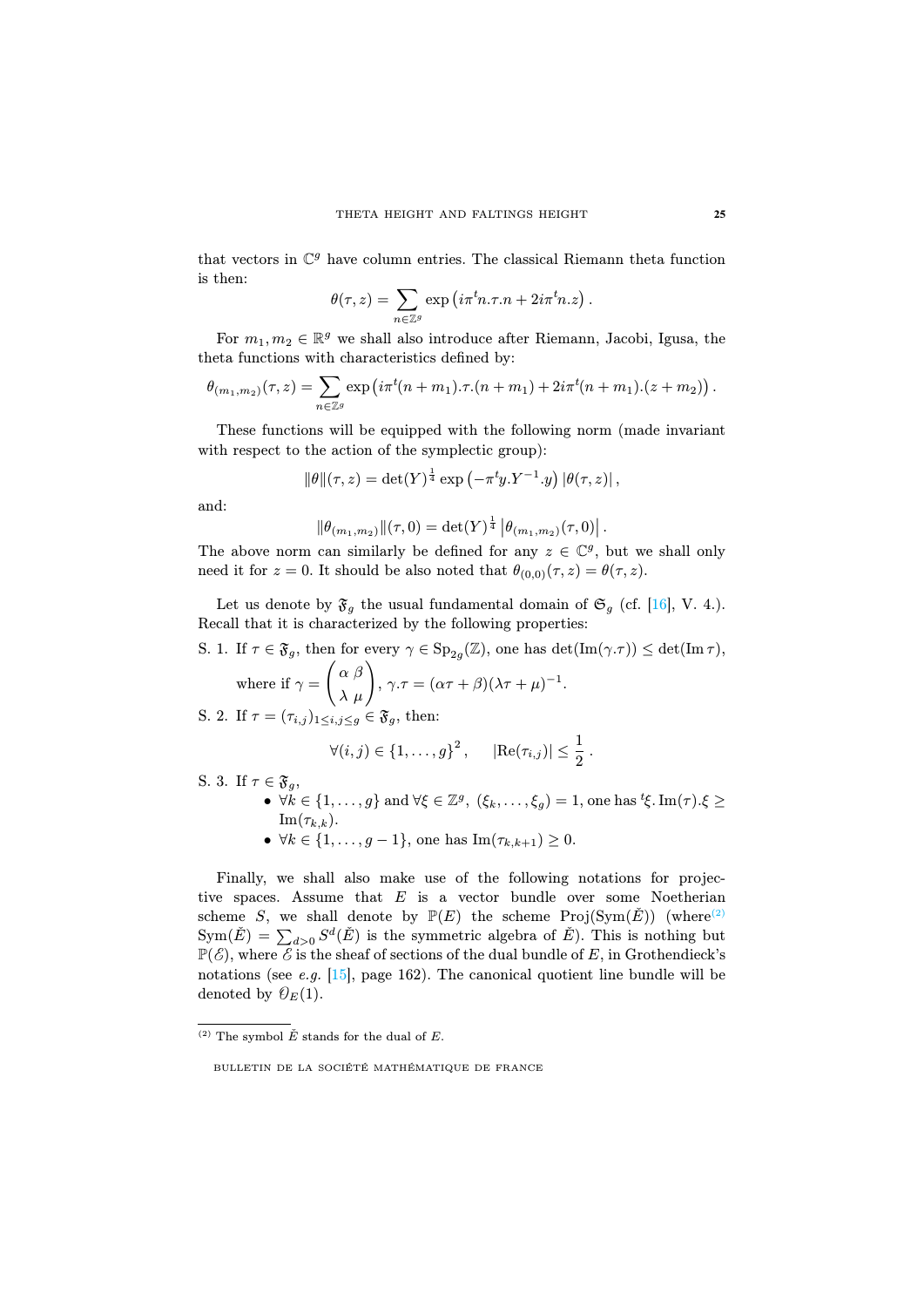<span id="page-8-0"></span>**2.2. The Faltings height.** — Let A be an Abelian variety defined over  $\overline{Q}$ , of dimension  $q$  ( $q > 1$ ), and K a number field over which A is rational and semi-stable. Put  $S = \text{Spec}(\mathcal{O}_K)$ , where  $\mathcal{O}_K$  is the ring of integers of K. Let  $\pi: \mathscr{C} \longrightarrow S$  be a semi-stable model of A over S. We shall denote by  $\varepsilon$  the zero section of  $\pi$ , so  $\varepsilon: S \longrightarrow \mathscr{C}$  and by  $\omega_{\mathscr{C}/S}$  the sheaf of maximal exterior powers of the sheaf of relative differentials:

$$
\omega_{\mathcal{A}/S} := \varepsilon^{\star}\Omega_{\mathcal{A}/S}^{g} \simeq \pi_{\star}\Omega_{\mathcal{A}/S}^{g}.
$$

For any embedding  $\sigma$  of K in C, the corresponding line bundle:

$$
\omega_{\mathcal{U}/S,\sigma} = \omega_{\mathcal{U}/S} \otimes_{\mathfrak{D}_K,\sigma} \mathbb{C} \simeq H^0(\mathcal{C}_\sigma(\mathbb{C}),\Omega^g_{\mathcal{C}_\sigma}(\mathbb{C}))
$$

can be equipped with a natural  $L^2$ -metric  $\|.\|_{\sigma}$  defined by:

$$
\|\alpha\|_{\sigma}^2 = \frac{i^{g^2}}{(2\pi)^g} \int_{\mathcal{C}_{\sigma}(\mathbb{C})} \alpha \wedge \overline{\alpha}
$$

(note that we follow here the normalization chosen by Deligne, in [\[10\]](#page-30-15) or [\[4\]](#page-29-1) page 795-04).

The  $\mathcal{O}_K$ -module of rank one  $\omega_{\mathcal{U}/S}$ , together with the Hermitian norms  $\|.\|_{\sigma}$ at infinity defines an Hermitian line bundle  $\overline{\omega}_{\theta/S}$  over S, which has a well defined Arakelov degree deg( $\overline{\omega}_{\beta/S}$ ). Recall that for any Hermitian line bundle  $\overline{\mathscr{E}}$  over S, the Arakelov degree of  $\overline{\mathscr{E}}$  is defined as:

$$
\widehat{\deg}(\overline{\mathscr{E}}) = \log \text{Card}(\mathscr{E}/\mathscr{O}_K s) - \sum_{\sigma \colon K \hookrightarrow \mathbb{C}} \log ||s||_{\sigma} ,
$$

where s is any non zero section of  $\mathcal E$  (which does not depend on the choice of s in view of the product formula). More generally, when  $\overline{\mathcal{E}}$  is an Hermitian vector bundle over S, one defines its Arakelov degree as:

$$
\widehat{\deg}(\overline{\mathscr{E}}) = \widehat{\deg}(\det(\overline{\mathscr{E}}))
$$

(where the metrics on  $\det(\mathcal{E})$  at the archimedean places are those induced by the metrics of  $\mathscr{E}$ ).

We now give the definition of the Faltings height that one finds in  $[12]$  page 354.

DEFINITION 2.1. — The normalized stable Faltings height of  $A$  is defined as:

$$
h_F(A):=\frac{1}{[K:\mathbb{Q}]} \widehat{\operatorname{deg}}(\overline{\omega}_{\mathcal{B}/S})\ .
$$

This height only depends on the  $\overline{\mathbb{Q}}$ -isomorphism class of A. It is also called the differential height in [\[20\]](#page-30-5). To see that it is really a height, see for instance [\[12\]](#page-30-4) Satz 1, page 356 and 357. We will also define a modified Faltings height for polarized Abelian varieties, very useful in some applications.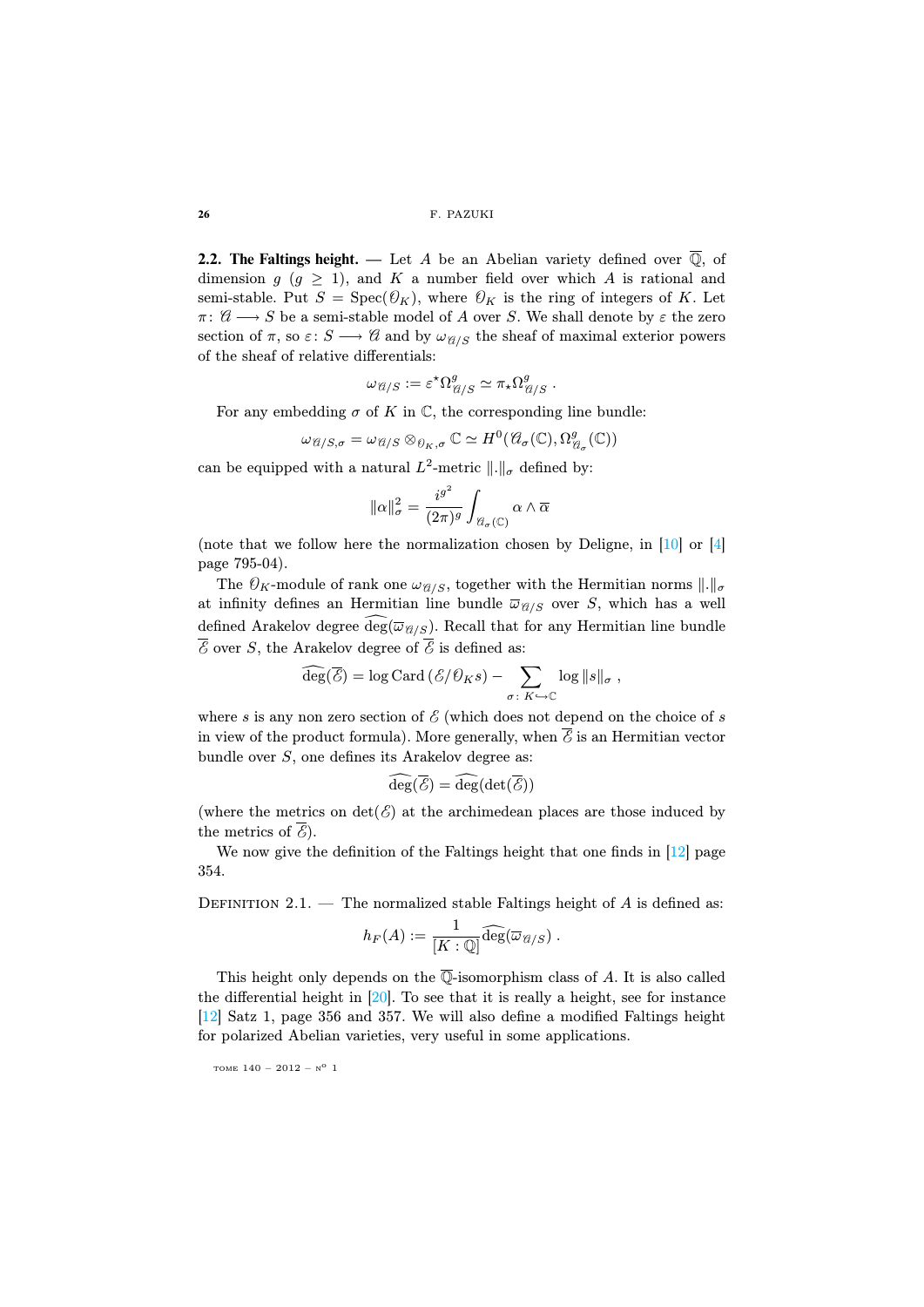DEFINITION 2.2. — Let A be an Abelian variety. If A is principally polarized, then for every embedding  $\sigma: K \hookrightarrow \mathbb{C}$ , choose  $\tau_{\sigma} \in \mathfrak{F}_g$  associated with  $A_{\sigma}(\mathbb{C})$ . The normalized stable modified Faltings height of A is defined as follows:

$$
h'_{F}(A) := h_{F}(A) + \frac{1}{2[K:\mathbb{Q}]} \sum_{\sigma: K \hookrightarrow \mathbb{C}} \log(\det(\mathrm{Im}\,\tau_{\sigma})) .
$$

If  $A$  is equipped with an ample symmetric line bundle  $L$ , choose an isogeny of minimal degree  $\varphi : A \to A_0$  where  $A_0$  is principally polarized. For any  $\sigma: K \hookrightarrow \mathbb{C}$  let  $\tau_{\sigma,A_0} \in \mathfrak{F}_g$  denote the period matrix associated with  $A_{0,\sigma}(\mathbb{C})$ . Then take:

$$
h'_F(A) := h_F(A) + \frac{1}{2[K:\mathbb{Q}]} \sum_{\sigma: K \hookrightarrow \mathbb{C}} \log(\det(\mathrm{Im}\,\tau_{\sigma,A_0})) + \frac{1}{2}\log(\deg \varphi).
$$

REMARK 2.3. — In the situation of isogeneous Abelian varieties  $\varphi : A \to A_0$ , the Corollary 2.1.4 of Raynaud [\[26\]](#page-31-6) gives  $h_F(A_0) \leq h_F(A) + \frac{1}{2} \log(\deg \varphi)$ , see also [\[12\]](#page-30-4), Lemma 5 page 358. Hence  $h'_F(A_0) \leq h'_F(A)$ .

#### <span id="page-9-0"></span>**2.3. Theta structures and Theta height**

<span id="page-9-1"></span>2.3.1. Isomorphisms of line bundles.  $-$  Let us assume we are given the following data.

- **–** Let K be any field of characteristic zero;
- **–** Let A be an Abelian variety of dimension g defined over K;
- **–** Let L be a symmetric ample line bundle on A, rigidified at the origin, which defines a principal polarisation on  $A$ ;
- $-\text{Let } r > 0 \text{ be an even integer.}$

We shall furthermore assume (by enlarging the base field  $K$  if needed) that all the torsion points of order  $r^2$  of A are rational over K. For any positive integer n, let us define  $A_n(K)$  the set of K-rational torsion points of order n.

Recall that there is a unique isomorphism  $j$  (since  $L$  is symmetric, see e.g. [\[1\]](#page-29-3), Corollary 3. 6, page 34):

$$
j\colon [r]^\star L \overset{\sim}{\to} L^{\otimes r^2} ,
$$

compatible with the rigidification of L. This implies that for any  $x \in A_r(K)$ , there is a canonical isomorphism:

$$
i_x \colon t_x^{\star} L^{\otimes r^2} \xrightarrow{\sim} L^{\otimes r^2}.
$$

Indeed, we have:

$$
t_x^{\star} L^{\otimes r^2} \stackrel{j^{-1}}{\simeq} t_x^{\star} ([r]^{\star} L) \simeq ([r] \circ t_x)^{\star} L \simeq [r]^{\star} L \stackrel{j}{\simeq} L^{\otimes r^2} .
$$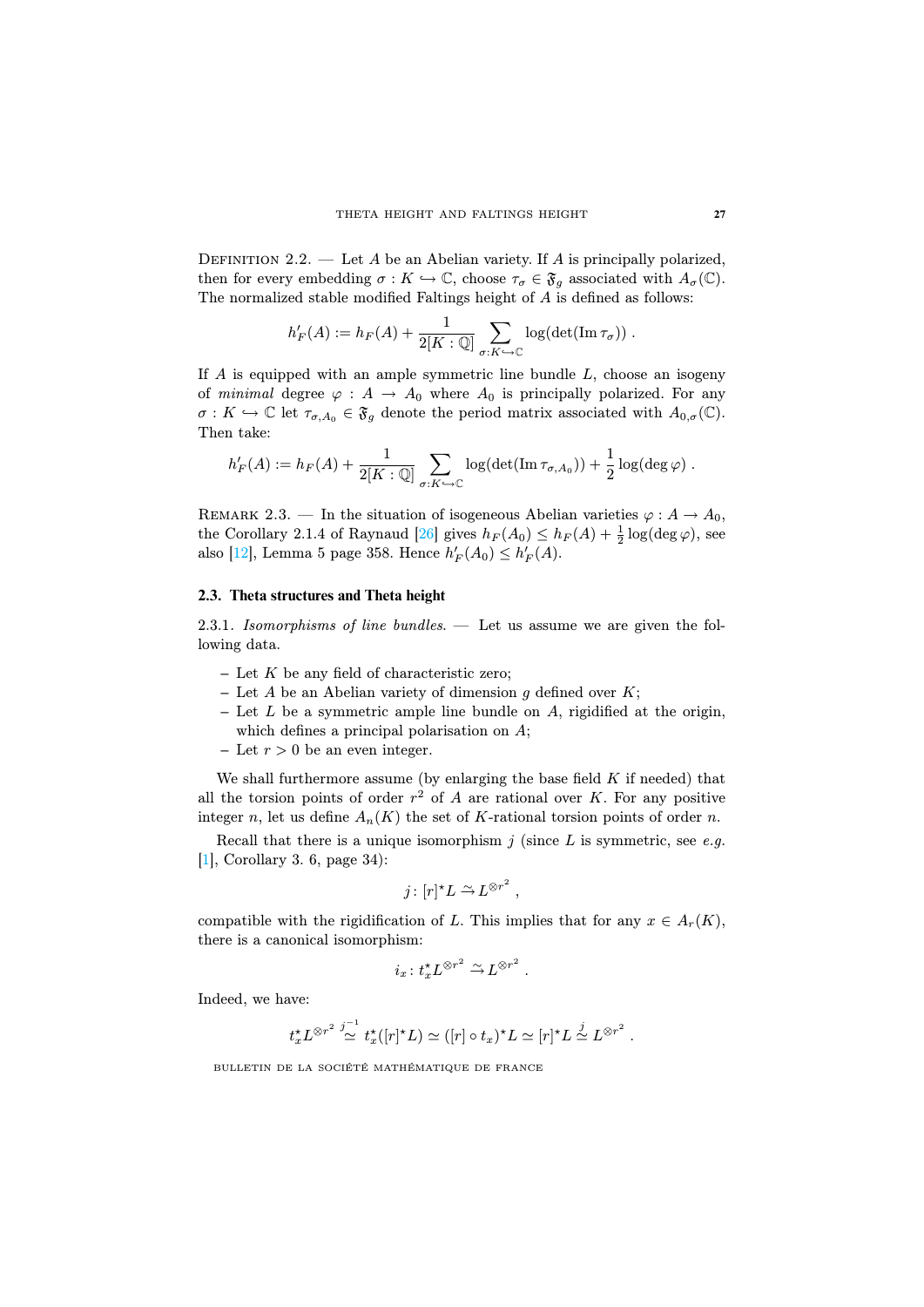These isomorphisms  $(i_x)_{x\in A_r(K)}$  are compatible, namely, for any  $(x, y) \in$  $A_r(K)^2$ , the composite map:

(1) 
$$
t_{x+y}^{\star}L^{\otimes r^2} \simeq t_x^{\star}\left(t_y^{\star}L^{\otimes r^2}\right) \stackrel{t_x^{\star}i_y}{\simeq} t_x^{\star}L^{\otimes r^2} \stackrel{i_x}{\simeq} L^{\otimes r^2}
$$

coincides with  $i_{x+y}$ .

As a matter of fact, for any  $x \in A_{r^2}(K)$ , there is still an isomorphism:

<span id="page-10-0"></span>
$$
i_x \colon t_x^{\star} L^{\otimes r^2} \xrightarrow{\sim} L^{\otimes r^2} ,
$$

see for example  $[1]$ , Lemma 4. 7  $(c)$ , page 38.

Moreover, these  $i_x$  with  $x \in A_{r^2}(K)$  may be chosen in such a way that for any  $(x, y) \in A_{r^2}(K)^2$ , the map [\(1\)](#page-10-0) coincides with  $i_{x+y}$  up to a multiplication by some  $r^2$ -th roots of unity. Any such choice of the  $i_x$ 's will be called a good choice. If  $(i'_x)_{x \in A_{r^2}(K)}$  is another good choice, there exists a system  $(\lambda_x)_{x \in A_{r^2}(K)}$  of  $r^4$ -th roots of unity in K (the  $r^4$ -th roots of unity are K-rational by the Weilpairing properties, see for example Corollary 8.1.1 page 98 of [\[31\]](#page-31-7)) such that for any  $x \in A_{r^2}(K)$ , we have  $i'_x = \lambda_x i_x$ .

All these remarks easily follow from the theorem of the cube and are immediate consequences of Mumford's theory of theta structures (note that any theta structure on  $L^{\otimes r^2}$  induces a good choice of the  $i_x$ 's). See for instance [\[22\]](#page-30-1) and [\[23\]](#page-30-16).

2.3.2. Bases for  $\Gamma(A, L^{\otimes r^2})$ . — Let us suppose from now on that a good choice for the  $(i_x)$  has been made. For any  $x \in A_{r^2}(K)$  let:

$$
\varphi_x \colon \Gamma(A, L) \longrightarrow \Gamma(A, L^{\otimes r^2})
$$
  

$$
s \longmapsto (i_x \circ t_x^* \circ j \circ [r]^*)s.
$$

It is an injective morphism from the K-line  $\Gamma(A, L)$  into the K-vector space  $\Gamma(A, L^{\otimes r^2})$  of dimension  $r^{2g}$ . We have the following lemma:

LEMMA 2.4. — For any  $x, x' \in A_{r^2}(K)$ , such that  $y = x - x' \in A_r(K)$  there exists a r<sup>4</sup>-th root of unity  $\mu = \mu_y$  in K such that  $\varphi_{x'} = \mu \varphi_x$ .

*Proof.* — One just need to notice that  $(i'_x) := (i_{x'})$  is also a good choice, then apply the remarks of [§2.3.1.](#page-9-1) П

Let now  $\Gamma$  be any set of representatives in  $A_{r^2}(K)$  of  $A_{r^2}(K)/A_r(K)$ . We have the following:

PROPOSITION  $2.5.$  — The map:

$$
\varphi: \Gamma(A, L)^{\Gamma} \longrightarrow \Gamma(A, L^{\otimes r^2})
$$

$$
(s_x)_{x \in \Gamma} \longmapsto \sum_{x \in \Gamma} \varphi_x(s_x),
$$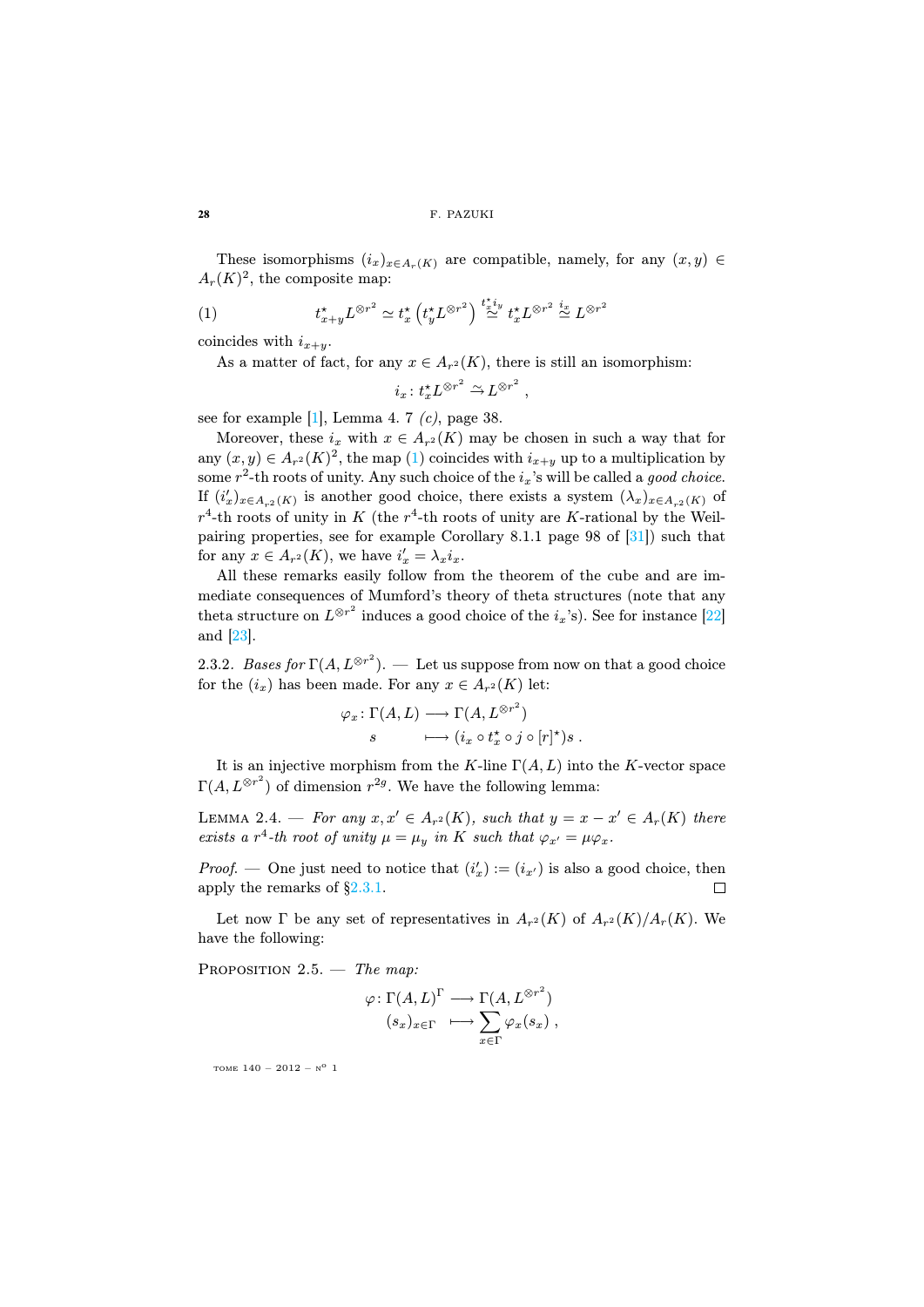is an isomorphism of K-vector spaces.

Proof. — This follows for instance from Mumford's theory of theta structures (see [\[22\]](#page-30-1) or [\[9\]](#page-30-0)). Indeed, the image of  $\varphi$  is non zero and invariant under the irreducible projective representation of the group  $K(L^{\otimes r^2}) = A_{r^2}(K)$ .

Finally, any bijection  $\Gamma \simeq \{1, \ldots, r^{2g}\}$  provides an isomorphism:

<span id="page-11-0"></span>
$$
\Gamma(A, L)^{\oplus r^{2g}} \xrightarrow{\sim} \Gamma(A, L^{\otimes r^2}),
$$

and therefore, an isomorphism:

(2) 
$$
\mathbb{P}(\Gamma(A, L^{\otimes r^2})) \simeq \mathbb{P}_K^{r^{2g}-1}.
$$

The various isomorphisms [\(2\)](#page-11-0) obtained by this construction for various choices of the rigidification of  $L$  at the origin, of the coordinate system  $(i_x)_{x\in A_{-2}(K)}$ , of  $\Gamma$  and of the bijection  $\Gamma \simeq \{1,\ldots,r^{2g}\}$  coincide up to the action of an element of the finite group:

$$
G=\mathfrak{S}_{r^{2g}}\lhd \mu_{r^4}(K)\subset \mathrm{GL}_{r^{2g}}(K)
$$

(note that above the  $\mathfrak S$  denotes the group of permutations and not Siegel's upper half space). See [\[1\]](#page-29-3) page 168 and [\[9\]](#page-30-0) page 654 for more details.

<span id="page-11-2"></span>2.3.3. Theta embeddings. — The line bundle  $L^{\otimes r^2}$  is very ample on A (since  $r^2 \geq 4 > 3$ ). Therefore, it defines an embedding:

<span id="page-11-1"></span>
$$
A \longrightarrow \mathbb{P}(\Gamma(A, L^{\otimes r^2}))
$$
,

hence, by composition, with the map  $(2)$ , an embedding of K-varieties:

(3) 
$$
\Theta: A \longrightarrow \mathbb{P}_{K}^{r^{2g}-1}.
$$

All these constructions are clearly compatible with extensions of the base field K (and in particular with automorphisms of  $K$ ).

Also observe that if  $L'$  is another symmetric ample line bundle on  $A$  which defines the same (principal) polarisation as  $L$ , then the  $\Theta$ -embeddings of  $A$  into  $\mathbb{P}^{r^{2g}-1}_K$  associated to L and L' respectively coincide up to the projective action of the finite group  $G$  defined above. See for example [\[9\]](#page-30-0) page 654.

In fact the point  $\Theta(0) \in \mathbb{P}^{r^{2g}-1}(K)$  determines up to some finite ambiguity the  $K$ -isomorphism class of the Abelian variety  $A$  equipped with the polarisation defined by L. Indeed,  $\Theta(A)$  can be defined by quadratic equations whose coefficients are functions of the projective coordinates of  $\Theta(0)$ , which gives the  $\overline{\mathbb{Q}}$ -isomorphism class of A but one could have two Abelian varieties isomorphic over  $\mathbb Q$  that are not isomorphic over K. See [\[22\]](#page-30-1) and [\[23\]](#page-30-16).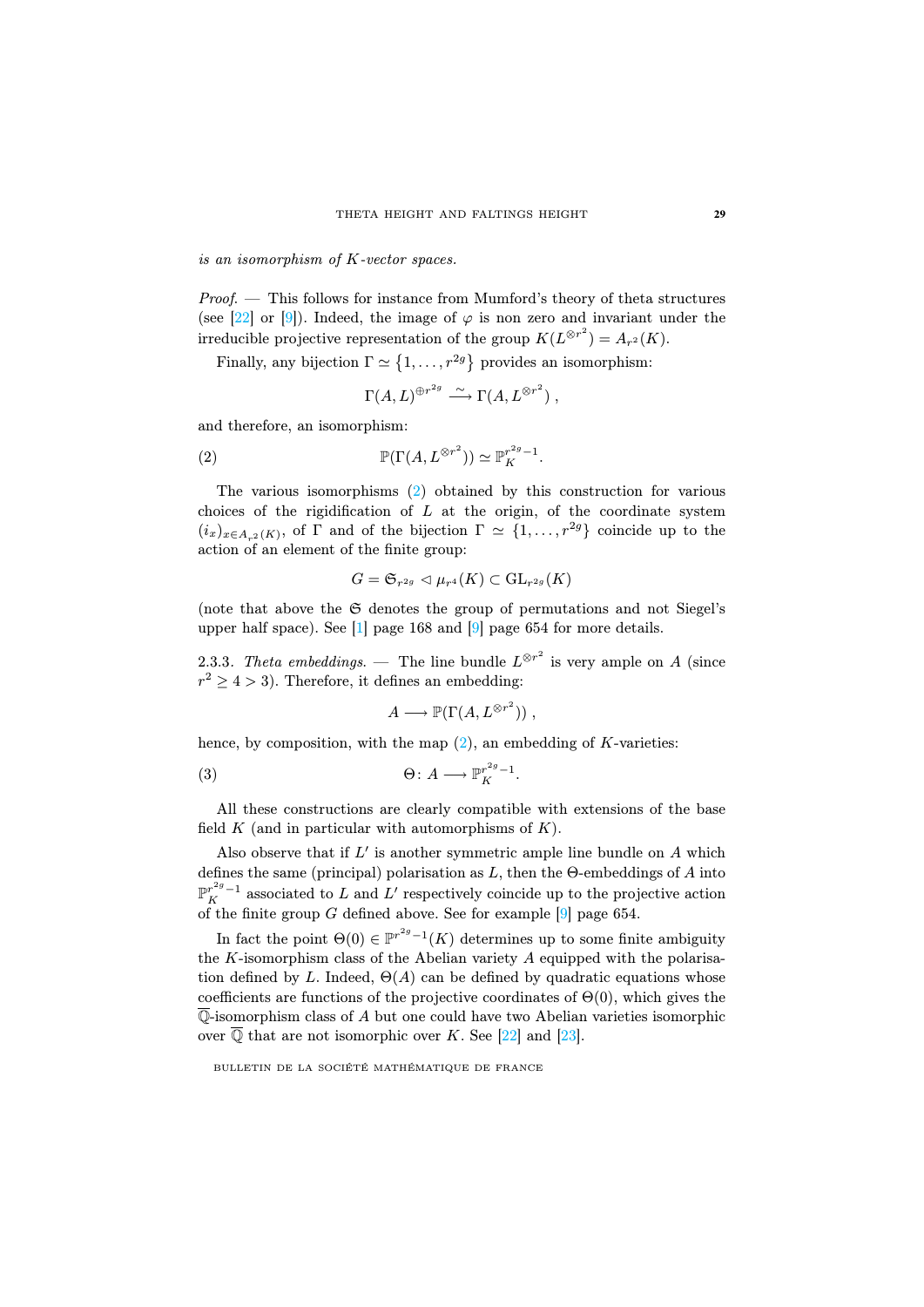2.3.4. Theta height. — For a projective point  $P \in \mathbb{P}^N(\overline{\mathbb{Q}})$ , we denote by  $h(P)$ the  $l^2$ -logarithmic Weil height defined by means of the usual euclidean (or Hermitian  $l^2$ ) norms at the infinite places. It is the height with respect to  $\mathcal{O}(1)$ equipped with the Fubini-Study metric, *i.e.* (as in our situation  $N = r^{2g} - 1$ ) for  $P \in \mathbb{P}^{r^{2g}-1}(\overline{\mathbb{Q}})$  it is given by the Arakelov degree  $h(P) = \widehat{\deg} P^* \overline{\mathcal{O}(1)}_{F,S}$  of the projective point  $P$ .

DEFINITION 2.6. — Let  $(A, L)$  be a principally polarized Abelian variety defined over  $\overline{Q}$ , of dimension g, with L ample and symmetric. Let  $\Theta$  be the projective embedding described in [\(3\)](#page-11-1). The Theta height of A with respect to  $L$  is then defined as:

$$
h_{\Theta}(A, L) := h(\Theta(0)).
$$

By the preceeding discussion,  $h_{\Theta}(A, L)$  depends only on the  $\overline{\mathbb{Q}}$ -isomorphism class of  $A$  polarized by  $L$ , and defines a height on the set of such isomorphism classes; namely, it is bounded below (by 0) and there is only a finite set, up to  $\overline{\mathbb{Q}}$ -isomorphism of pairs  $(A, L)$ , with bounded height which may be defined over a number field of bounded degree.

Consider then  $K = \mathbb{C}$ . Let us fix an homology basis. Let us also fix any embedding of  $\overline{Q}$  in C. Then (see for example [\[1\]](#page-29-3) page 213), there exists an element  $\tau$  in  $\mathfrak{S}_q$  and a point  $z_0 \in \mathbb{C}^g$  such that  $A(\mathbb{C})$  and  $L_{\mathbb{C}}$  may be identified with the complex torus  $\mathbb{C}^g/(\mathbb{Z}^g + \tau \mathbb{Z}^g)$  and  $\mathcal{O}(\Theta_\tau + [z_0])$  respectively, where:

$$
\Theta_{\tau} = \{ [z] \in \mathbb{C}^g/(\mathbb{Z}^g + \tau \mathbb{Z}^g), \theta(\tau, z) = 0 \}
$$

is the divisor defined by the Riemann theta function.

The line bundle  $L^{\otimes r^2}$  is very ample and the classical Theta Nullwerte of the associated embedding can be chosen as the  $r^{2g}$  complex numbers:

$$
\theta_{(m_1,m_2)}(\tau,0), \quad m_1,m_2 \in \left\{0,\frac{1}{r},\ldots,\frac{r-1}{r}\right\}^g.
$$

Note that certain authors (for instance Mumford) rather consider the  $\theta_{(m,0)}(r^2\tau,0)$  where  $m \in \frac{1}{r^2}\mathbb{Z}^g/\mathbb{Z}^g$ . We shall also make use of this latter coordinate system, but generally select the former. They do not all vanish (see e.g. [\[16\]](#page-30-13), page 168), and their quotients all belong to  $\overline{Q}$  since A is defined over  $\overline{\mathbb{Q}}$  (see e.g. [\[16\]](#page-30-13), page 170). Hence, they define some point in  $\mathbb{P}^{r^{2g}-1}(\overline{\mathbb{Q}})$ . The normalized logarithmic Weil height of this point is by definition the theta height  $h_{\Theta}(A, L)$  of the pair  $(A, L)$ . Indeed, this height does not depend neither on the choice of the embedding  $\overline{Q} \hookrightarrow \mathbb{C}$ , nor on the choices of  $\tau$ ,  $z_0$ . It only depends on the  $\overline{\mathbb{Q}}$ -isomorphism class of the Abelian variety (principally) polar-ized by L (see infra § [2.3\)](#page-9-0). The point  $\Theta(0)$  is easily seen to have as projective  ${\rm coordinates\ the\ family\ of\ The\ t\ and\ Nullwerte\ \left(\theta_{(m_1,m_2)}(\tau,0)\right)_{(m_1,m_2)\in\{0,\frac{1}{r},...,\frac{r-1}{r}\}^{2g}}$ (use the description of the sections of  $\mathcal{O}(\Theta_\tau)$  and of  $\mathcal{O}(r^2\Theta_\tau)$ ) in terms of theta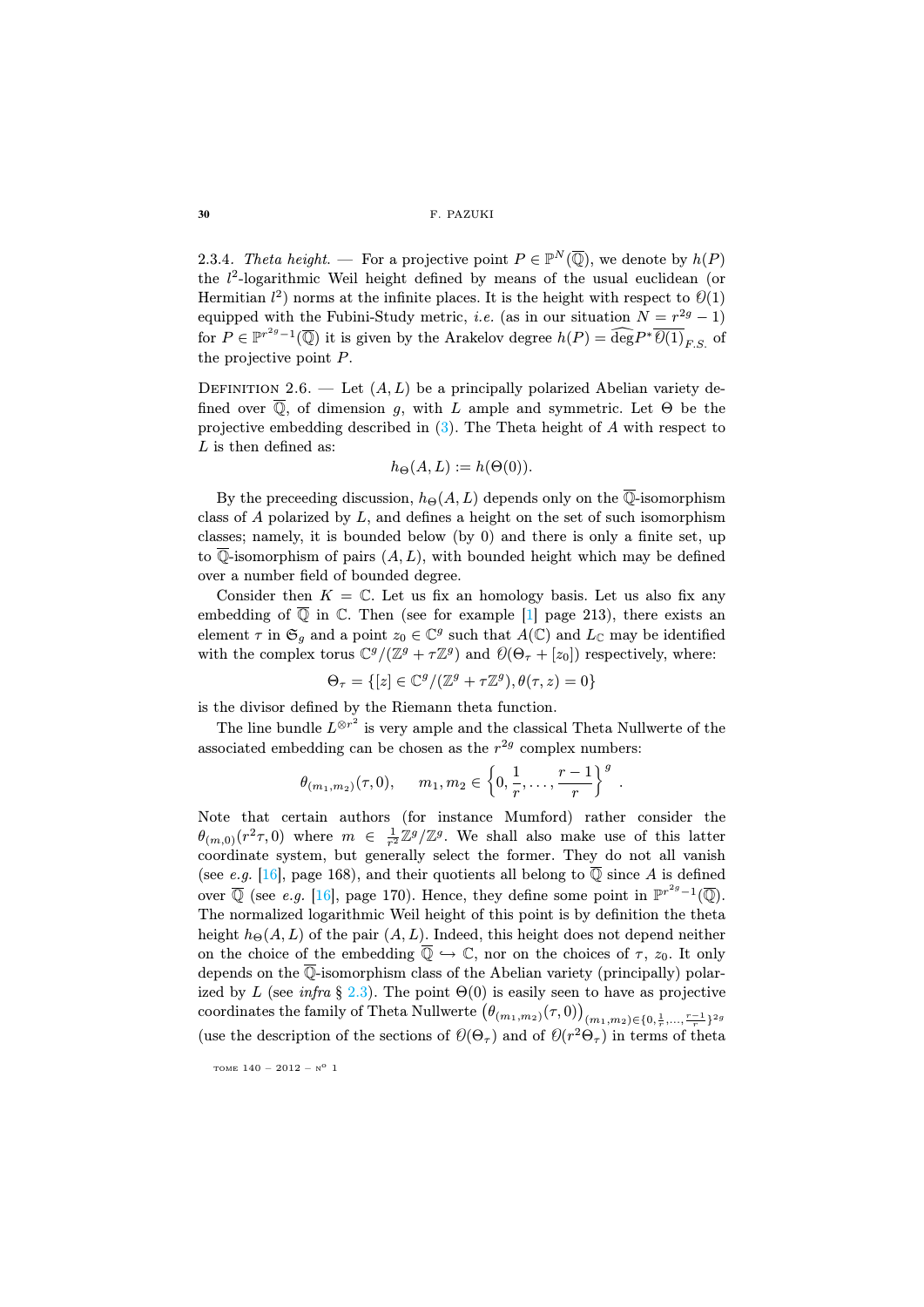functions). This implies that when A is defined over  $\overline{Q}$ , the theta height is also given by the height of these Nullwerte.

# **3. Arakelov geometry of Abelian varieties**

In this section, we recall a few basic facts concerning the Arakelov geometry of Abelian varieties, due essentially to Moret-Bailly (see [\[20\]](#page-30-5) and [\[21\]](#page-30-17)). They already appear in the present form in  $[3]$ , § 4. 2, to which we shall refer for proofs and references.

**3.1. Definitions.** — Let K be a number field,  $\mathcal{O}_K$  its ring of integers, and  $\pi: \mathscr{C} \longrightarrow \operatorname{Spec}(\mathscr{O}_K)$  a semi-stable group scheme, *i. e.* a smooth commutative group scheme of finite type and separated over  $Spec(\mathcal{O}_K)$ , such that the components of its fibers are extensions of Abelian varieties by tori (observe that these fibers are not necessarily connected). We shall say that an Hermitian line bundle  $\overline{Z}$  on  $\varnothing$  is *cubist* if there exists a cubist structure, in the sense of [\[20\]](#page-30-5), I. 2. 4. 5, on the  $\mathbb{G}_m$ -torsor over  $\mathscr{C}$  defined by  $\mathscr{L}$  which, with the notations of loc. cit., is defined by a section  $\tau$  of  $\mathcal{D}_3(\mathcal{L})$  of norm 1, when  $\mathcal{D}_3(\mathcal{L})$  is equipped with the Hermitian structure deduced from the one on  $\overline{\mathcal{L}}$ . In other words, if we denote by:

$$
p_i\colon \mathcal{L}^3:=\mathcal{L}\times_{\mathcal{O}_K}\mathcal{L}\times_{\mathcal{O}_K}\mathcal{L}\longrightarrow \mathcal{L}, \quad i=1,2,3
$$

the projections on the three factors, by:

$$
p_I\colon\mathscr{C}^3\longrightarrow\mathscr{C}
$$

the morphism which sends a geometric point  $(x_1, x_2, x_3)$  to  $\sum_{i\in I} x_i$ , for any non empty subset I of  $\{1,2,3\}$ , and by  $\mathcal{O}_{\mathcal{B}^3}$  the trivial Hermitian line bundle  $(\mathcal{O}_{\mathcal{B}^3},\Vert .\Vert)$  defined by  $\Vert 1\Vert = 1$ , then, an Hermitian line bundle  $\overline{\mathcal{L}}$  over  $\mathcal{C}$  is cubist if and only if there exists an isometric isomorphism:

<span id="page-13-0"></span>(4) 
$$
\mathcal{D}_3(\overline{\mathcal{L}}) := \bigotimes_{I \subset \{1,2,3\}, I \neq \varnothing} \left( p_I^{\star} \overline{\mathcal{L}} \right)^{\otimes (-1)^{\#I}} \stackrel{\sim}{\longrightarrow} \overline{\theta_{\varnothing^3}}
$$

of Hermitian line bundles over  $\mathcal{C}^3$  which satisfies suitable symmetry and cocycle conditions (cf.  $[20]$ , I. 2. 4. 5., (i) and (iii)). The relation  $(4)$  implies that, if  $\varepsilon$ : Spec $(\mathcal{O}_K) \longrightarrow \mathcal{O}$  denotes the zero section,

$$
\varepsilon^{\star}\overline{\mathcal{L}} \simeq \overline{\theta}_{\text{Spec}(\theta_K)},
$$

and also that if  $\mathscr{C}_K$  is an Abelian variety, the  $(1, 1)$  form  $c_1(\overline{\mathscr{L}})$  is translation invariant on each of the complex tori  $\mathcal{C}_{\sigma}(\mathbb{C})$ , for  $\sigma: K \hookrightarrow \mathbb{C}$ . Conversely, when  $\mathscr{C}$  is an Abelian scheme over  $\mathscr{O}_K$ , one easily checks that these last two properties characterize cubist Hermitian line bundles over  $\mathcal{C}$ .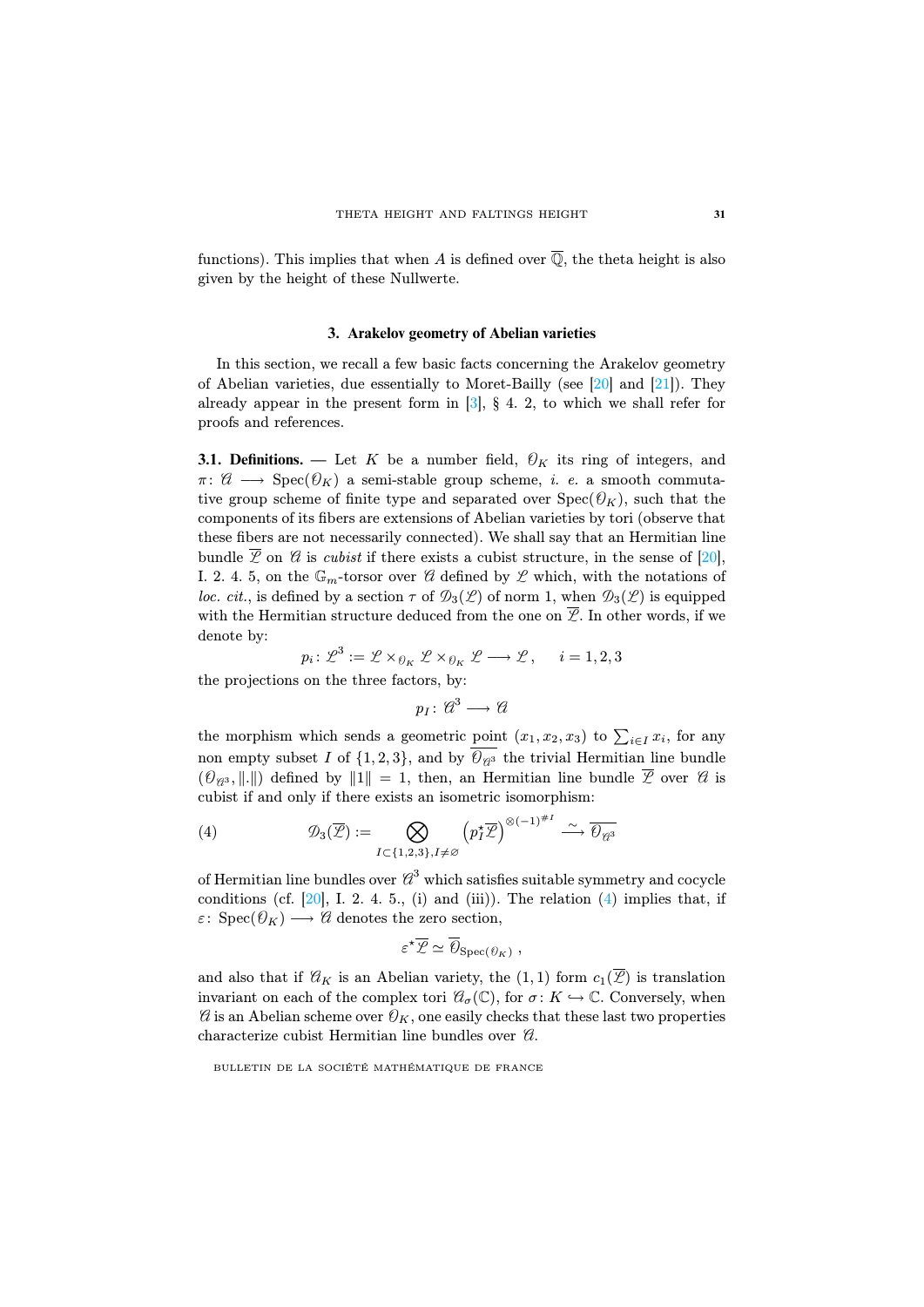#### **32** F. PAZUKI

Let  $\pi: \mathscr{C} \longrightarrow \text{Spec}(\mathscr{O}_K)$  be a semi-stable group scheme whose generic fiber  $\mathscr{C}_K$  is an Abelian variety. For any line bundle M on  $\mathscr{C}_k$ , the direct image  $\pi_{\star} \mathscr{M}$ is coherent (see [\[20\]](#page-30-5), Lemma VI, I. 4. 2) and torsion free, hence locally free. If  $\overline{\mathcal{L}_K}$  is a cubist Hermitian line bundle on  $\mathcal{U}$  and if  $\mathcal{L}_K$  is ample on  $\mathcal{U}_K$ , then  $\mathscr L$  is ample on  $\mathscr C$  (see [\[26\]](#page-31-6), Theorem VIII. 2, and [\[20\]](#page-30-5), Proposition VI. 2. 1) and  $c_1(\mathcal{L})$  is strictly positive on  $\mathcal{C}(\mathbb{C})$  (indeed, it is translation invariant on each component of  $\mathcal{C}(\mathbb{C})$  and cohomologous to a strictly positive  $(1, 1)$  form. Therefore, we may define  $\pi_*(\overline{Z})$  as the Hermitian vector bundle whose rank is:

$$
\rho(\mathscr{L}_{\overline{\mathbb{Q}}}) := \frac{1}{g!} c_1(\mathscr{L}_{\overline{\mathbb{Q}}})^g
$$

on Spec( $\mathcal{O}_K$ ) consisting of  $\pi_*(\mathcal{L})$  endowed with the Hermitian structure defined by the  $L^2$ -metric  $\|\cdot\|$  associated to the metric on  $\overline{\mathscr{L}}$  and the normalized Haar measures on the complex tori  $\mathcal{C}_{\sigma}(\mathbb{C})$ . In other words, for any section  $s \in \pi_* \mathcal{L} \otimes_{\sigma}$  $\mathbb{C} \simeq H^2(\mathscr{C}_{\sigma}, \mathscr{L}_{\sigma}),$  we let:

$$
||s||^2_\sigma = \int_{\mathcal{C}_\sigma(\mathbb{C})} ||s(x)||^2_{\mathcal{L}} d\mu(x) ,
$$

where  $d\mu$  denotes the normalized Haar measure on  $\mathcal{C}_{\sigma}(\mathbb{C})$ . It corresponds to the norm given in [2.2,](#page-8-0) because the measure is normalized.

DEFINITION 3.1. — Let A be an Abelian variety over  $\overline{Q}$ , L an ample symmetric line bundle over A and F a finite subset of  $A(\overline{\mathbb{Q}})$ . We define a MB-model of  $(A, L, F)$  over a number field K in  $\mathbb Q$  as the data consisting of:

- **–** a semi-stable group scheme  $\pi: \mathscr{C} \longrightarrow \text{Spec}(\mathscr{O}_K)$ ,
- **–** an isomorphism <sup>i</sup>: <sup>A</sup> <sup>→</sup><sup>∼</sup> A<sup>Q</sup> of Abelian varieties over <sup>Q</sup>,
- a cubist Hermitian line bundle  $\overline{\mathcal{L}}$  on  $\mathcal{C}$ ,
- $-$  an isomorphism  $\varphi$  as in [2.5.](#page-0-0)
- **–** for any  $P \in F$ , a section  $\varepsilon_P$ : Spec $(\mathcal{O}_K)$  →  $\mathcal{O}_K$  of the map  $\pi$ , such that the attached geometric point namely  $\varepsilon_{P,\overline{Q}} \in \mathcal{U}(\overline{Q})$  coincides with the point  $i(P)$ ,

which satisfy the following condition: there exists a subscheme  $K$  of  $\mathcal{C}_k$ , flat and finite over  $Spec(\mathcal{O}_K)$ , such that  $i^{-1}(\mathcal{K}_{\overline{\mathbb{Q}}})$  coincides with the Mumford group  $K(L^{\otimes 2})$ , namely the finite algebraic subgroup of A whose rational points x over  $\overline{Q}$  are characterized by the existence of an isomorphism of line bundles on A:

$$
t_x^* L^{\otimes 2} \simeq L^{\otimes 2} .
$$

DEFINITION 3.2. — Given a triple  $(A, L, r)$  with A an Abelian variety over  $\overline{Q}$  and L a symmetric ample line bundle,  $r > 0$  an even integer, we say that a number field K is MB if there exists a MB-model of the type  $(\pi: \mathcal{U} \longrightarrow$  $Spec(\mathcal{O}_K), i, \overline{\mathcal{L}}, \varphi, (\varepsilon_P)_{P \in A_{r^2}})$  rational over K.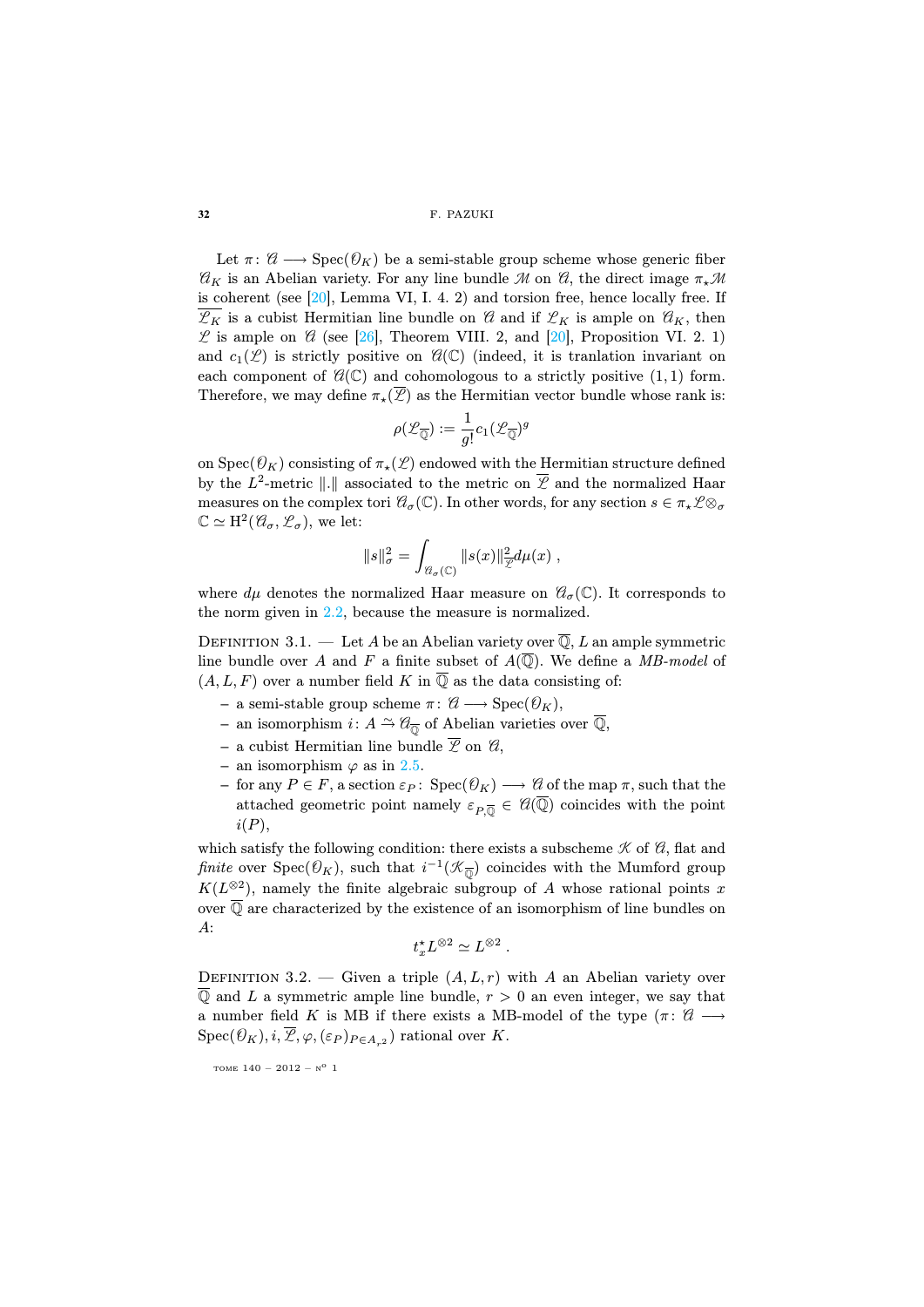$REMARK 3.3.$  — One can find MB number fields using for example the semistable reduction theorem (confer Moret-Bailly in [\[20\]](#page-30-5) Theorem 3.5 page 58).

<span id="page-15-0"></span>**3.2. Properties of MB-models. —** The main properties of MB-models we shall use in the proof of Theorem [1.1](#page-0-0) are essentially due to Moret-Bailly [\[20\]](#page-30-5) and [\[21\]](#page-30-17). See also Breen [\[6\]](#page-29-5) and Mumford [\[22\]](#page-30-1). They may be summarized as follows:

THEOREM 3.4. — Let A be an Abelian variety of dimension g over  $\overline{Q}$ , L a symmetric ample line bundle on A, and F a finite subset of  $A(\overline{\mathbb{Q}})$ . We have the following properties:

- (i) Existence. For any number field  $K_0$ , there exist a number field K containing  $K_0$  and a MB-model  $(\pi: \mathcal{C} \longrightarrow \text{Spec}(\mathcal{O}_K), i, \overline{\mathcal{L}}, \varphi, (\varepsilon_P)_{P \in F})$  for the data  $(A, L, F)$ .
- (ii) Néron-Tate heights. For any MB-model as in (i) and for any  $P \in F$ , the normalized height  $[K : \mathbb{Q}]^{-1}$ deg $(\varepsilon_P^{\star} \overline{\mathcal{L}})$  coincides with the value at P of the normalized logarithmic Néron-Tate height attached to the line bundle L and denoted  $h_L(P)$ .
- (iii) Independence of MB-models. For any two MB-models

$$
(\pi\colon \mathscr C\longrightarrow \operatorname{Spec}(\mathscr O_K),i,\overline{\mathscr L},\varphi,(\varepsilon_P)_{P\in F})
$$

and

$$
(\pi' : \mathcal{C} \longrightarrow \text{Spec}(\mathcal{O}_K), i', \overline{\mathcal{L}'}, \varphi', (\varepsilon'_P)_{P \in F})
$$

of  $(A, L, F)$  over a number field K, the canonical isomorphisms defined by i,  $\varphi$ , i' and  $\varphi'$ :

$$
(\pi_{\star}\mathcal{L})_{\overline{\mathbb{Q}}} \simeq \mathrm{H}^0(A, L) \simeq (\pi'_{\star}\mathcal{L})'_{\overline{\mathbb{Q}}}
$$

and

$$
(\varepsilon_P^{\star} \mathcal{L})_{\overline{\mathbb{Q}}} \simeq L_{|P} \simeq (\varepsilon_P^{\prime} {^{\star} \mathcal{L}}^{\prime})_{\overline{\mathbb{Q}}} \qquad (\forall P \in F)
$$

extend to isometric isomorphisms of Hermitian line bundles over the base  $Spec(\mathcal{O}_K)$ :

$$
\pi_{\star}(\overline{\mathscr{L}}) \simeq \pi_{\star}'(\overline{\mathscr{L}'})
$$

and

$$
\varepsilon_P^{\star}(\overline{\mathcal{L}}) \simeq \varepsilon_P^{\prime \star}(\overline{\mathcal{L}}').
$$

(iv) Compatibility with extensions of scalars. Let

$$
(\pi\colon \mathscr C\longrightarrow \operatorname{Spec}(\mathscr O_K),i,\overline{\mathscr L},\varphi,(\varepsilon_P)_{P\in F})
$$

be a MB-model over some number field  $K$ , and let  $K'$  be some other number field such that  $K \subset K' \subset \overline{\mathbb{Q}}$ . From this model, through extension of scalars from  $\mathcal{O}_K$  to  $\mathcal{O}_{K'}$ , we get a semi-stable group scheme:

$$
\tilde{\pi} \colon \tilde{\mathcal{U}} := \mathcal{U} \times_{\mathcal{O}_K} \mathcal{O}_{K'} \longrightarrow \text{Spec}(\mathcal{O}_{K'}) ,
$$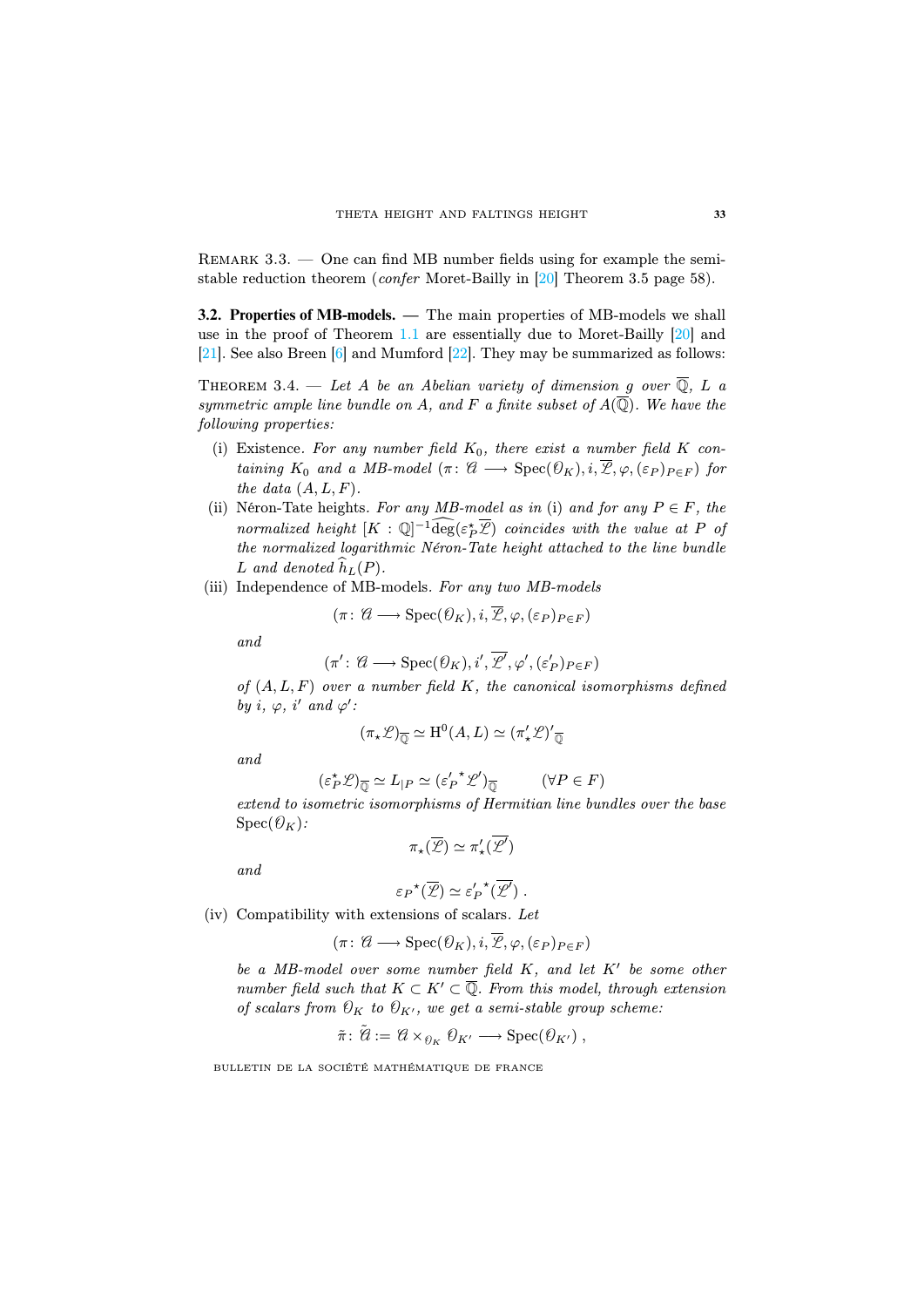an Hermitian line bundle  $\overline{\tilde{P}}$  on  $\tilde{H}$  (take the pull-back of  $\overline{P}$  by the first projection  $\mathcal{U} \times_{\mathcal{O}_K} \mathcal{O}_{K'} \longrightarrow \mathcal{U}$ , and sections:

$$
\tilde{\varepsilon}_P := \varepsilon_P \otimes_{\theta_K} \theta_{K'} : \operatorname{Spec}(\theta_{K'}) \longrightarrow \tilde{\theta},
$$

and the isomorphisms i and  $\varphi$  determine isomorphisms:

 $\tilde{i}: A \overset{\sim}{\rightarrow} \tilde{\theta}_{\overline{\mathbb{Q}}}$  and  $\tilde{\varphi}: L \overset{\sim}{\rightarrow} \tilde{i^*} \mathscr{L}_{\overline{\mathbb{Q}}}$ .

The 5-tuple  $(\tilde{\pi} : \tilde{\mathcal{U}} \longrightarrow \text{Spec}(\mathcal{O}_{K'}), \tilde{i}, \overline{\tilde{\mathcal{L}}}, \tilde{\varphi}, (\tilde{\varepsilon}_P)_{P \in F})$  is a MB-model of  $(A, L, F)$  over K'. Moreover, if  $j: Spec(\mathcal{O}_{K'}) \longrightarrow Spec(\mathcal{O}_{K})$  denotes the map defined by the inclusion  $\mathcal{O}_K \hookrightarrow \mathcal{O}_{K'}$ , then the canonical isomorphism:

$$
j^{\star}\pi_{\star}\mathcal{L}\longrightarrow \tilde{\pi}_{\star}\tilde{\mathcal{L}}
$$

defines an isometric isomorphism of Hermitian vector bundles over  $Spec(\mathcal{O}_{K'})$ :

$$
j^{\star}\pi_{\star}\overline{\mathcal{L}} \longrightarrow \tilde{\pi}_{\star}\overline{\tilde{\mathcal{L}}}.
$$

(v) Arakelov slope of  $\pi_{\star}\overline{\mathcal{L}}$ . For any MB-model as in (i) one has  $\pi_{\star}\overline{\mathcal{L}}$  semistable and:

$$
\frac{\widehat{\deg}\pi_{\star}\overline{\mathcal{L}}}{[K:\mathbb{Q}]\rho(L)} = -\frac{1}{2}h_F(A) + \frac{1}{4}\log\left(\frac{\rho(L)}{(2\pi)^g}\right).
$$

(vi) Base points. For any MB-model as in (i), and any  $n \in \mathbb{N}^*$ , let  $\mathcal{C}^{[n]}$  be the smallest open subgroup scheme of  $\mathscr A$  containing  $K(\mathscr L_{\overline{\mathbb Q}}^{\otimes n})$ . If  $n$  is even and if the closure of  $K(\mathcal{L}_{\overline{\mathbb{Q}}}^{\otimes n})$  in  $\mathscr{C}$  is finite over  $\mathrm{Spec}(\mathscr{O}_K)$ , then the global sections  $\mathrm{H}^{0}(\mathcal{C},\mathcal{L}^{\otimes n})$  generate  $\mathcal{L}^{\otimes n}$  over  $\mathcal{C}^{[n]}$ .

*Proof.* — For details or references concerning the proof of  $(i)-(v)$  see [\[3\]](#page-29-4), § 4. 3. 2. Assertion (vi) follows from [\[20\]](#page-30-5), VI. 3.4 and VI. 2. 2. П

REMARK 3.5. — One can observe that if  $(\pi: \mathcal{U} \longrightarrow \text{Spec}(\mathcal{O}_K), i, \overline{\mathcal{L}}, \varphi, (\varepsilon_P)_{P \in F})$ is a MB-model, then  $(\pi: \mathcal{U} \longrightarrow \text{Spec}(\mathcal{O}_K), i, \overline{\mathcal{Z}}^{\otimes r^2}, \varphi, (\varepsilon_P)_{P \in F})$  is also a MB-model.

# **4. Comparisons of heights**

**4.1. Intrinsicheightsandprojectiveheightsofintegralpoints. —** Let K be a number field,  $\pi: \mathcal{X} \longrightarrow S := \text{Spec}(\mathcal{O}_K)$  a flat quasi-projective integral scheme such that  $\mathcal{X}_K$  is smooth, and  $\overline{\mathcal{L}}$  an Hermitian line bundle on  $\mathcal{X}$ .

For any section  $P$  of  $\pi$ , we let as usual:

$$
h_{\overline{\mathcal{L}}}(P):=\frac{1}{[K:\mathbb{Q}]}\widehat{\deg}P^{\star}\overline{\mathcal{L}}\ .
$$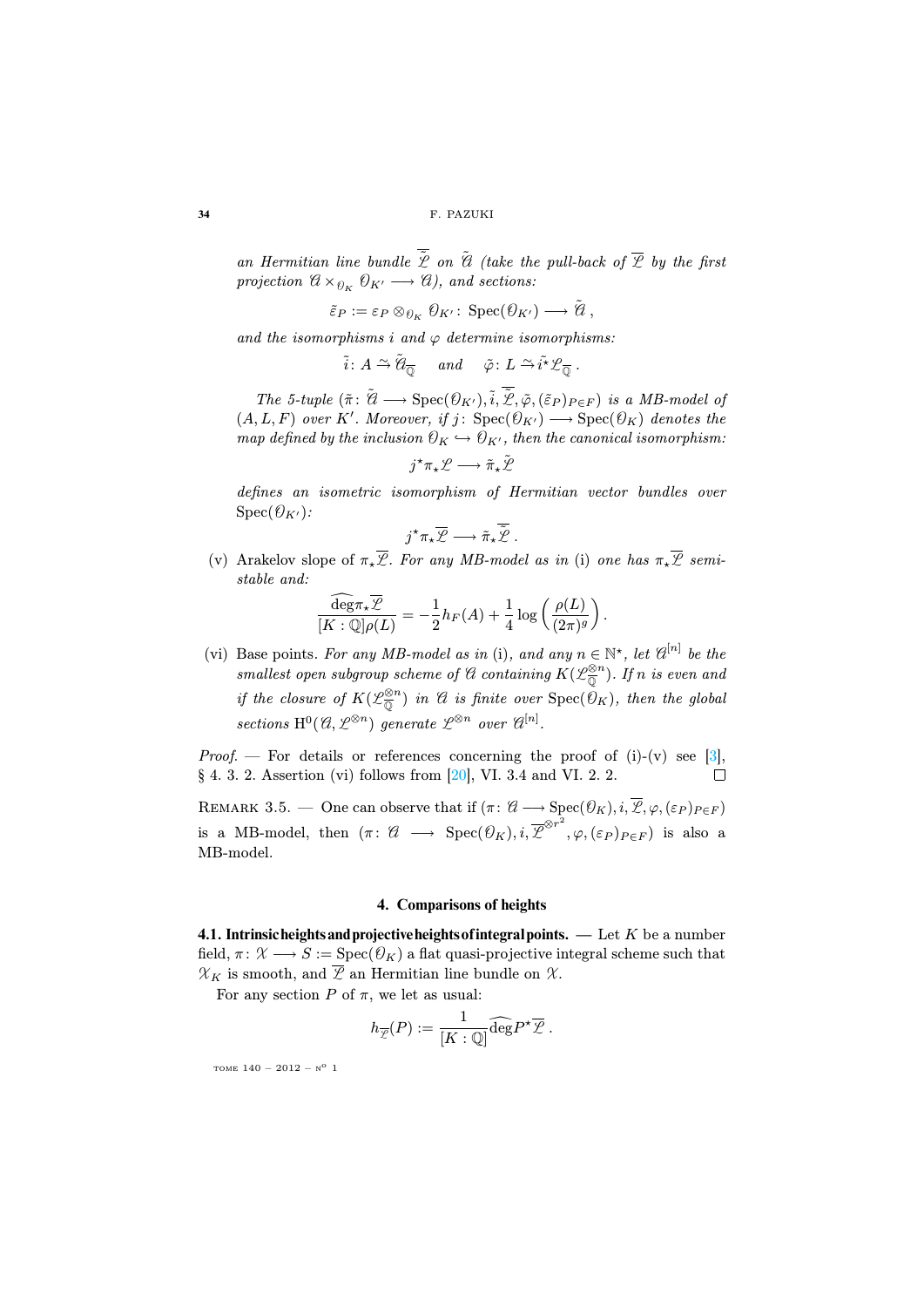Let  $\overline{\mathcal{F}}$  be some Hermitian vector bundle on S such that  $\mathcal{F} \subset \pi_* \mathcal{L}$  and such that  $\mathcal{L}_K$  is generated over  $\mathcal{X}_K$  by its global sections in  $\mathcal{F}_K \subset H^0(\mathcal{X}_K, \mathcal{L}_K)$ . The subscheme  $\mathscr{B}_{\mathscr{F}}$  of base points of the linear system  $\mathscr{F}$  of sections of  $\mathscr{L}$  is defined as the closed subscheme of X whose ideal sheaf  $I_{\mathcal{B}_{\alpha}}$  is such that the image of the canonical map:

<span id="page-17-1"></span>
$$
\pi^{\star}\mathcal{F}\longrightarrow\mathcal{L}
$$

is  $I_{\mathcal{B}_{\alpha}}.\mathcal{L}.$ 

As  $\mathcal{B}_{\mathcal{F}}$  does not meet the generic fiber  $\mathcal{X}_K$ , for any section P of  $\pi$ , the subscheme  $P^* \mathcal{B}_{\mathcal{F}}$  of  $Spec(\mathcal{O}_K)$  is a divisor. We shall denote it:

(5) 
$$
P^{\star}\mathcal{B}_{\mathcal{G}} = \sum_{\substack{\mathfrak{p} \text{ prime of } \mathcal{O}_{K} \\ \mathfrak{p} \nmid \infty}} \beta_{\mathfrak{p}}(\mathcal{L}, \mathcal{F}, P) \mathfrak{p}.
$$

The  $\beta_{p}(\mathcal{L}, \mathcal{F}, P)$  are non negative integers; almost all of them vanish. They have archimedian counterparts, defined as follows; for any embedding  $\sigma: K \hookrightarrow$ C, we let:

<span id="page-17-2"></span>(6) 
$$
\beta_{\sigma}(\overline{\mathcal{L}}, \overline{\mathcal{F}}, P) := -\frac{1}{2}\log\left(\sum_{i=1}^{n} ||u_i||_{\overline{\mathcal{L}}_{\sigma}}^2(P_{\sigma})\right),
$$

where  $(u_i)_{1 \leq i \leq n}$  is any orthonormal basis of  $\overline{\mathcal{F}_{\sigma}}$ , a subspace of  $\mathrm{H}^0(\mathcal{X}_{\sigma}, \mathcal{L}_{\sigma})$ .

We shall denote by  $h_{\check{\overline{\mathcal{F}}}}$  the height on  $\mathbb{P}(\check{\mathcal{F}}_K)$  attached to the Hermitian line bundle  $\mathcal{O}_{\breve{\mathcal{F}}}(1)$  on the integral model  $\mathbb{P}(\breve{\mathcal{F}})$  of  $\mathbb{P}(\breve{\mathcal{F}}_K)$ . More precisely,  $\mathcal{O}_{\breve{\mathcal{F}}}(1)$  is  $\mathcal{O}_{\tilde{\mathcal{F}}}(1)$  equipped with the metric defined by the metric on  $\overline{\mathcal{F}}$  and the canonical epimorphism  $\pi_{\mathbb{P}(\check{\mathcal{F}})}^{\star}\mathcal{F} \longrightarrow \mathcal{O}_{\check{\mathcal{F}}}(1)$ . Let  $\nu \colon \mathcal{X} \longrightarrow \mathcal{X}$  be the blowing up of  $\mathcal{B}_{\mathcal{F}},$ and let  $E := \nu^*(\mathcal{B}_{\mathcal{F}})$ . It is an effective vertical Cartier divisor on the integral scheme  $\widetilde{X}$ . Let us consider the map  $i_K : \widetilde{X}_K \longrightarrow \mathbb{P}(\mathcal{F})_K$ .

PROPOSITION 4.1. — For any section P of  $\pi: \mathcal{X} \longrightarrow S$ , the following equality holds:

$$
h_{\overline{\mathscr{L}}}(P) = h_{\overline{\mathscr{F}}}(i_K(P_K)) + \frac{1}{[K:\mathbb{Q}]} \left( \sum_{\mathfrak{p} \nmid \infty} \beta_{\mathfrak{p}}(\mathscr{L}, \mathscr{F}, P) \log(N\mathfrak{p}) + \sum_{\sigma \colon K \hookrightarrow \mathbb{C}} \beta_{\sigma}(\overline{\mathscr{L}}, \overline{\mathscr{F}}, P) \right).
$$

*Proof.* — The map  $i_K : \widetilde{X}_K \longrightarrow \mathbb{P}(\mathcal{F})_K$  extends uniquely to a morphism  $i: \widetilde{\mathcal{X}} \longrightarrow \mathbb{P}(\mathcal{F})$ , by the very definition of a blowing up. Moreover, the canonical isomorphism of line bundles over  $\mathcal{X}_K$ :

<span id="page-17-0"></span>
$$
\mathcal{L}_K \simeq i_K^* \mathcal{O}_{\check{\mathcal{F}}}(1)
$$

extends to an isometric isomorphism of Hermitian line bundles over  $\mathcal{X}$ :

(7) 
$$
\nu^{\star}\overline{\mathcal{L}} \simeq i^{\star}\overline{\theta_{\tilde{\mathcal{F}}}(1)} \otimes (\mathcal{O}(E), ||.||)
$$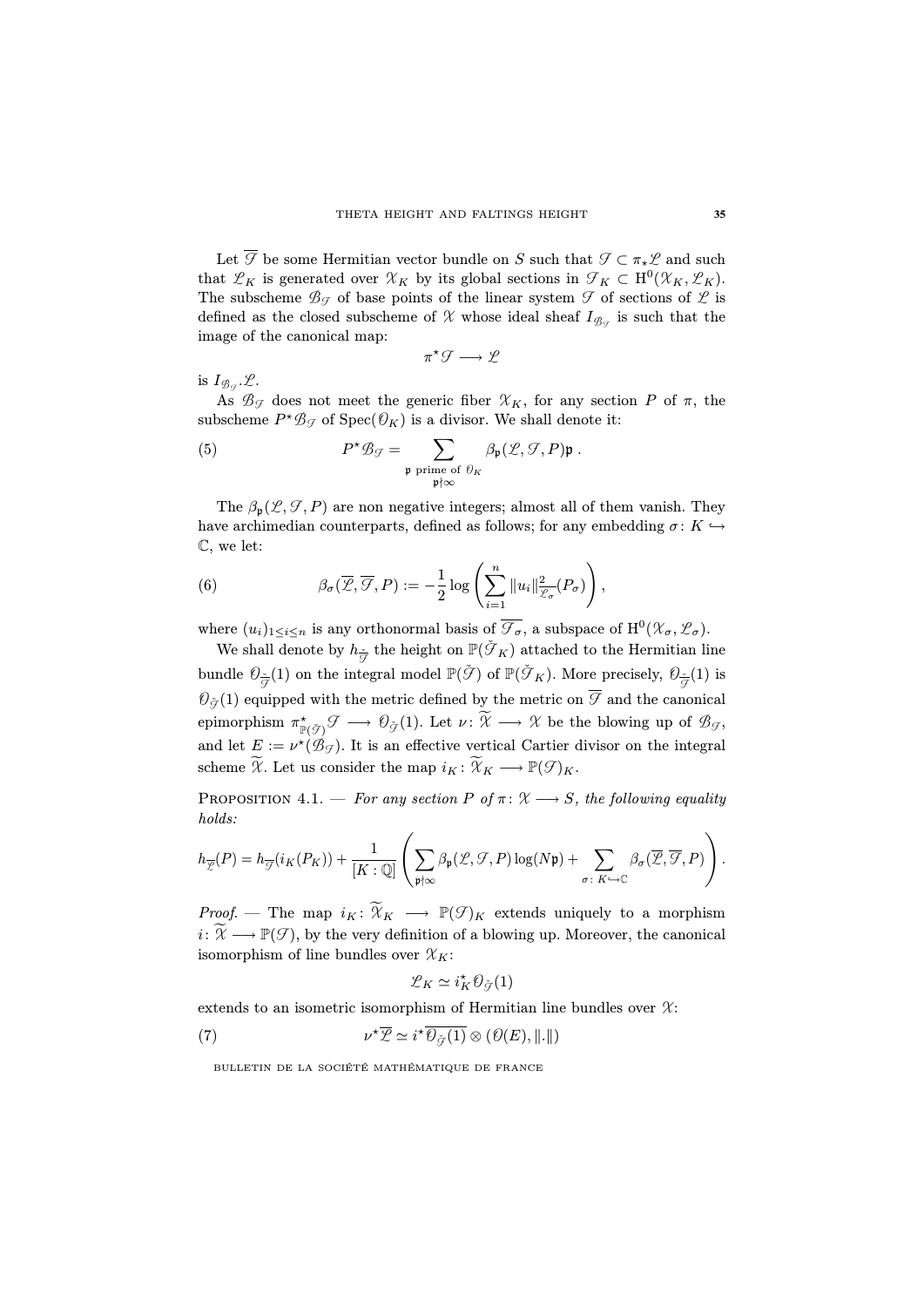if  $\|.\|$  denotes the Hermitian metric on  $\mathcal{O}(E)$  defined by:

$$
||u||_{\sigma}^2 = \sum_{i=1}^n ||u_i||_{\mathcal{L}, \sigma}^2
$$

on  $\mathcal{X}_{\sigma}$ , for any orthonormal basis  $(u_i)_{1\leq i\leq n}$  of  $\mathcal{F}_{\sigma}$  (cf. [\[3\]](#page-29-4), 2. 4 and 2. 5). Let  $\widetilde{P}: S \longrightarrow \mathcal{X}$  the section of  $\widetilde{\pi} := \pi \circ \nu : \mathcal{X} \longrightarrow S$  which lifts  $P: S \longrightarrow \mathcal{X}$  (it exists by the properness of the map  $\nu : \widetilde{X} \longrightarrow \mathcal{X}$ . We have:

<span id="page-18-1"></span>(8) 
$$
[K:\mathbb{Q}]h_{\overline{\mathcal{L}}}(P) = \widehat{\deg}P^{\star}\overline{\mathcal{L}} = \widehat{\deg}\widetilde{P}^{\star}\nu^{\star}\overline{\mathcal{L}},
$$

and

<span id="page-18-2"></span>(9) 
$$
[K:\mathbb{Q}]h_{\widetilde{\mathcal{J}}}(P_K) = \widehat{\deg}(i \circ \widetilde{P})^{\star}\overline{\theta_{\widetilde{\mathcal{J}}_K}(1)} = \widehat{\deg}\widetilde{P}^{\star}i^{\star}\overline{\theta_{\widetilde{\mathcal{J}}_K}(1)}
$$

(this follows from the definitions of  $h_{\overline{\mathscr{L}}}$  and  $h_{\overline{\mathscr{L}}}$ ).

On the other hand, the arithmetic line bundle  $P^{\star}(\mathcal{D}(E), \|\cdot\|)$  on S is defined by the arithmetic cycle  $(\sum_{\mathfrak{p} \nmid \infty} \beta_{\mathfrak{p}}(\mathcal{L}, \mathcal{F}, P) \mathfrak{p}, \sum_{\sigma | \infty} \beta_{\sigma}(\mathcal{L}, \mathcal{F}, P) \|.\|_{\sigma}).$  Indeed, the multiplicity  $\beta_{p}(\mathcal{L}, \mathcal{F}, P)$  defined as the length at p of  $P^*\mathcal{B}_K$ , coincides with the length at  $\mathfrak p$  of  $P^{\star}E$ . This implies:

<span id="page-18-0"></span>(10) 
$$
\widehat{\deg}\widetilde{P}^{\star}(\mathcal{O}(E),\|.\|) = \sum_{\mathfrak{p} \nmid \infty} \beta_{\mathfrak{p}}(\mathcal{L},\mathcal{F},P) \log(N\mathfrak{p}) + \sum_{\sigma \mid \infty} \beta_{\sigma}(\mathcal{L},\mathcal{F},P).
$$

Together with relation  $(10)$ , the relations  $(7)$ ,  $(8)$  and  $(9)$  imply the assertion of Proposition [4.1,](#page-0-0) which is thus proved. □

We shall also need bounds on the numbers  $\beta_{p}(\mathcal{L}, \mathcal{F}, P)$ ; the following proposition is useful do derive them:

PROPOSITION 4.2. — Let  $\mathcal{F}'$  be another vector bundle over S such that:

<span id="page-18-3"></span> $\mathcal{F} \subset \mathcal{F}' \subset \pi_* \mathcal{L}$ 

and let P be any section of  $\pi$ . Then, for any finite prime p, we have:

(11) 
$$
0 \leq \beta_{\mathfrak{p}}(\mathcal{L}, \mathcal{F}', P) \leq \beta_{\mathfrak{p}}(\mathcal{L}, \mathcal{F}, P).
$$

Moreover, if we further assume that  $\mathcal{F}'_K = \mathcal{F}_K$ , then we have:

<span id="page-18-4"></span>(12) 
$$
\sum_{\mathfrak{p}\nmid\infty} m_{\mathfrak{p}}(\mathcal{F}, \mathcal{L}, P) \log(N\mathfrak{p}) - \sum_{\mathfrak{p}\nmid\infty} m_{\mathfrak{p}}(\mathcal{F}', \mathcal{L}, P) \log(N\mathfrak{p}) \leq \deg(\mathcal{F}'/\mathcal{F}),
$$

where  $\deg(\mathcal{F}'/\mathcal{F}) := \log(\#\mathcal{F}'/\mathcal{F})$ .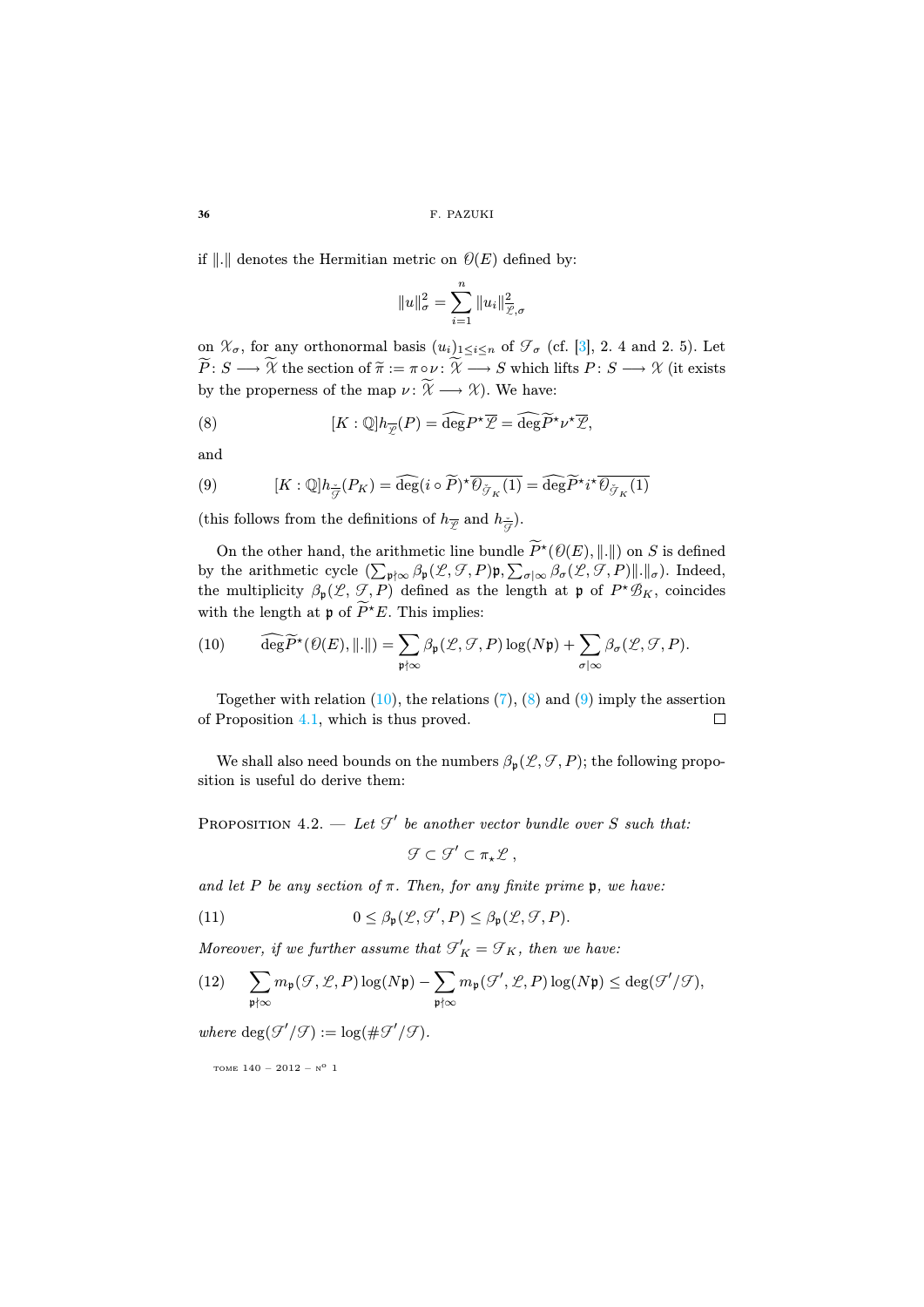*Proof.* — If  $\mathcal{F} \subset \mathcal{F}'$ , then, obviously,  $\mathcal{B}_{\mathcal{F}'} \subset \mathcal{B}_{\mathcal{F}}$ . This implies the second inequality of [\(11\)](#page-18-3). The first comes from the fact that the  $\beta_p$ 's are lengths.

Let us now prove [\(12\)](#page-18-4) when there exists a finite ideal  $\mathfrak{p}_0$  of  $\mathcal{O}_K$  such that  $\mathcal{F}'/\mathcal{F} \simeq \mathbb{F}_{\mathfrak{p}_0}$ . Then, we have:

(13) 
$$
\mathscr{B}_{\mathscr{G}'} \cap \pi^{-1}(S - |\mathfrak{p}_0|) = \mathscr{B}_{\mathscr{G}} \cap \pi^{-1}(S - |\mathfrak{p}_0|),
$$

hence, for every prime  $p \neq p_0$ ,

<span id="page-19-1"></span>
$$
m_{\mathfrak{p}}(\mathcal{L}, \mathcal{F}, P) = m_{\mathfrak{p}}(\mathcal{L}, \mathcal{F}', P) ,
$$

and the relation  $(12)$  amounts to the bound:

<span id="page-19-0"></span> $\beta_{\mathfrak{p}_0}(\mathcal{L}, \mathcal{F}, P) \leq \beta_{\mathfrak{p}_0}(\mathcal{L}, \mathcal{F}', P) + 1.$ 

Indeed, we are going to show the following inclusion of ideal sheaves:

(14) I<sup>B</sup> <sup>F</sup> ! .I<sup>X</sup> <sup>p</sup><sup>0</sup> ⊂ I<sup>B</sup> <sup>F</sup> ,

where  $\mathcal{X}_{\mathbf{p}_0}$  denotes the scheme theoretic fiber of  $\mathfrak{p}_0$  in  $\mathcal{X}$  (*i. e.* a vertical Cartier divisor on  $\mathcal{X}$ ). Let  $s \in \mathcal{F}'$  whose class in  $\mathcal{F}'/\mathcal{F} \simeq \mathbb{P}_{\mathfrak{p}_0}$  does not vanish, and let  $\sigma \in H^0(\mathcal{X}, \mathcal{L})$  the corresponding global section of  $\mathcal L$  on  $\mathcal X$ . Choose  $\alpha \in \mathfrak p_0 \backslash \mathfrak p_0^2$ . According to the definition of both  $\mathcal{B}_{\mathcal{F}}$  and  $\mathcal{B}_{\mathcal{F}'}$ , we have the following equality of subsheaves of  $\mathcal{L}$ :

 $\mathfrak{I}_{\mathcal{B}_{\alpha}}\mathcal{L} + \mathcal{O}_{\mathcal{X}}\sigma = \mathfrak{I}_{\mathcal{B}_{\alpha}}\mathcal{L}.$ 

Moreover,  $\alpha s \in \mathcal{F}$ , therefore,  $\alpha \sigma$  is a section of  $\mathfrak{I}_{\mathcal{B}_{\alpha}} \mathcal{L}$  and:

(15) 
$$
\alpha \mathfrak{I}_{\mathscr{B}_{\mathscr{G}}}\mathscr{L} \subset \mathfrak{I}_{\mathscr{B}_{\mathscr{G}}}\mathscr{L}.
$$

This proves that the inclusion [\(14\)](#page-19-0) holds in a neighbourhood of  $\mathcal{X}_{p_0}$ , hence on  $\chi$  itself by the relation [\(13\)](#page-19-1).

The general case of the inequality [\(12\)](#page-18-4) follows from the special case we have just proven, by considering a maximal strictly increasing chain  $(\mathcal{F}_i)_{0\leq i\leq n}$  of submodules:

 $\mathcal{F} = \mathcal{F}_0 \subsetneq \mathcal{F}_1 \subsetneq \cdots \subsetneq \mathcal{F}_n = \mathcal{F}'$ 

and applying the inequality [\(12\)](#page-18-4) to  $\mathcal{F} = \mathcal{F}_{i-1}$ ,  $\mathcal{F}' = \mathcal{F}_i$ , for i varying between 1 and  $n$ , and adding the inequalities thus obtained. Such a chain exists by the Jordan-Hölder theorem applied to  $\mathcal{F}'/\mathcal{F}$ , each quotient  $\mathcal{F}_i/\mathcal{F}_{i-1}$  is isomorphic to  $\mathbb{F}_{p_i}$  for some prime  $p_i$  of  $\mathcal{O}_K$  by maximality of the chain, and finally, one has just to remark that:

$$
\sum_{i=1}^n \log(N\mathfrak{p}_i) = \log(\#\mathcal{F}'/\mathcal{F})\ .
$$

Proposition [4.2](#page-0-0) is thus completely established.

BULLETIN DE LA SOCIÉTÉ MATHÉMATIQUE DE FRANCE

 $\Box$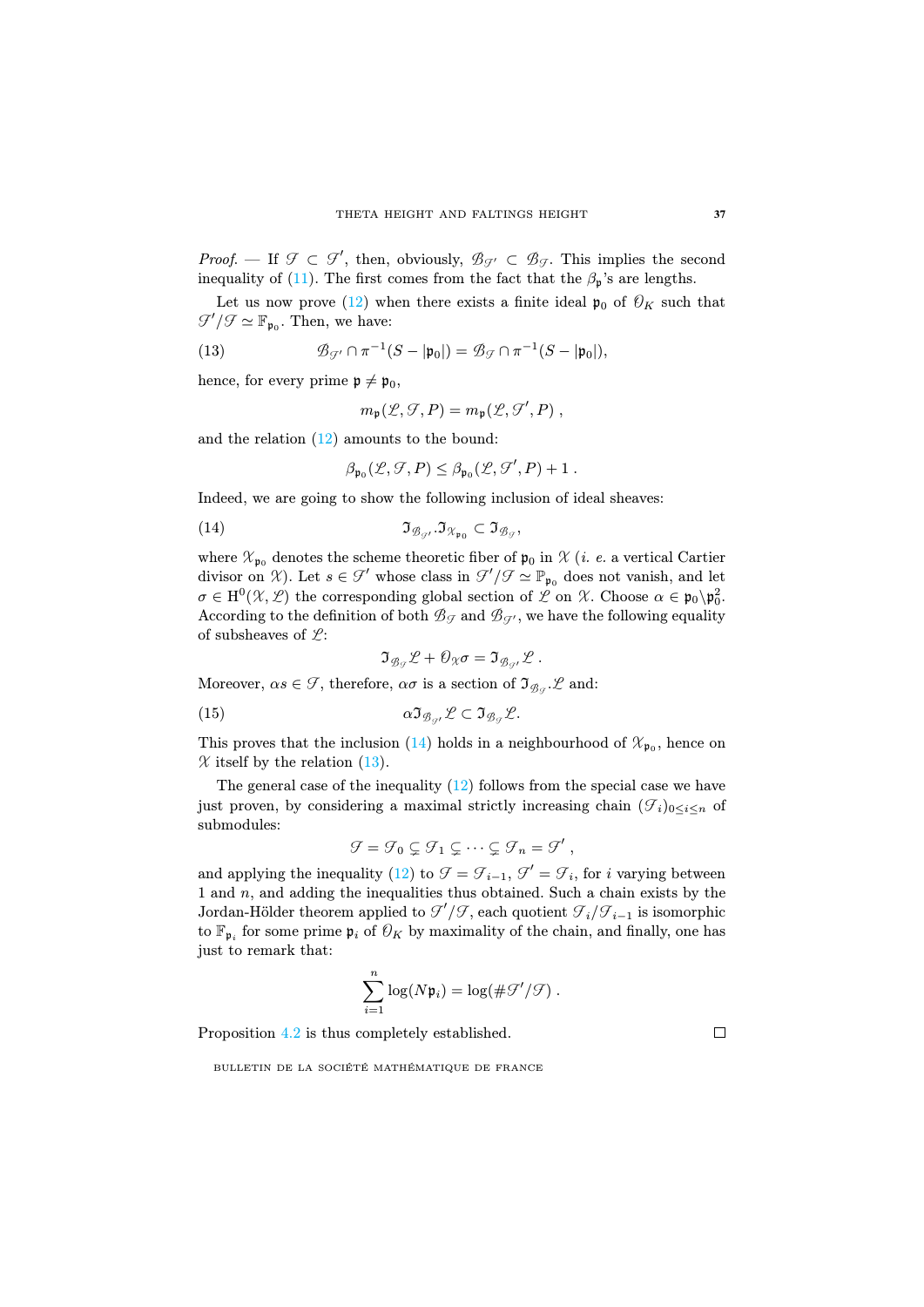# **5. Theta embeddings and Arakelov geometry**

**5.1. Height of points.** — As in  $\S 3.2$ , consider an Abelian variety A of dimension g defined over  $\overline{Q}$  and L a symmetric ample line bundle over A defining a principal polarisation of A, together with a strictly positive even integer  $r$ .

According to Theorem [3.4,](#page-0-0) (i), there exists some MB number field  $K$  and some MB-model  $(\pi: \mathscr{C} \longrightarrow \text{Spec}(\mathscr{O}_K), i, \overline{\mathscr{L}}, \varphi, (\varepsilon_x)_{x \in A_{-2}(\overline{\mathbb{Q}})})$  of  $(A, L, A_{r^2}(\overline{\mathbb{Q}}))$ such that any point  $x \in A_{r^2}(\overline{\mathbb{Q}})$  is rational over K, and extends to some section of  $\pi$ , which we will still denote by the same letter x.

Let:

$$
j\colon [r]^\star \mathscr{L}_K \xrightarrow{\sim} \mathscr{L}_K^{\otimes r^2}
$$

be the isomorphism of line bundle over  $\mathscr{U}_K$  defined in Subsection [2.3.1](#page-9-1) (since  $\mathcal{L}_K$  is cubist, it is automatically rigidified), and let:

$$
i_x \colon t_x^* \mathscr{L}_K^{\otimes r^2} \xrightarrow{\sim} \mathscr{L}_K^{\otimes r^2}, \qquad x \in \mathscr{C}_{K, r^2}(K)
$$

be a good choice of isomorphisms, as in  $\S 2.3.1$ . Then, we have:

PROPOSITION  $5.1.$  — We have the following properties:

(i) The isomorphisms j and  $i_x$  extend to isometric isomorphisms of Hermitian line bundles, which we will still denote by the same letters:

$$
j: [r]^{\star} \overline{\mathcal{L}} \overset{\sim}{\rightarrow} \overline{\mathcal{L}}^{\otimes r^2}
$$
,

and:

$$
i_x \colon t_x^{\star} \overline{\mathcal{L}}^{\otimes r^2} \xrightarrow{\sim} \overline{\mathcal{L}}^{\otimes r^2}.
$$

(ii) The maps  $\varphi_x$  and  $\varphi$  (see Proposition [2.5\)](#page-0-0) extend to isometric maps of Hermitian line bundles:

$$
\varphi_x \colon \pi_\star \overline{\mathcal{L}} \longrightarrow \pi_\star \overline{\mathcal{L}}^{\otimes r^2} ,
$$

and:

$$
\varphi = (\varphi_x)_{x \in \Gamma} : (\pi_\star \overline{\mathcal{L}})^{\Gamma} \longrightarrow \pi_\star \overline{\mathcal{L}}^{\otimes r^2}
$$

(where  $(\pi_{\star}\overline{\mathcal{L}})^{\Gamma}$  is the direct sum of  $r^{2g}$ -copies of the Hermitian line bundle  $\pi_{\star}\overline{\mathcal{L}}$ ).

*Proof.* — The existence of a cubist structure on  $\overline{\mathscr{L}}$  implies (copy the usual arguments) that  $j$  extends as an Hermitian isometric isomorphism between  $[r]^{\star}\overline{\mathcal{L}} \simeq \overline{\mathcal{L}}^{\otimes r^2}$  and that there exist isometric Hermitian isomorphisms:

$$
\widetilde{i_x} : t_x^* \overline{\mathcal{L}}^{\otimes r^2} \xrightarrow{\sim} \overline{\mathcal{L}}^{\otimes r^2}, \quad x \in \mathcal{C}_{r^2}(\mathcal{O}_K) .
$$

For any two points x and y in  $\mathcal{C}_{r^2}(\mathcal{O}_K)$ ,  $\widetilde{i_{x+y}} \circ (\widetilde{i_x} \circ t_x^* \circ \widetilde{i_y})^{-1}$  is an isometric Hermitian automorphism of  $\overline{\mathcal{L}}^{\otimes r^2}$ , therefore, the multiplication by some root of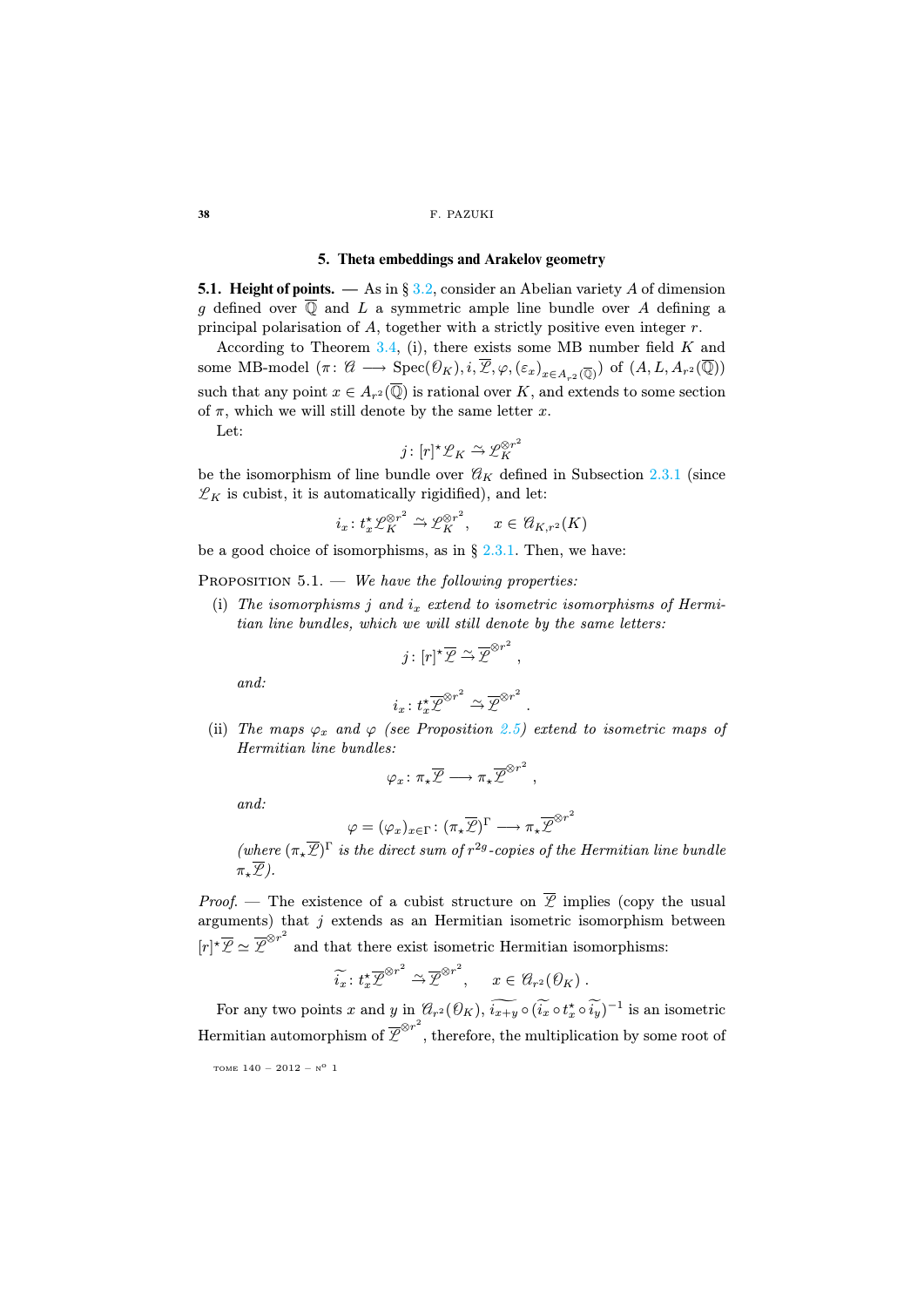unity. This implies that each  $i_x$  coincides with  $i_x$  up to some root of unity (simply define  $\lambda_x \in K^*$  by  $i_x = \lambda_x i_x$  and observe that the map  $x \mapsto [\lambda_x]$  defines a morphism from the finite Abelian group  $A_{r^2}(K)$  to the torsion free group  $K^*/\mu_\infty(K)$ ). Therefore,  $i_x$  extends to an isometric Hermitian isomorphism as claimed. This proves part (i).

Let us now prove part (ii). The fact that the  $\varphi_x$ 's and  $\varphi$  extend to maps of  $\mathcal{O}_K$ -modules follows from the fact that j and  $i_x$  extend to morphisms of schemes over  $\mathscr{C}$ . The fact that these extensions are isometric in turn implies that  $\varphi_x$ is isometric. Finally,  $\varphi$  is isometric since, for any pair  $(x, x') \in \Gamma^2$ ,  $x \neq x'$ , and any embedding  $\sigma: K \hookrightarrow \mathbb{C}$ , the images of  $\varphi_{x,\sigma}$  and  $\varphi_{x',\sigma}$  are orthogonal in  $\pi_{\star}\overline{\mathcal{L}}_{\sigma}^{\otimes r^2}$ ; this follows for instance (see [\[9\]](#page-30-0) page 656) from the orthogonality of the classical theta functions with characteristics  $\theta_{(m_1,m_2)}(\tau, rz)$ , for  $(m_1, m_2)$ varying in  $\{0, \frac{1}{r}, \ldots, \frac{r-1}{r}\}^2$ . This completes the proof of part (ii) and thus of the Proposition [5.1.](#page-0-0)

Let now  $\overline{\mathcal{F}} := (\pi_* \overline{\mathcal{L}})^{\Gamma}$ . By means of the map  $\varphi$ ,  $\overline{\mathcal{F}}$  may be identified with a submodule of  $\pi_{\star}\mathcal{L}^{\otimes r^2}$ . Any bijection:

$$
\Gamma \simeq \{1,\ldots,r^{2g}\}\ ,
$$

determines an isomorphism:

$$
\mathbb{P}(\check{\mathcal{F}})\simeq \mathbb{P}^{r^{2g}-1}_{\mathcal{O}_K}\;.
$$

Moreover, as  $\overline{\theta_{\sigma}(1)} \simeq \pi^* \pi_* \overline{\mathcal{L}} \otimes \overline{\theta(1)}$ , the usual Weil (logarithmic and absolute) height h and  $h_{\overline{\mathcal{G}}}$  verify, for any point  $P \in \mathbb{P}(\check{\mathcal{G}})(\overline{\mathbb{Q}}) \simeq \mathbb{P}^{r^{2g}-1}(\overline{\mathbb{Q}})$ :

<span id="page-21-0"></span>
$$
h(P) = h_{\overline{\mathcal{F}}}(P) - \frac{1}{[K:\mathbb{Q}]} \widehat{\deg} \pi_{\star} \overline{\mathcal{L}}.
$$

Therefore, by Theorem  $3.4$ ,  $(v)$ , we get:

(16) 
$$
h(P) = h_{\overline{\mathcal{F}}}(P) + \frac{1}{2}h_F(A) + \frac{g}{4}\log(2\pi).
$$

Finally, if we apply Proposition [4.1](#page-0-0) to the data  $(\mathscr{C}, \overline{\mathscr{L}}^{\otimes r^2}, \overline{\mathscr{F}})$ , in place of  $(X, \overline{Z}, \overline{S})$ , and if we use [\(16\)](#page-21-0) and Theorem [3.4,](#page-0-0) part (ii), and if we observe that the morphism  $i_K : \mathscr{C}_K \longrightarrow \mathbb{P}(\mathscr{F}_K)$  coincide with the theta embedding  $\Theta: \mathscr{C}_K \longrightarrow \mathbb{P}^{r^{2g}-1}_K$  of Subsection [2.3.3,](#page-11-2) we get:

LEMMA 5.2.  $-$  Let  $(A, L)$  be a principally polarized Abelian variety over a number field K, of dimension g and level r, with L symmetric and ample. For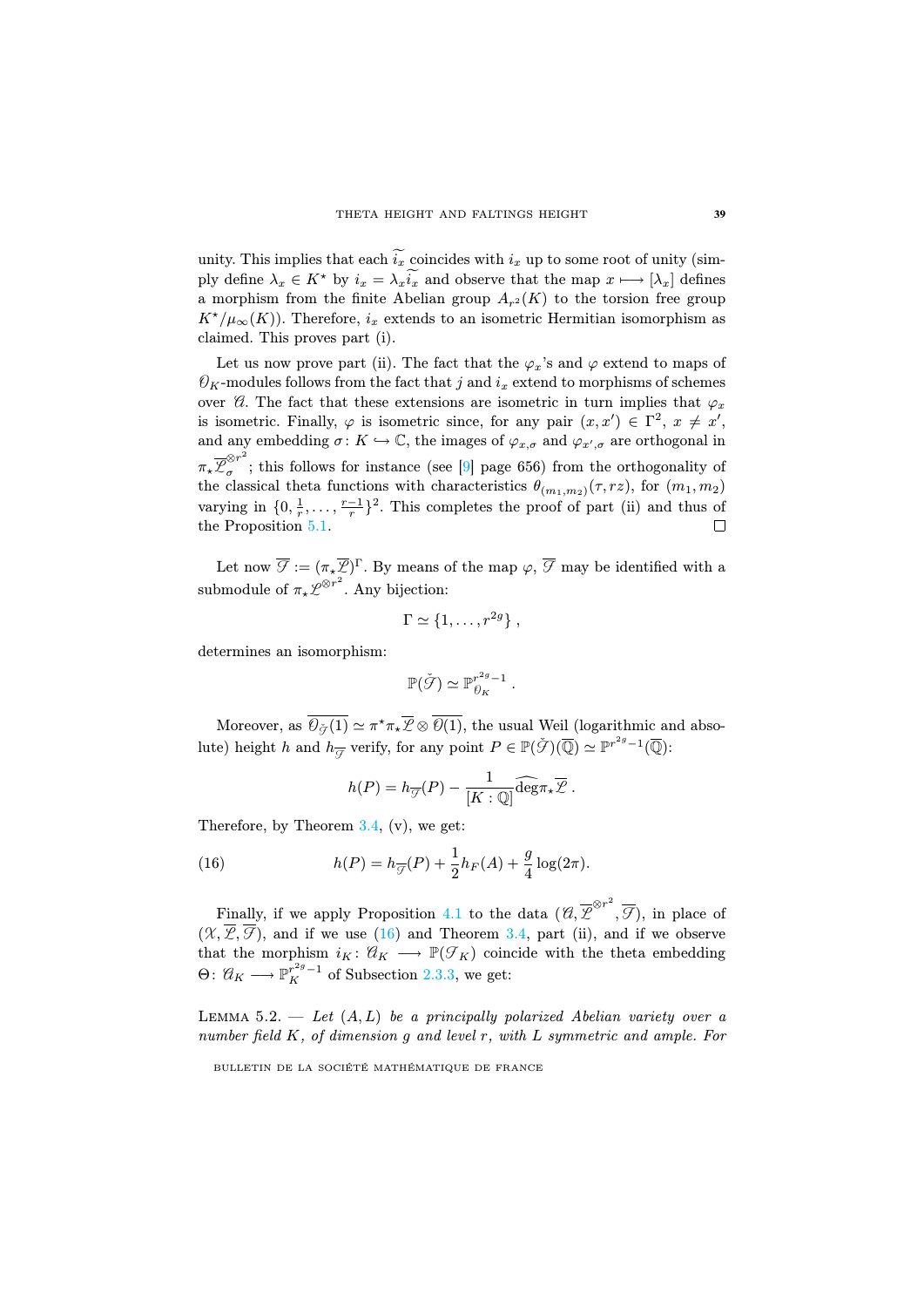any section P of  $\pi: \mathcal{C} \longrightarrow \text{Spec}(\mathcal{O}_K)$ , we have:

$$
\widehat{h}_L(P) = h(\Theta(P_K)) - \frac{1}{2}h_F(A) - \frac{g}{4}\log(2\pi) \n+ \frac{1}{[K:\mathbb{Q}]} \left( \sum_{\mathfrak{p} \nmid \infty} \beta_{\mathfrak{p}}(\mathcal{L}^{\otimes r^2}, \mathcal{G}, P) \log(N\mathfrak{p}) + \sum_{\sigma \colon k \hookrightarrow \mathbb{C}} \beta_{\sigma}(\overline{\mathcal{L}}, \overline{\mathcal{G}}, P) \right).
$$

where  $\beta_p$  and  $\beta_\sigma$  are defined by the equations [\(5\)](#page-17-1) and [\(6\)](#page-17-2).

**5.2. Bounds for the contribution of the base points. —** Thanks to Theorem [3.4](#page-0-0) and to Proposition [4.2,](#page-0-0) it is easy to bound the contribution of the base points over finite places. More precisely, we get the:

PROPOSITION 5.3. — For any  $P \in \mathcal{C}(\mathcal{O}_K)$ , the following inequalities hold:

(i) for any prime ideal  $\mathfrak{p} \neq 0$  of  $\mathcal{O}_K$  one has:

$$
0 \leq \beta_{\mathfrak{p}}(\mathcal{L}^{\otimes r^2}, \pi_{\star} \mathcal{L}^{\otimes r^2}, P) \leq \beta_{\mathfrak{p}}(\mathcal{L}^{\otimes r^2}, \mathcal{F}, P) ;
$$

(ii) the difference of multiplicities is also bounded as follows:

$$
\frac{1}{[K:\mathbb{Q}]} \sum_{\mathfrak{p} \nmid \infty} \left( \beta_{\mathfrak{p}}(\mathscr{L}^{\otimes r^2}, \mathcal{F}, P) - \beta_{\mathfrak{p}}(\mathscr{L}^{\otimes r^2}, \pi_{\star} \mathscr{L}^{\otimes r^2}, P) \right) \log(N\mathfrak{p}) \leq \frac{g}{2} r^{2g} \log(r) ;
$$

(iii) Moreover, for any  $\mathfrak p$ , if the component (over  $\mathbb F_{\mathfrak p}$ ) of  $\mathcal C_{\mathbb F_n}$  containing  $P_{\mathbb F_n}$ meets<sup>[\(3\)](#page-22-0)</sup> the closure in  $\mathcal{A}$  of  $\mathcal{A}_{K,r^2}(K)$ , then:

(17) 
$$
\beta_{\mathfrak{p}}(\mathcal{L}^{\otimes r^2}, \pi_{\star}\mathcal{L}^{\otimes r^2}, P) = 0.
$$

<span id="page-22-1"></span>In particular, the relation [\(17\)](#page-22-1) holds if P is the zero section  $\varepsilon$  of  $\vartheta$ .

*Proof.* — the point (i) follows from relation  $(11)$ , and the point (ii) from the relation  $(12)$  and from Theorem [3.4](#page-0-0) part  $(v)$ , which shows that:

$$
\widehat{\deg}\left(\pi_{\star}\mathcal{L}^{\otimes r^2}/\mathcal{F}\right) = \widehat{\deg}\pi_{\star}\overline{\mathcal{L}}^{\otimes r^2} - \widehat{\deg}\overline{\mathcal{F}} = \widehat{\deg}\pi_{\star}\mathcal{L}^{\otimes r^2} - r^{2g}\widehat{\deg}\pi_{\star}\overline{\mathcal{L}}
$$

$$
= r^{2g}\left(\frac{1}{4}\log(\rho(\mathcal{L}^{\otimes r^2})) - \frac{1}{4}\log(\rho(\mathcal{L}))\right) = r^{2g}\frac{1}{4}\log(r^{2g})
$$

Finally, equation [\(17\)](#page-22-1) follows from Theorem [3.4,](#page-0-0) part (vi). Proposition [5.3](#page-0-0) is  $\Box$ thus proved.

We now turn to the archimedean counterparts of the  $\beta_{p}$ . They are easily expressed in terms of the classical theta functions (also compare with  $[4]$ , Appendix C). We summarize the estimates we need in:

$$
\text{some } 140\, -\, 2012\, -\, \text{n}^o\ 1
$$

<span id="page-22-0"></span><sup>&</sup>lt;sup>(3)</sup> *I.e.*, if some element *x* of  $\mathcal{U}(\mathcal{O}_K)_{r^2}$  is such that  $x_{\mathbb{F}_p}$  and  $P_{\mathbb{F}_p}$  lie in the same component of  $\mathscr{C}_{\mathbb{F}_p}$ .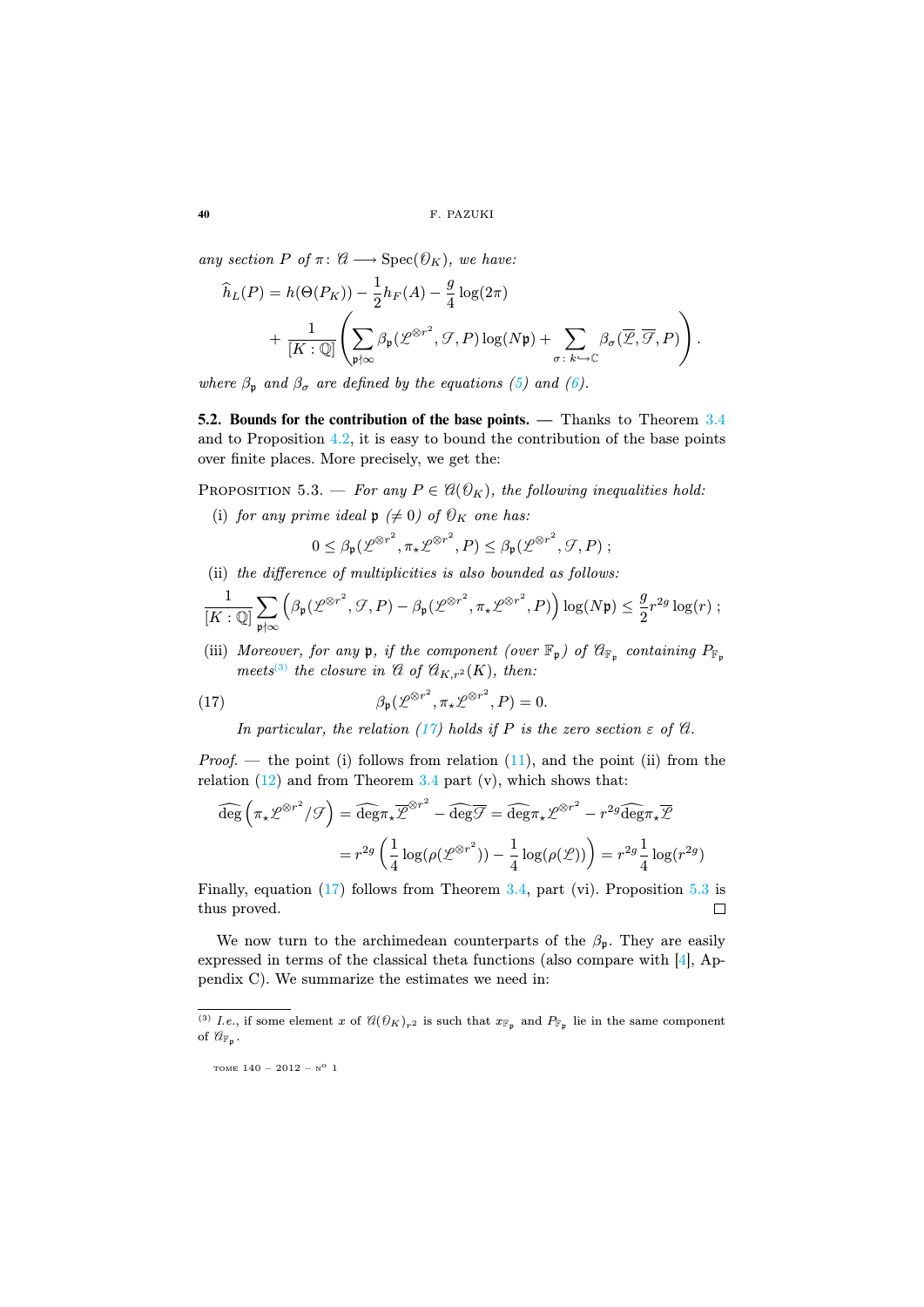LEMMA 5.4.  $-$  Let  $(A, L)$  be a principally polarized Abelian variety over a number field  $K$ , of dimension  $g$  and level  $r$ , with  $L$  symmetric and ample. Let P be a point of  $\mathcal{C}(\mathcal{O}_K)$  and  $\sigma: K \hookrightarrow \mathbb{C}$  a complex embedding. Let  $\tau_{\sigma}$  be a point in  $\mathfrak{S}_q$  (the Siegel space) such that:

<span id="page-23-0"></span>(18) 
$$
\mathcal{C}_{\sigma}(\mathbb{C}) \simeq \mathbb{C}^{g}/(\mathbb{Z}^{g} + \tau_{\sigma} \mathbb{Z}^{g})
$$

as principally polarized Abelian varieties, and let  $z \in \mathbb{C}^g$  be such that  $[z] \in$  $\mathbb{C}^g/(\mathbb{Z}^g + \tau_\sigma \mathbb{Z}^g)$  is the image of  $P_\sigma$  by the map [\(18\)](#page-23-0). Then, we have:

<span id="page-23-1"></span>(19) 
$$
\beta_{\sigma}(\overline{\mathcal{L}}^{\otimes r^2}, \overline{\mathcal{F}}, P) = -\frac{1}{2}\log\left(2^{\frac{g}{2}}\sum_{e\in\mathcal{Z}_r(\tau_{\sigma})}\|\theta\|^2(\tau_{\sigma}, rz+e)\right),
$$

where we denote by  $\mathcal{Z}_r(\tau_{\sigma})$  the set  $\frac{1}{r}(\mathbb{Z}^g + \tau_{\sigma} \mathbb{Z}^g)/(\mathbb{Z}^g + \tau_{\sigma} \mathbb{Z}^g)$ .

The right hand side of the equation  $(19)$  may be bounded by using the following estimates which are also of independent interest:

PROPOSITION 5.5. — We use the notations  $\mathfrak{S}_g$  for the Siegel space of principally polarized Abelian varieties and  $\mathfrak{F}_q$  for the fondamental domain. We have the following inequalities:

(i) For any  $\tau \in \mathfrak{S}_a$ ,

$$
\max_{e \in \mathcal{Z}_r(\tau)} \{ ||\theta||^2(\tau, e) \} \geq (\det(\mathrm{Im} \,\tau))^{\frac{1}{2}}.
$$

(ii) For any  $\tau \in \mathfrak{F}_q$ , and any  $z \in \mathbb{C}^g$ , we have:

 $\|\theta\|^2(\tau, z) \le c(g) \left(\det(\mathrm{Im}\,\tau)\right)^{\frac{1}{2}},$ 

where  $c(g)$  denotes a constant which depends only on g. We can take for instance:

$$
c(g) = \left(2 + \frac{2}{3^{\frac{1}{4}}} 2^{\frac{g^3}{4}}\right)^g.
$$

In particular, for any  $\tau \in \mathfrak{F}_q$ , one has:

$$
\frac{g}{4} \log(2) \le \frac{1}{2} \log \left( 2^{\frac{g}{2}} \sum_{e \in \mathcal{Z}_r(\tau)} ||\theta||^2(\tau, e) \right) - \frac{1}{4} \log(\det(\mathrm{Im}\,\tau))
$$
  

$$
\le \frac{1}{2} \log c(g) + \frac{g}{4} \log(2) + g \log(r).
$$

*Proof.* — The point (i) is equivalent to the assertion:

$$
\forall \tau \in \mathfrak{S}_g, \quad F(\tau) = \max_{(m_1, m_1) \in \{0, \frac{1}{2}\}^{2g}} \left\{ \left| \theta_{(m_1, m_2)}(\tau, 0) \right| \right\} \ge 1.
$$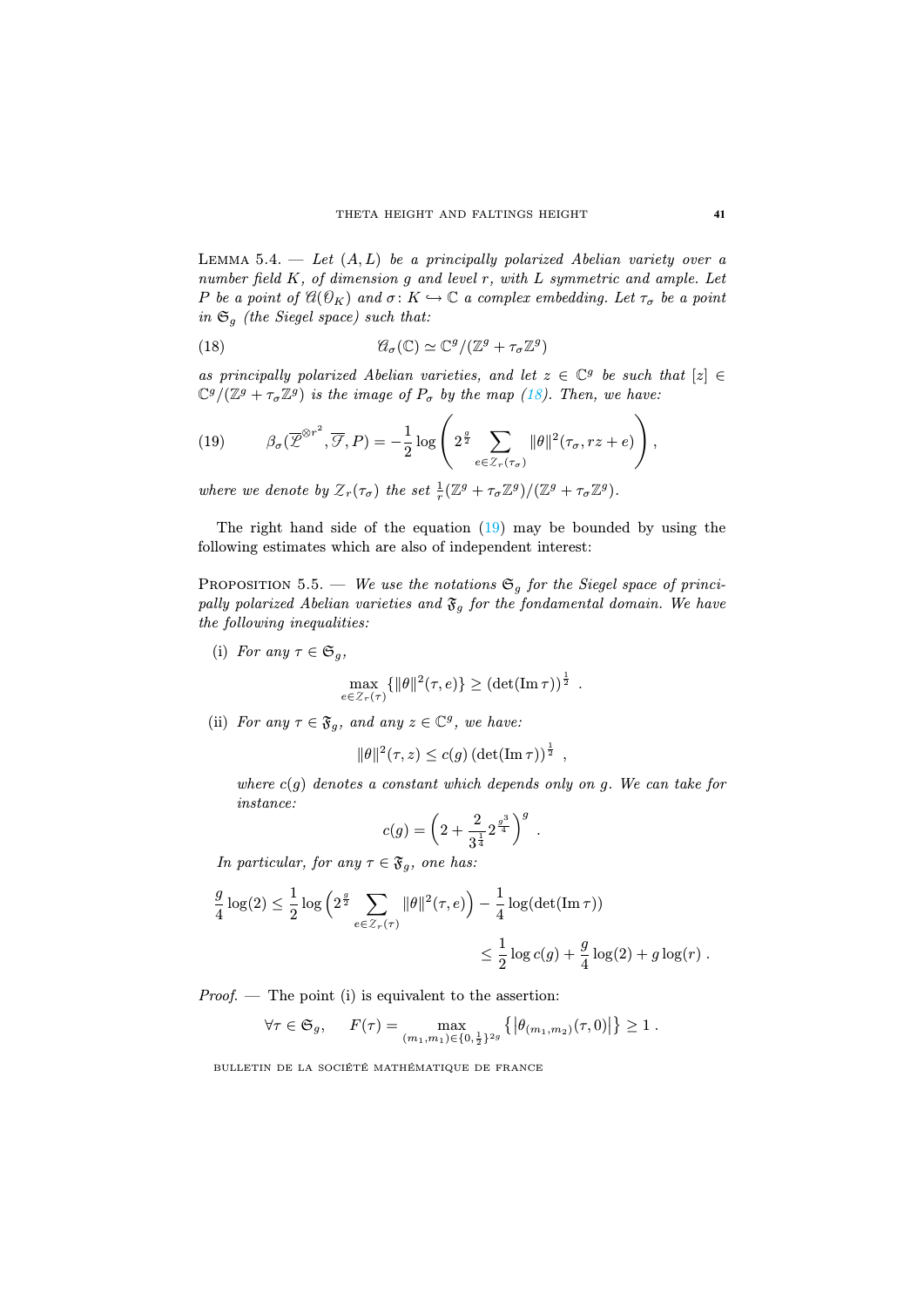This follows from the duplication formula which shows that  $F(\tau) \geq F(2\tau)$ , and from the observation:

$$
\lim_{n\to\infty}\theta(2^n\tau,0)=1,
$$

compare with [\[7\]](#page-30-12), § 3. 3 to § 3. 5.

The point (ii) is Lemma 3. 4 of  $[7]$ , with the explicit constant found in the work of Graftieaux by combining equation (14) page 101 and equation (17) page 103 of [\[14\]](#page-30-8).  $\Box$ 

<span id="page-24-0"></span>5.2.1. Proof of Theorem [1.1](#page-0-0). — To complete the proof of Theorem [1.1,](#page-0-0) it is now enough to apply Lemma [5.2](#page-0-0) and the results of the former section to the point  $P = \varepsilon$ , the zero section of  $\pi: \mathcal{C} \longrightarrow \text{Spec}(\mathcal{O}_K)$ . In that way we get the inequalities with

$$
M(r,g) = \frac{g}{4}\log(4\pi) + g\log(r) + \frac{1}{2}\log c(g) ,
$$

and:

$$
m(r,g) = \frac{g}{4} \log(4\pi) - \frac{g}{2} r^{2g} \log(r) .
$$

Applied to an arbitrary section  $P \in \mathcal{C}(\mathcal{O}_K)$ , the above estimates also give the following comparison between the Weil height  $h(P)$  and the Néron-Tate height  $h_L(P)$  of the point  $P$ :

THEOREM 5.6. — Let  $(A, L)$  be a principally polarized Abelian variety over a number field  $K$ , of dimension  $g$  and level  $r$ , with  $L$  symmetric and ample. We denote by  $\tau_{\sigma}$  the period matrix in the fundamental domain  $\mathfrak{F}_{q}$  for the archimedian place  $\sigma$ . For any point  $P \in A(\overline{Q})$ , we have:

$$
\widehat{h}_L(P) \ge h(\Theta(P)) - \frac{1}{2}h_F(A) - \frac{1}{4[K:\mathbb{Q}]} \sum_{\sigma \colon K \hookrightarrow \mathbb{C}} \log(\det(\mathrm{Im}\,\tau_{\sigma})) - C(r,g) ,
$$

where one can take  $C(r, g) = \frac{g}{4} \log(4\pi) + g \log(r) + \frac{g}{2} \log(2 + \frac{2}{3^{1/4}} 2^{g^3/4}).$ 

It should be observed that any point  $P \in A(\overline{\mathbb{Q}})$  is integral and extends to a suitable MB-model; the machinery can then be used, since the degree of the number field on which the MB-model is defined does not interfere in the estimates.

To obtain Corollary  $1.3$  it then suffices to apply Theorem  $1.1$  for part  $(1)$ and (3) (using Definition [2.2\)](#page-0-0). For part  $(2)$ , it suffices to use part  $(1)$  with  $\max\{h_{\Theta}(A, L), 1\}$  and  $\max\{h_F(A), 1\}$  in the left hand side of the inequality, plus the following easy lemma: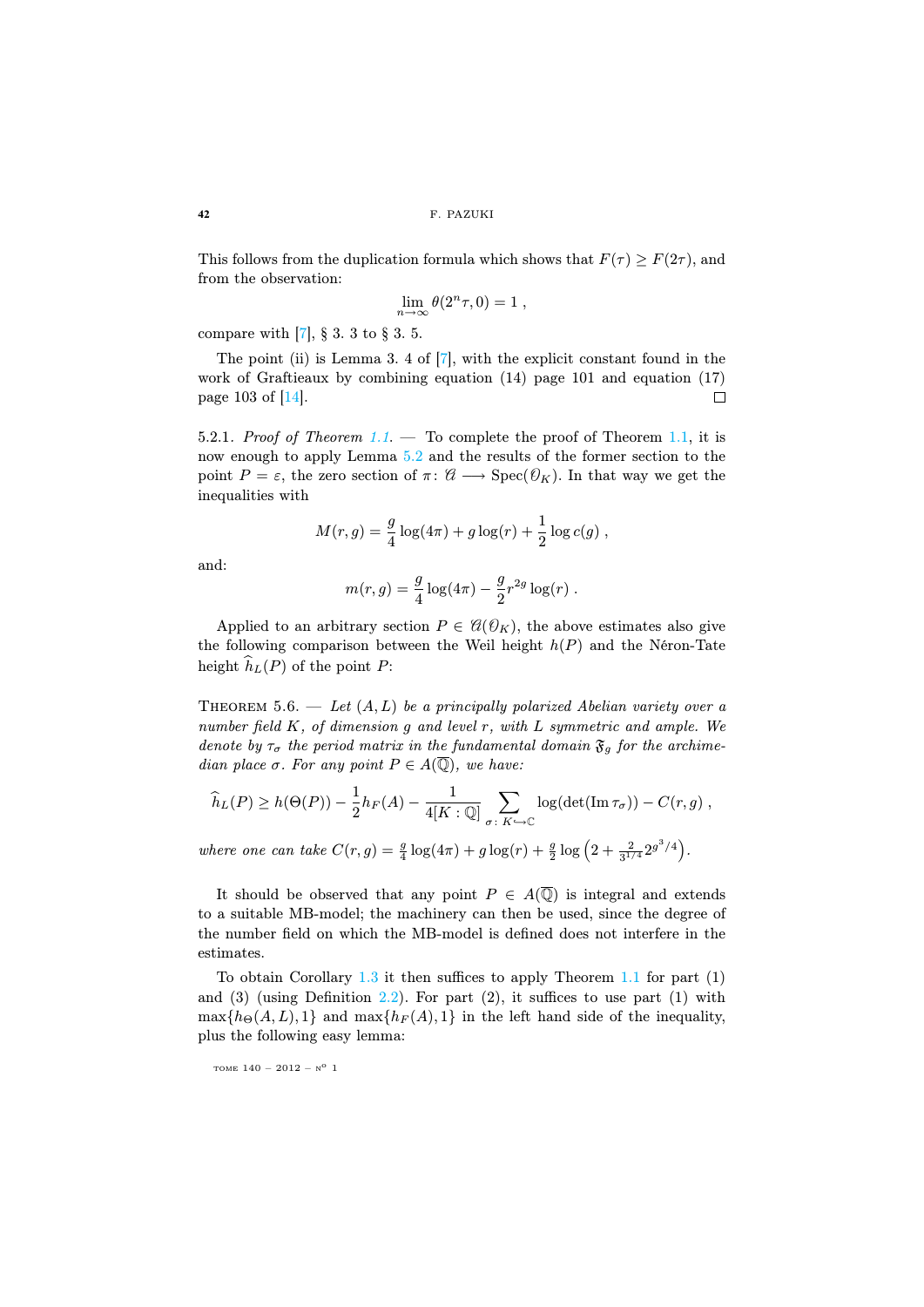LEMMA 5.7. — Let  $a \geq 1$  and  $b \geq 1$  be real numbers. Suppose that there exists a number  $c > 2$  such that  $|a - b| < c \log(2 + a)$  (we will refer to this inequality by (\*) along the proof). Then we have  $|a-b| \leq \tilde{c} \log(2 + \min\{a, b\})$ , where one can choose  $\tilde{c} = c \log(6 + 2c \log(2c) - 2c) / \log(3)$ .

*Proof.* — Let  $g(x) = c \log(2 + x) - x/2$ . Then for all  $x \ge 1$  one has  $g(x) \le$  $g(2c-2)$ . Thus:

$$
c \log(2 + a) \leq \frac{a}{2} + c \log(2c) - c + 1
$$
,

hence using  $(*)$ :

$$
a \le b + c \log(2 + a) \le b + \frac{a}{2} + c \log(2c) - c + 1
$$
,

then:  $a \le 2b + 2c \log(2c) - 2c + 2$ . We get in (\*):

$$
|a - b| \le c \log(2 + a) \le c \log (4 + 2b + 2c \log(2c) - 2c).
$$

One can show the inequality, valid for all  $y \geq 3$  and  $d \geq 0$ :

$$
\log(2y+d) \le \frac{\log(6+d)}{\log(3)}\log(y).
$$

One gets with  $y = 2 + b$  and  $d = 2c \log(2c) - 2c$ :

$$
|a - b| \leq c \frac{\log(6 + 2c \log(2c) - 2c)}{\log(3)} \log(2 + b) .
$$

As  $\log(6 + 2c \log(2c) - 2c)/\log(3) \ge 1$ , it gives the lemma.

Finally, to get a proof of Proposition [1.9,](#page-0-0) use Proposition 3.7 page 527 of Rémond [\[28\]](#page-31-0) and the explicit bounds of [\[9\]](#page-30-0) of pages 662 and 665 to complete the estimate. A similar computation has been done in [\[24\]](#page-30-10) pages 116-117 in the case of Jacobians of genus 2 curves.

#### **6. Comparison of differential lattices**

<span id="page-25-0"></span>We will study in the following several differential lattice structures associated to an Abelian variety.

BULLETIN DE LA SOCIÉTÉ MATHÉMATIQUE DE FRANCE

 $\Box$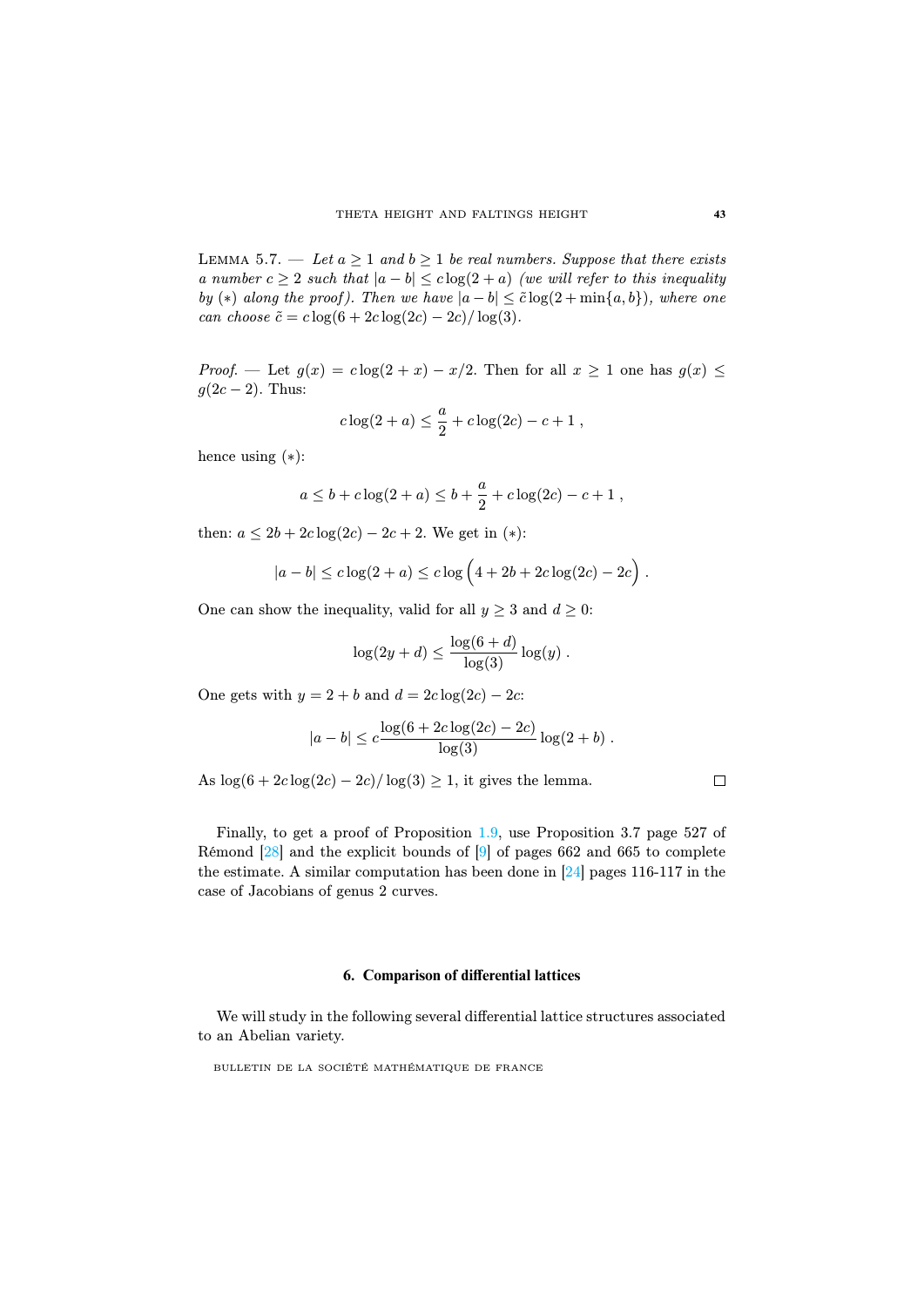**6.1. Integral forms.** — We consider  $\text{Lie}(A)^{\check{}} = \Omega^1_{A,0}$ . Given a triple  $(A, L, r)$ with  $A$  an Abelian variety,  $L$  a symmetric ample line bundle associated to a principal polarisation and  $r > 0$  an even integer, and given a MB field K for this triple (see Definition [3.2\)](#page-0-0), we will study the following  $\mathcal{O}_K$ -integral forms of  $\Omega_{A,0}^1$ . We denote by "d" the differential operator, which we normalize such that for any non-zero sections  $s_1$  and  $s_2$  we have  $s_2^{\otimes 2}d(s_1/s_2)$  integral over  $\mathcal{O}_K$ . See for instance  $[14]$  page 107.

- 1. The Néron lattice  $\mathcal{N} = \varepsilon^* \Omega^1_{\mathcal{U}/S}$ .
- 2. The big Shimura lattice, defined as follows: let  $\theta \in \Gamma(A, L) \setminus \{0\}$  and  $\Gamma$ ,  $\varphi_x$ , etc. be as in Paragraph [2.3.](#page-9-0) Let  $\theta_x = \varphi_x(0)$ . The family  $(\theta_x)_{x \in \Gamma}$  is a base over K of  $\Gamma(A, L^{\otimes r^2})$ . Then the big Shimura lattice is:

$$
\varphi h = \sum_{\substack{(x,x') \in \Gamma^2 \\ \theta_x(0) \neq 0}} \mathcal{O}_K d\left(\frac{\theta_{x'}}{\theta_x}\right)(0) .
$$

3. The small Shimura lattice: let  $\underline{x} = (x_0, ..., x_q) \in \Gamma^{g+1}$  such that  $\theta_{x_0}(0) \neq 0$ (hence  $\theta_{x_0}$  is even) and such that the differentials  $(d(\theta_{x_i}/\theta_{x_0})(0))\Big)_{1\leq i\leq g}$ is a K-base of  $\Omega^1_{A,0}$ . We let then:

$$
\phi h_{\underline{x}} = \sum_{i=1}^{g} \mathcal{O}_K d\Big(\frac{\theta_{x_i}}{\theta_{x_0}}\Big)(0) .
$$

4. Let K be a MB field for the triple  $(A, L, r)$  and

$$
(\pi\colon \mathscr{C}\to \operatorname{Spec}(\mathscr{O}_{K}), i,\overline{\mathscr{L}}, \varphi,(\varepsilon_{x})_{x\in A_{r^{2}}}),
$$

the associated model. We call "abstract Shimura differential" (see [\[4\]](#page-29-1) page 795-28) the morphism of  $\mathcal{O}_K$ -modules:

$$
\Sigma: (\pi_* \mathcal{L}^{\otimes r^2})^{\otimes 2} \to \varepsilon^* \Omega^1_{\mathcal{U}/S} .
$$

LEMMA 6.1.  $-$  Let N and  $\mathcal{J}h$  be the lattices defined previously. Then:

- 1. These lattices only depend on  $(A, L, r)$  and K.
- 2. Let  $K$  be a MB field for  $(A, L, r)$  and let  $K'/K$  be a finite extension. Then K' is also MB for  $(A, L, r)$ . Moreover, if  $\mathcal{N}'$  and  $\mathcal{J}h'$  are respectively the  $\mathcal{O}_{K'}$ -Néron lattice and the  $\mathcal{O}_{K'}$ -Shimura lattice associated to  $(A, L, r)$ , we have the canonical isomorphisms  $\mathcal{N}' \simeq \mathcal{N} \otimes_{\mathcal{O}_K} \mathcal{O}_{K'}$  and  $\mathcal{J}h \simeq \mathcal{J}h \otimes_{\mathcal{O}_K}$  $\mathcal{O}_{K'}$ .

*Proof.* — Follows from the Definition  $3.2$ . The canonical isomorphism is deduced by the commutativity of the following diagram: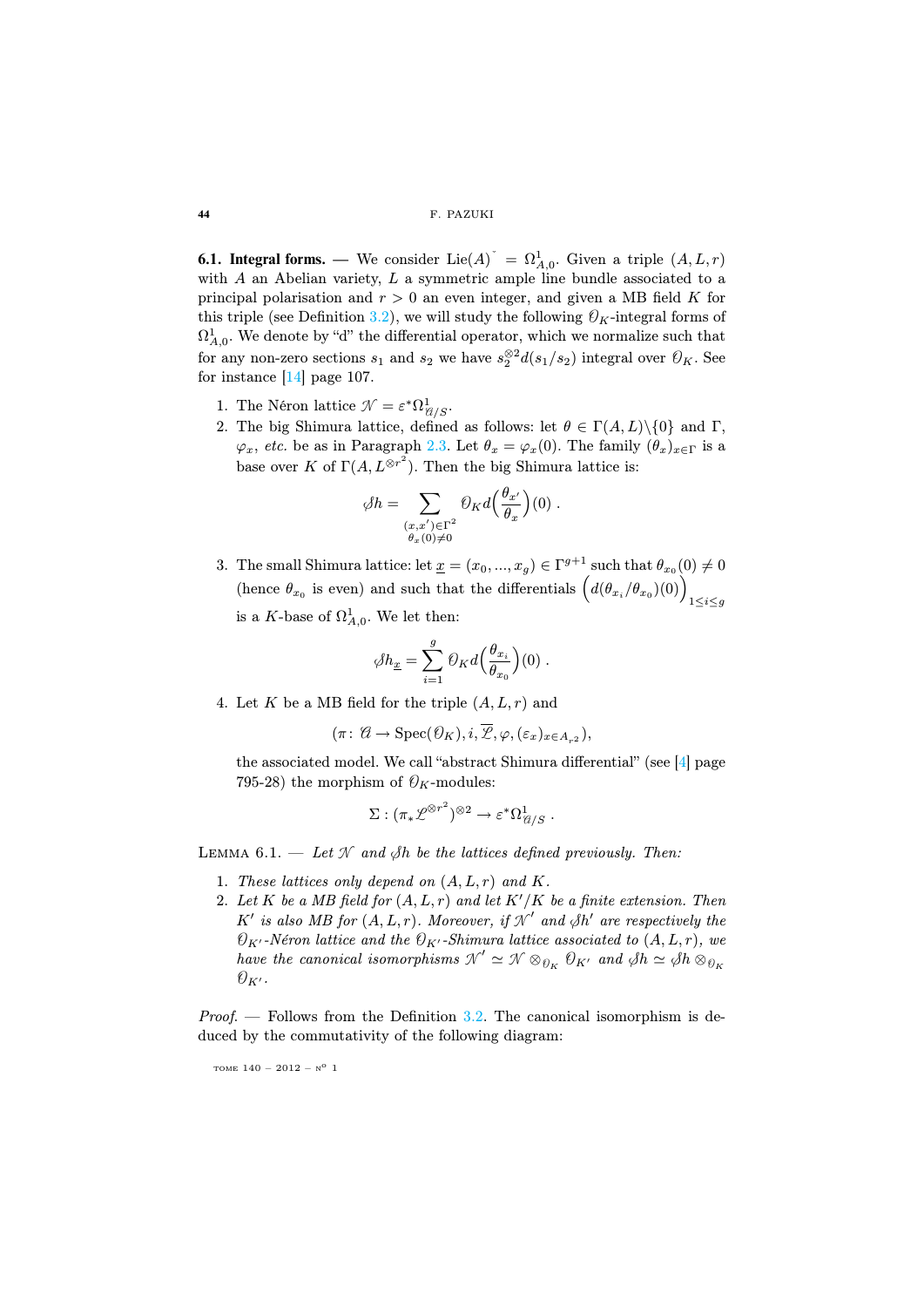$$
\mathcal{N}' \otimes_{\theta_{K'}} K' \xrightarrow{\sim} \mathcal{N} \otimes_{\theta_{K}} K' \qquad \Box
$$
  
\n
$$
\downarrow \qquad \qquad \downarrow
$$
  
\n
$$
\Omega^1_{A/K'}(0) \xrightarrow{\sim} \Omega^1_{A/K}(0) \otimes_K K'.
$$

# **6.2. Comparison of integral forms**

<span id="page-27-0"></span>6.2.1. A distance between the lattices on a K-vector space.  $-$  Let K be a number field and  $V$  a  $K$ -vector space of dimension  $g$ . Let us consider the set:  $\mathcal{R}(V) = \left\{ \mathcal{V} \subset V \Bigm| \mathcal{V} \text{ sub-}\mathcal{O}_K \text{-module free of finite type generating } V \text{ over } K \right\}.$ For all  $(\mathcal{V}_1, \mathcal{V}_2) \in \mathcal{R}(V)^2$  we set:  $\delta(\mathcal{V}_1, \mathcal{V}_2) = \frac{1}{[K:\mathbb{Q}]} \log \mathrm{Card} \left( (\mathcal{V}_1 + \mathcal{V}_2) / \mathcal{V}_1 \cap \mathcal{V}_2 \right).$ 

PROPOSITION 6.2. — The function  $\delta$  is a distance on  $\mathcal{R}(V)$ .

*Proof.* — We have easily that for any  $\mathcal{V}_1$  and  $\mathcal{V}_2$  in  $\mathcal{R}(V)$ ,  $\delta(\mathcal{V}_1, \mathcal{V}_2)$  =  $\delta(\mathcal{V}_2, \mathcal{V}_1)$ . Moreover, if  $\delta(\mathcal{V}_1, \mathcal{V}_2)=0$ , then  $(\mathcal{V}_1 + \mathcal{V}_2)/\mathcal{V}_1 \cap \mathcal{V}_2 = \{0\}$ , hence any element of  $\mathcal{V}_1$  is in  $\mathcal{V}_2$  and vice versa. Let  $\mathcal{V}_1$ ,  $\mathcal{V}_2$  and  $\mathcal{V}_3$  be in  $\mathcal{R}(V)$ , and  $v_1 \in \mathcal{V}_1$ ,  $v_3 \in \mathcal{V}_3$ . Pick any  $v_2 \in \mathcal{V}_2$ , then the equalities of the type  $v_1 + v_3 = v_1 + v_2 - v_2 + v_3$  give the inclusion:

$$
((\mathcal{V}_1 + \mathcal{V}_3)/\mathcal{V}_1 \cap \mathcal{V}_3) \subset ((\mathcal{V}_1 + \mathcal{V}_2)/\mathcal{V}_1 \cap \mathcal{V}_2) + ((\mathcal{V}_2 + \mathcal{V}_3)/\mathcal{V}_2 \cap \mathcal{V}_3).
$$

One just needs to bound from above the cardinality of the right hand side to get the triangular inequality for  $\delta$ , which is easy. П

REMARK 6.3. — Suppose  $\mathcal{V}_1 \subset \mathcal{V}_2$ . Then  $[K : \mathbb{Q}] \delta(\mathcal{V}_1, \mathcal{V}_2) = \log \text{Card}(\mathcal{V}_2/\mathcal{V}_1)$ is just the index of a sublattice.

If  $K'/K$  is a finite extension, let  $V' = V \otimes_K K'$  and let  $\mathcal{R}(V')$  denote the  $\mathcal{O}_{K'}$ -lattices. We get an injection:

$$
i: \mathcal{R}(V) \to \mathcal{R}(V')
$$

$$
\mathcal{V} \mapsto \mathcal{V} \otimes_{\mathcal{O}_K} \mathcal{O}_{K'}.
$$

PROPOSITION 6.4. — Let  $\delta'$  be the distance on  $\mathcal{R}(V')$  defined as above. Then:

$$
\forall (\mathcal{V}_1, \mathcal{V}_2) \in \mathcal{R}(V)^2, \quad \delta'(i(\mathcal{V}_1), i(\mathcal{V}_2)) = \delta(\mathcal{V}_1, \mathcal{V}_2).
$$

*Proof.* — One just needs to apply  $[K':\mathbb{Q}]=[K':K][K:\mathbb{Q}]$  in the definition of  $\delta'$ .  $\Box$ 

In this setting, we will now show the following statement: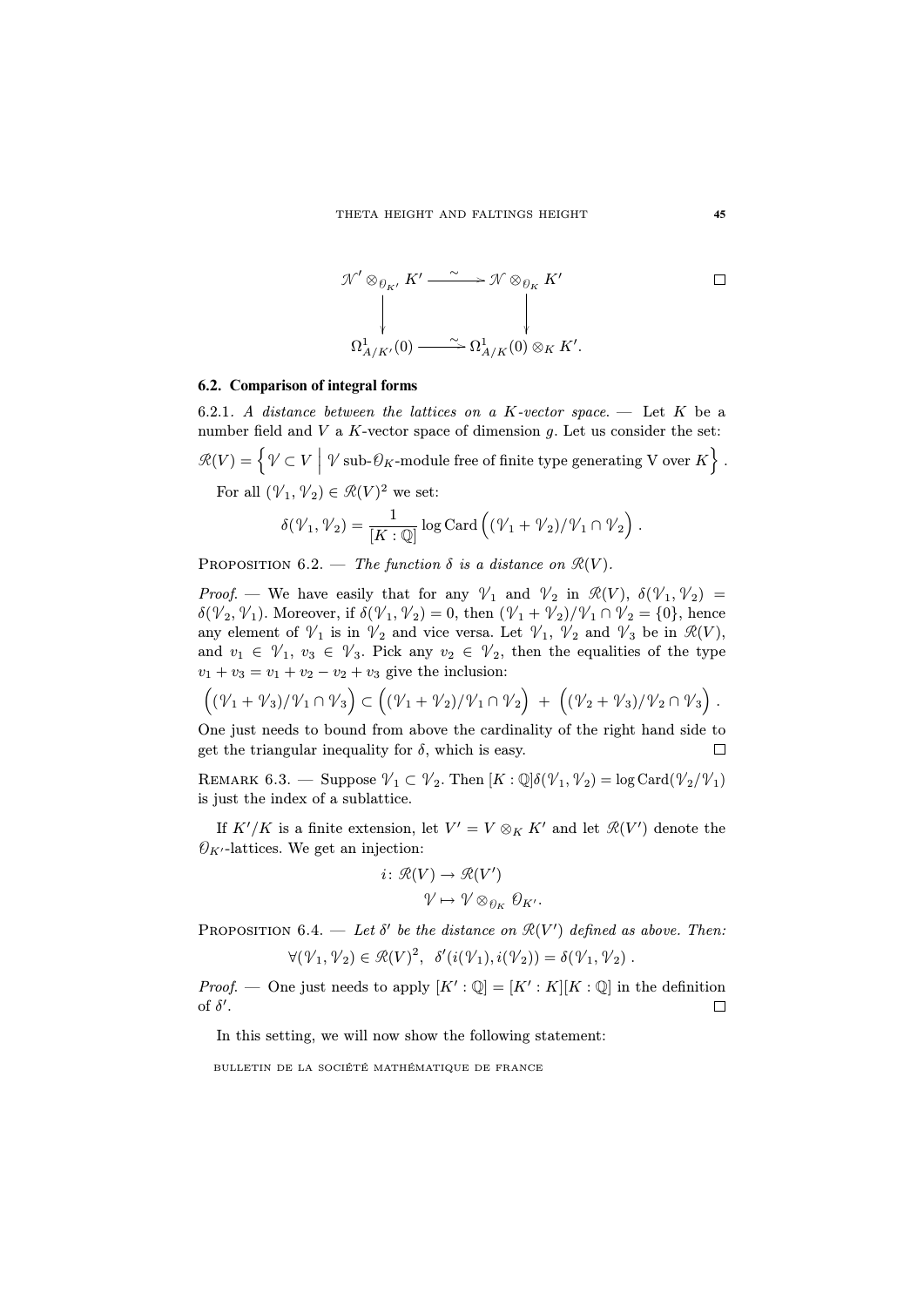#### **46** F. PAZUKI

THEOREM 6.5. — Let  $q \geq 1$  and  $r > 0$  an even integer. There exists a constant  $c(q, r) > 0$  such that for any triple  $(A, L, r)$  with A of dimension q, for any associated MB number field K, for any  $\underline{x} \in \Gamma$  defining a small Shimura lattice, one has:

$$
\max \Big\{ \delta(\mathcal{N}, \beta h), \, \delta(\mathcal{N}, \beta h_{\underline{x}}), \, \delta(\mathcal{N}, \mathrm{im}\Sigma) \Big\} \leq c(g, r) \, \max \{1, h_{\Theta}(A)\} \ ,
$$

and one can take  $c(g,r) = 4 + 8C_2 + g \log(\pi^{-g} g! e^{\pi r^2} g^4) + 4r^{2g}$ , where  $C_2$  is given in Corollary [1.3.](#page-0-0)

*Proof.* — As we have  $\delta(\mathcal{N}, \phi h) \leq \delta(\mathcal{N}, \text{im}\Sigma) + \delta(\text{im}\Sigma, \phi h)$  and  $\delta(\mathcal{N}, \phi h_x) \leq$  $\delta(\mathcal{N}, \phi h) + \delta(\phi h_x, \phi h)$ , it suffices to upper bound the three quantities  $\delta(\mathcal{N}, \text{im}\Sigma), \, \delta(\text{im}\Sigma, \mathcal{J}h)$  and  $\delta(\mathcal{J}h_x, \mathcal{J}h)$ .

We begin by  $\delta(\mathcal{N}, \text{im}\Sigma)$ . By definition, one has  $\text{im}\Sigma \subset \mathcal{N}$ , so we are in fact trying to bound the index of a sublattice. We use the notation  $\overline{\mathcal{N}}$  and  $\overline{\text{im}\Sigma}$ for the lattices considered with the Hermitian structure given by the Riemann form associated to L. Then we have:

$$
\delta(\mathcal{N},\mathrm{im}\Sigma)=\widehat{\deg}(\overline{\mathcal{N}})-\widehat{\deg}(\overline{\mathrm{im}\Sigma})\ .
$$

We then use the point (v) in Theorem [3.4](#page-0-0) to estimate the slope of  $\pi_*\mathcal{L}$  and the slope inequality of [\[4\]](#page-29-1) Proposition 4.3 page 795-15 to get:

$$
\delta(\mathcal{N},\mathrm{im}\Sigma) \leq 2h_F(A) - \frac{1}{2}\log\left(\frac{r^{2g}}{(2\pi)^g}\right) + \frac{1}{[K:\mathbb{Q}]} \sum_{\sigma:K\hookrightarrow\mathbb{C}} \log \|\Sigma\|_{\sigma}.
$$

Use then the inequality of  $[4]$  page 795-29. One can precise the constant denoted  $C_{27}$  by using Lemma 5.8 page 795-25 combined with the estimate on the "rayon" d'injectivité" of [\[9\]](#page-30-0), Lemma 6.8 page 698, to get:

$$
\frac{1}{[K:\mathbb{Q}]} \sum_{\sigma: K \hookrightarrow \mathbb{C}} \log ||\Sigma||_{\sigma} \leq \left(\frac{g}{2} \log(\pi^{-g} g! e^{\pi r^2} g^4)\right) \log(2 + h_{\Theta}).
$$

Note that a similar estimate has been obtained in  $\left[14\right]$  equation (24) page 108, with the Faltings height instead of the Theta height.

We now estimate  $\delta(\mathcal{N}, \mathcal{J}h)$ . As explained in [\[4\]](#page-29-1) page 795-28, one has:

$$
\Sigma: \pi_* \mathcal{L}^{\otimes r^2} \times \pi_* \mathcal{L}^{\otimes r^2} \to \pi_* \mathcal{L}^{\otimes 2r^2} \otimes \Omega^1_{A/K} \to \Omega^1_{A/K,0}
$$
  

$$
s_1 \otimes s_2 \longrightarrow s_2^{\otimes 2} d(s_1/s_2) \longrightarrow s_2^{\otimes 2} d(s_1/s_2)|_0
$$

Thus we need to clear out the denominators of  $\beta h$  in exactly the same way as done in this definition of  $\Sigma$ ; it suffices to multiply by  $\prod \theta_x(0)^2$ , where the product is taken over all  $x \in \Gamma(A, L^{\otimes r^2})$  such that  $\theta_x(0) \neq 0$ . We then roughly upper bound:

$$
\delta(\mathcal{N}, \beta h) \leq 2r^{2g} h_{\Theta}(A) .
$$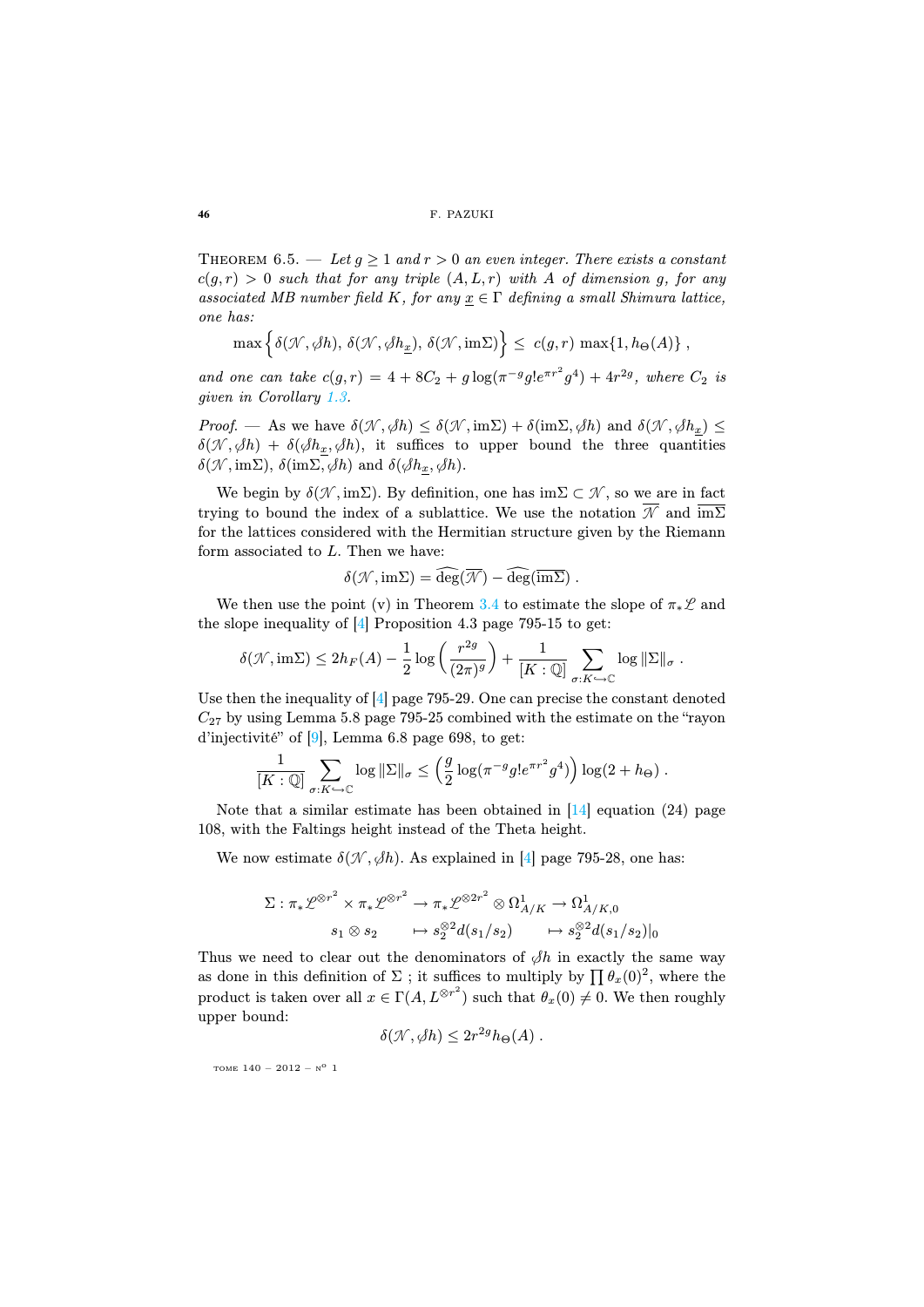We finally give the estimation of  $\delta(\partial h_x, \partial h)$ . We have  $\partial h_x \subset \partial h$ , so, clearing out the denominators as above:

$$
\delta(\mathscr{J}h_{\underline{x}},\mathscr{J}h) = \frac{1}{[K:\mathbb{Q}]} \log \mathrm{Card} \left( \mathscr{J}h/\mathscr{J}h_{\underline{x}} \right) \leq 2r^{2g}h_{\Theta}(A) .
$$

We can conclude by using Corollary [1.3](#page-0-0) to explicitely compare  $h_F(A)$  and  $h_{\Theta}(A)$ .  $\Box$ 

We give the following easy lemma to get the last corollary of Theorem  $6.5$ :

LEMMA 6.6. — Let  $a \geq 1$ ,  $b \geq 1$ ,  $c > 0$  and  $d \in \mathbb{R}$ . If  $|a - b| \leq c \log(2 +$  $\min\{a, b\}$  and  $d \le a$ , then:

$$
d \le (1+2c)\min\{a,b\} .
$$

Proof. — Just write  $d \le a \le b + c \log(2 + \min\{a, b\}) \le b + c \log(2 + b) \le$  $b + 2cb$ .

COROLLARY 6.7. — Let  $q \geq 1$  and  $r > 0$  an even integer. There exists a constant  $c(g, r) > 0$  such that for any triple  $(A, L, r)$  with A of dimension g, for any associated MB number field K, for any  $\underline{x} \in \Gamma$  defining a small Shimura lattice, one has:

$$
\max \Big\{ \delta(\mathcal{N}, \beta h),\, \delta(\mathcal{N}, \beta h_{\underline{x}}),\, \delta(\mathcal{N}, \mathrm{im}\Sigma) \Big\} \leq \ \Big( 1 + 2c(g,r) \Big) \, \min \{ h_{\Theta}, h_{F} \} \ ,
$$

and one can take  $c(g,r) = 4 + 8C_2 + g \log(\pi^{-g} g! e^{\pi r^2} g^4) + 4r^{2g}$ , where  $C_2$  is given in Corollary [1.3.](#page-0-0)

## BIBLIOGRAPHY

- <span id="page-29-3"></span>[\[1\]](http://smf.emath.fr/Publications/Bulletin/140/html/smf_bull_140_19-49.html#1) C. Birkenhake & H. Lange – Complex abelian varieties, second ed., Grundl. Math. Wiss., vol. 302, Springer, 2004.
- <span id="page-29-2"></span>[\[2\]](http://smf.emath.fr/Publications/Bulletin/140/html/smf_bull_140_19-49.html#2) J.-B. Bost – "Arakelov geometry of Abelian varieties", Max-Planck Institut für Math. Technical Reports **96-51** (1996).
- <span id="page-29-4"></span>[\[3\]](http://smf.emath.fr/Publications/Bulletin/140/html/smf_bull_140_19-49.html#3)  $\Box$ , "Intrinsic heights of stable varieties and abelian varieties", *Duke* Math. J. **82** (1996), p. 21–70.
- <span id="page-29-1"></span>[\[4\]](http://smf.emath.fr/Publications/Bulletin/140/html/smf_bull_140_19-49.html#4) , "Périodes et isogenies des variétés abéliennes sur les corps de nombres (d'après D. Masser et G. Wüstholz)", Astérisque **237** (1996), p. 115– 161, Séminaire Bourbaki, vol. 1994/95, exposé n° 795.
- <span id="page-29-0"></span>[\[5\]](http://smf.emath.fr/Publications/Bulletin/140/html/smf_bull_140_19-49.html#5) J.-B. Bost & S. DAVID – "Notes on the comparison of heights of Abelian varieties", letter to D. Masser and G. Wüstholz, 1995.
- <span id="page-29-5"></span>[6] L. Breen – Fonctions thêta et théorème du cube, Lecture Notes in Math., vol. 980, Springer, 1983.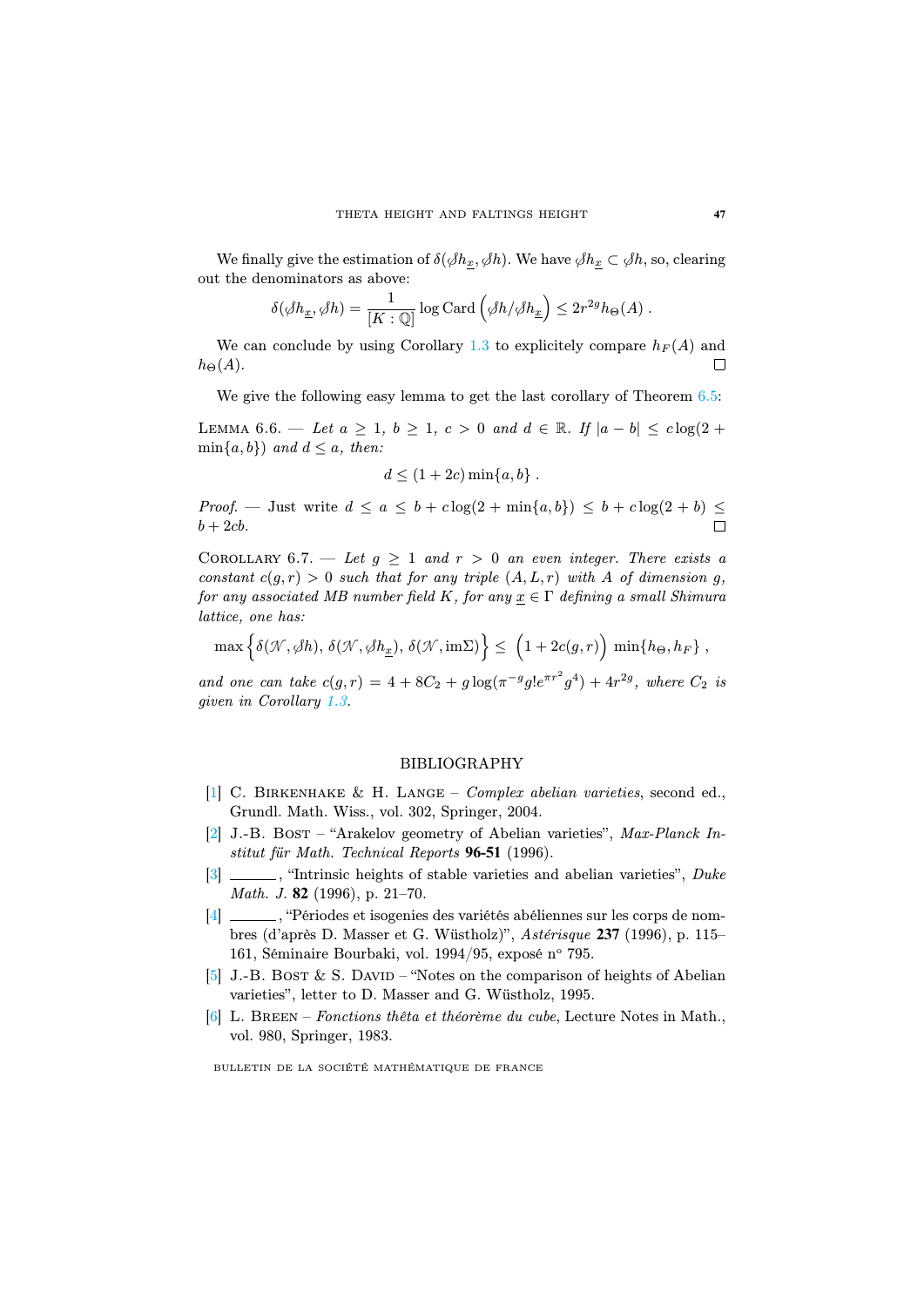- <span id="page-30-12"></span>[\[7\]](http://smf.emath.fr/Publications/Bulletin/140/html/smf_bull_140_19-49.html#7) S. David – "Fonctions thêta et points de torsion des variétés abéliennes", Compositio Math. **78** (1991), p. 121–160.
- <span id="page-30-9"></span>[\[8\]](http://smf.emath.fr/Publications/Bulletin/140/html/smf_bull_140_19-49.html#8) , "Minorations de hauteurs sur les variétés abéliennes", Bull. Soc. Math. France **121** (1993), p. 509–544.
- <span id="page-30-0"></span>[\[9\]](http://smf.emath.fr/Publications/Bulletin/140/html/smf_bull_140_19-49.html#9) S. DAVID & P. PHILIPPON – "Minorations des hauteurs normalisées des sous-variétés de variétés abeliennes. II", Comment. Math. Helv. **77** (2002), p. 639–700.
- <span id="page-30-15"></span>[\[10\]](http://smf.emath.fr/Publications/Bulletin/140/html/smf_bull_140_19-49.html#10) P. Deligne – "Preuve des conjectures de Tate et de Shafarevitch (d'après G. Faltings)", Astérisque **121-122** (1985), p. 25–41, Séminaire Bourbaki, vol. 1983/84, exposé n° 616.
- <span id="page-30-11"></span>[\[11\]](http://smf.emath.fr/Publications/Bulletin/140/html/smf_bull_140_19-49.html#11) T. de Diego – "Points rationnels sur les familles de courbes de genre au moins 2", J. Number Theory **67** (1997), p. 85–114.
- <span id="page-30-4"></span>[\[12\]](http://smf.emath.fr/Publications/Bulletin/140/html/smf_bull_140_19-49.html#12) G. Faltings – "Endlichkeitssätze für abelsche Varietäten über Zahlkörpern", Invent. Math. **73** (1983), p. 349–366.
- <span id="page-30-3"></span>[\[13\]](http://smf.emath.fr/Publications/Bulletin/140/html/smf_bull_140_19-49.html#13) G. Faltings & C.-L. Chai – Degeneration of abelian varieties, Ergebn. Math. Grenzg., vol. 22, Springer, 1990.
- <span id="page-30-8"></span>[\[14\]](http://smf.emath.fr/Publications/Bulletin/140/html/smf_bull_140_19-49.html#14) P. GRAFTIEAUX – "Formal groups and the isogeny theorem", Duke Math. J. **106** (2001), p. 81–121.
- <span id="page-30-14"></span>[\[15\]](http://smf.emath.fr/Publications/Bulletin/140/html/smf_bull_140_19-49.html#15) R. HARTSHORNE – Algebraic geometry, Graduate Texts in Math., vol. 52, Springer, 1977.
- <span id="page-30-13"></span>[\[16\]](http://smf.emath.fr/Publications/Bulletin/140/html/smf_bull_140_19-49.html#16) J.-i. Igusa – Theta functions, Die Grund. Math. Wiss., vol. 194, Springer, 1972.
- <span id="page-30-6"></span>[\[17\]](http://smf.emath.fr/Publications/Bulletin/140/html/smf_bull_140_19-49.html#17) D. W. Masser – "Small values of heights on families of abelian varieties", in Diophantine approximation and transcendence theory (Bonn, 1985), Lecture Notes in Math., vol. 1290, Springer, 1987, p. 109–148.
- <span id="page-30-7"></span>[\[18\]](http://smf.emath.fr/Publications/Bulletin/140/html/smf_bull_140_19-49.html#18) D. W. Masser & G. Wüstholz – "Periods and minimal abelian subvarieties", Ann. of Math. **137** (1993), p. 407–458.
- <span id="page-30-2"></span>[\[19\]](http://smf.emath.fr/Publications/Bulletin/140/html/smf_bull_140_19-49.html#19) L. Moret-Bailly – "Compactifications, hauteurs et finitude", Astérisque **127** (1985), p. 113–129.
- <span id="page-30-5"></span>[\[20\]](http://smf.emath.fr/Publications/Bulletin/140/html/smf_bull_140_19-49.html#20) , "Pinceaux de variétés abéliennes", Astérisque **129** (1985).
- <span id="page-30-17"></span>[\[21\]](http://smf.emath.fr/Publications/Bulletin/140/html/smf_bull_140_19-49.html#21)  $\frac{1}{\sqrt{21}}$ , "Sur l'équation fonctionnelle de la fonction thêta de Riemann", Compositio Math. **75** (1990), p. 203–217.
- <span id="page-30-1"></span>[\[22\]](http://smf.emath.fr/Publications/Bulletin/140/html/smf_bull_140_19-49.html#22) D. MUMFORD – "On the equations defining abelian varieties. I", Invent. Math. **1** (1966), p. 287–354.
- <span id="page-30-16"></span>[\[23\]](http://smf.emath.fr/Publications/Bulletin/140/html/smf_bull_140_19-49.html#23) , "On the equations defining abelian varieties. II", Invent. Math. **3** (1967), p. 75–135.
- <span id="page-30-10"></span>[\[24\]](http://smf.emath.fr/Publications/Bulletin/140/html/smf_bull_140_19-49.html#24) F. Pazuki – "Minoration de la hauteur de Néron-Tate sur les variétés abéliennes : sur la conjecture de Lang et Silverman", thèse de doctorat, Université de Bordeaux 1, 2008.